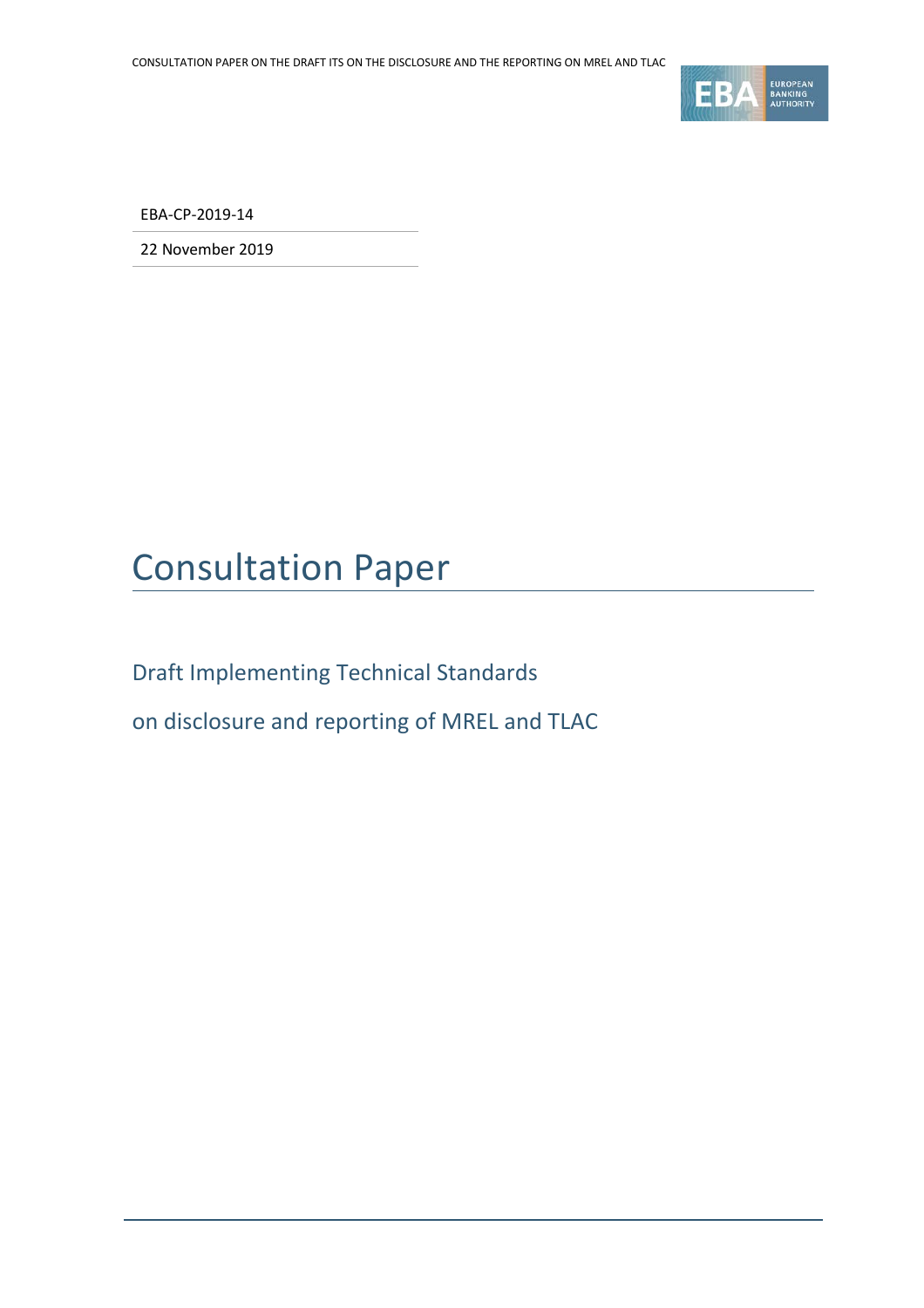

# **Contents**

|     | 1. Responding to this consultation              | 3  |
|-----|-------------------------------------------------|----|
|     | 2. Executive Summary                            | 4  |
|     | 3. Background and rationale                     | 6  |
|     | 4. Draft implementing technical standards       | 20 |
|     | 5. Accompanying documents                       | 36 |
| 5.1 | Draft cost-benefit analysis / impact assessment | 36 |
| 5.2 | Overview of questions for consultation          | 44 |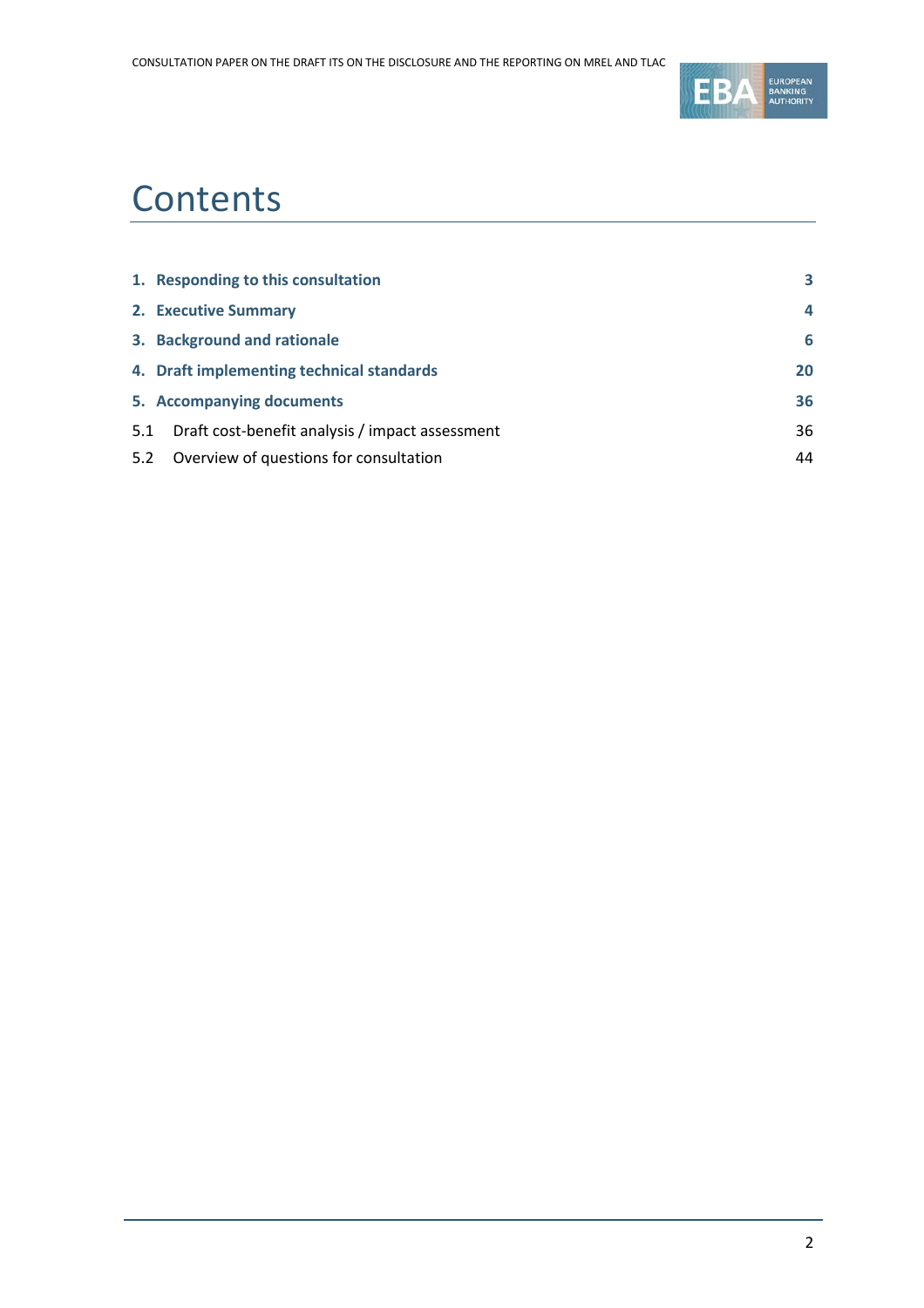

# <span id="page-2-0"></span>1. Responding to this consultation

The EBA invites comments on all proposals put forward in this paper and in particular on the specific questions summarised in 5.2.

Comments are most helpful if they:

- respond to the question stated;
- **Example 3** indicate the specific point to which a comment relates;
- contain a clear rationale;
- provide evidence to support the views expressed/ rationale proposed; and
- describe any alternative regulatory choices the EBA should consider.

#### **Submission of responses**

To submit your comments, click on the 'send your comments' button on the consultation page by 22 February 2020. Please note that comments submitted after this deadline, or submitted via other means may not be processed.

#### **Publication of responses**

Please clearly indicate in the consultation form if you wish your comments to be disclosed or to be treated as confidential. A confidential response may be requested from us in accordance with the EBA's rules on public access to documents. We may consult you if we receive such a request. Any decision we make not to disclose the response is reviewable by the EBA's Board of Appeal and the European Ombudsman.

#### **Data protection**

The protection of individuals with regard to the processing of personal data by the EBA is based on Regulation (EC) N° 45/2001 of the European Parliament and of the Council of 18 December 2000 as implemented by the EBA in its implementing rules adopted by its Management Board. Further information on data protection can be found under the [Legal notice section](http://eba.europa.eu/legal-notice) of the EBA website.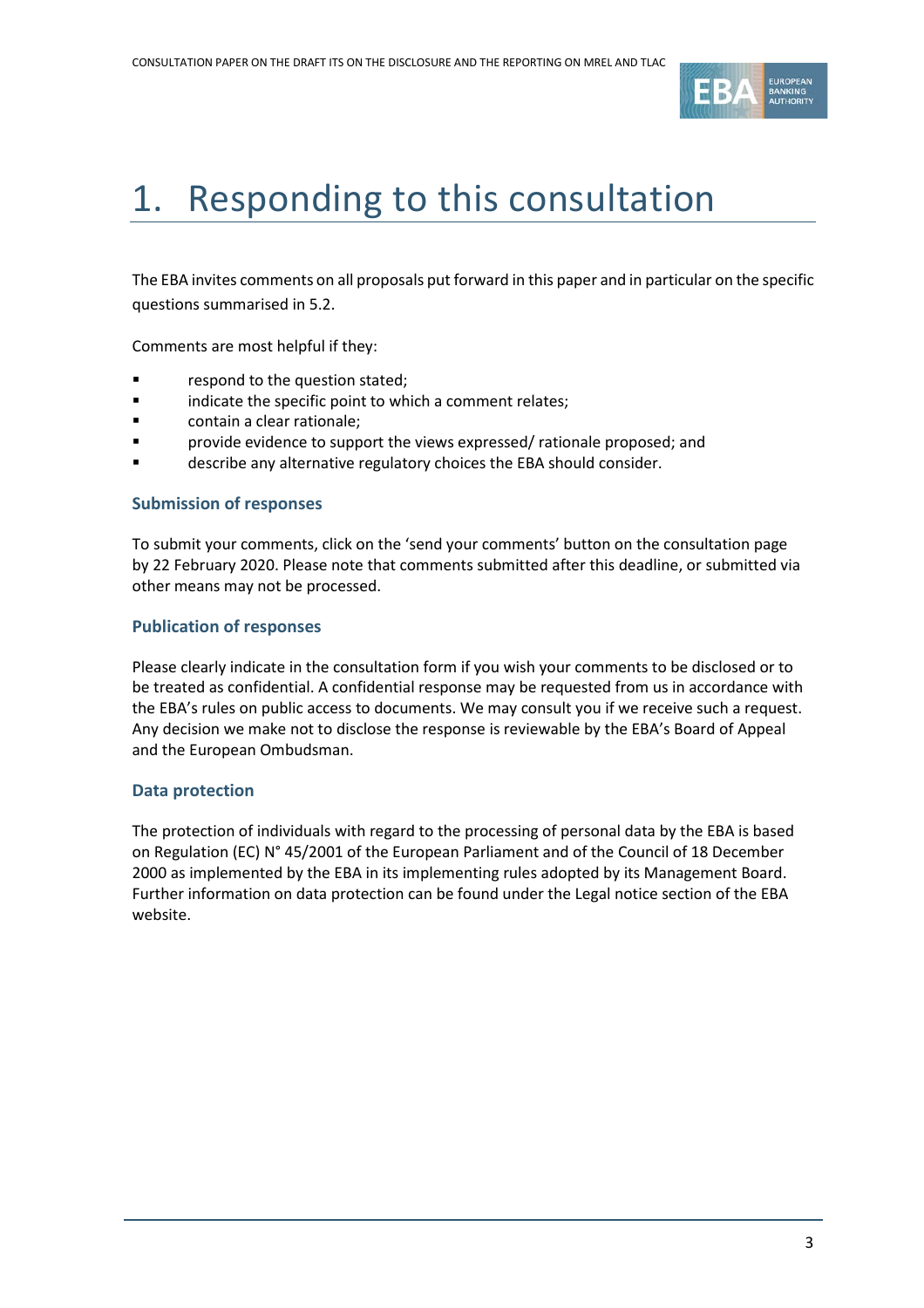

# <span id="page-3-0"></span>2. Executive Summary

Regulation (EU) No 2019/876 ('CRR2') and Directive (EU) 2019/879 ('BRRD2') implement the FSB TLAC standard in the EU and amend the minimum requirement for own funds and eligible liabilities, (MREL) already in force since 2014. MREL and TLAC (formally known as 'G-SII requirement for own funds and eligible liabilities') must be met at all times. In order for markets and authorities to scrutinize compliance with both requirements, the new legislation also includes Pillar 3 disclosure requirements and supervisory reporting requirements on TLAC and MREL, respectively, and mandates the EBA to develop draft implementing technical standards implementing those requirements.

Following the mandates in the CRR2 and BRRD2, the EBA is consulting on proposed draft implementing technical standards (ITS) on supervisory reporting and public disclosure of TLAC and MREL. The draft ITS include proposals for templates and tables implementing the TLAC/MREL Pillar 3 disclosure requirements and the supervisory reporting requirements. In addition to the draft ITS, the consultation paper includes two recommended reporting templates covering the forecast of MREL and TLAC positions and funding structures, and a mapping file between disclosure and reporting.

This is the first time that the EBA is developing TLAC and MREL reporting and disclosure requirements, expanding the scope of the existing Pillar 3 and supervisory reporting frameworks in the EU. The approach followed sought to maximise efficiency by institutions when complying with their disclosure and reporting obligations, and to facilitate the use of information by authorities and market participants. For this purpose:

- MREL and TLAC are integrated inside both the reporting and disclosure templates;
- **•** reporting and disclosure requirements are enshrined in a single ITS;
- and disclosure quantitative information is integrated with supervisory reporting data, and a mapping between both is provided.

The approach followed also seeks to maximise consistency and comparability of disclosures, in order to reinforce the Pillar 3 objectives of market discipline, with common templates and definitions developed in alignment with the relevant Basel Committee Pillar 3 standards<sup>[1](#page-3-1)</sup>.

# Next steps

 $\overline{a}$ 

The proposal included in this consultation paper will be consulted for three months and the feedback received will be analysed afterwards.

<span id="page-3-1"></span><sup>1</sup> <https://www.bis.org/bcbs/publ/d400.pdf>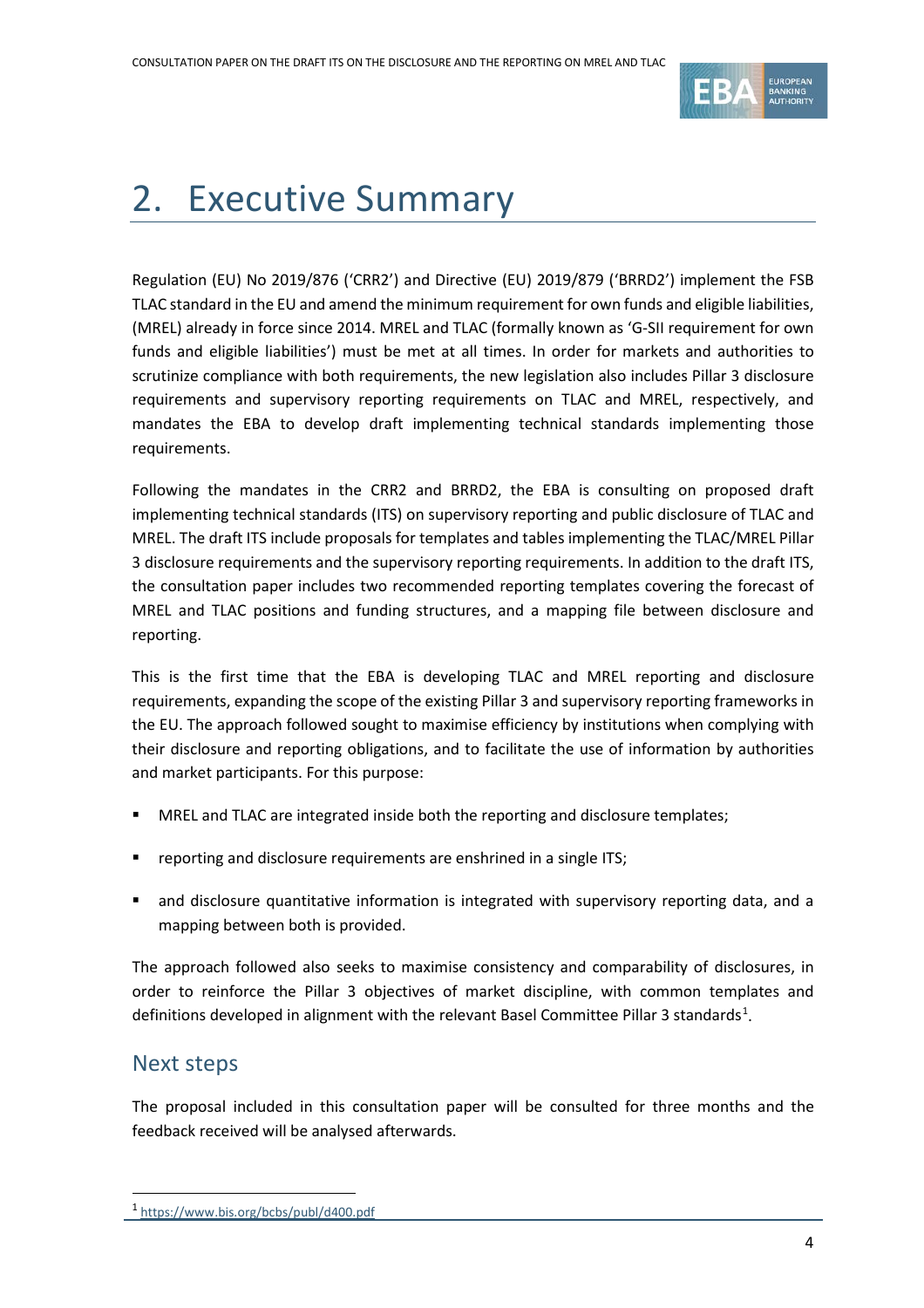

The EBA's submission of the final draft ITS to the EU Commission is expected to take place in June 2020. With regard to the reporting requirements, the EBA will also develop the data-point model (DPM), XBRL taxonomy and validation rules based on the final draft ITS, which are likely going to be published slightly later, in the third quarter of 2020.

The provisions of this ITS on the disclosure on TLAC are envisaged to apply immediately after its adoption by the European Commission and entry into force. In contrast, the provisions on the disclosure on MREL will apply from the date of the expiration of transition periods pursuant to Article 45m of Directive 2014/59/EU, i.e. from 1 January 2024 or, where the resolution authority set a compliance deadline after 1 January 2024, from that compliance deadline.

The first reference date for reporting in accordance with these technical standards is foreseen to be 30 June 2021, both for reporting on MREL and the TLAC requirement. The expected implementation period for the proposed reporting requirements is approximately 1 year.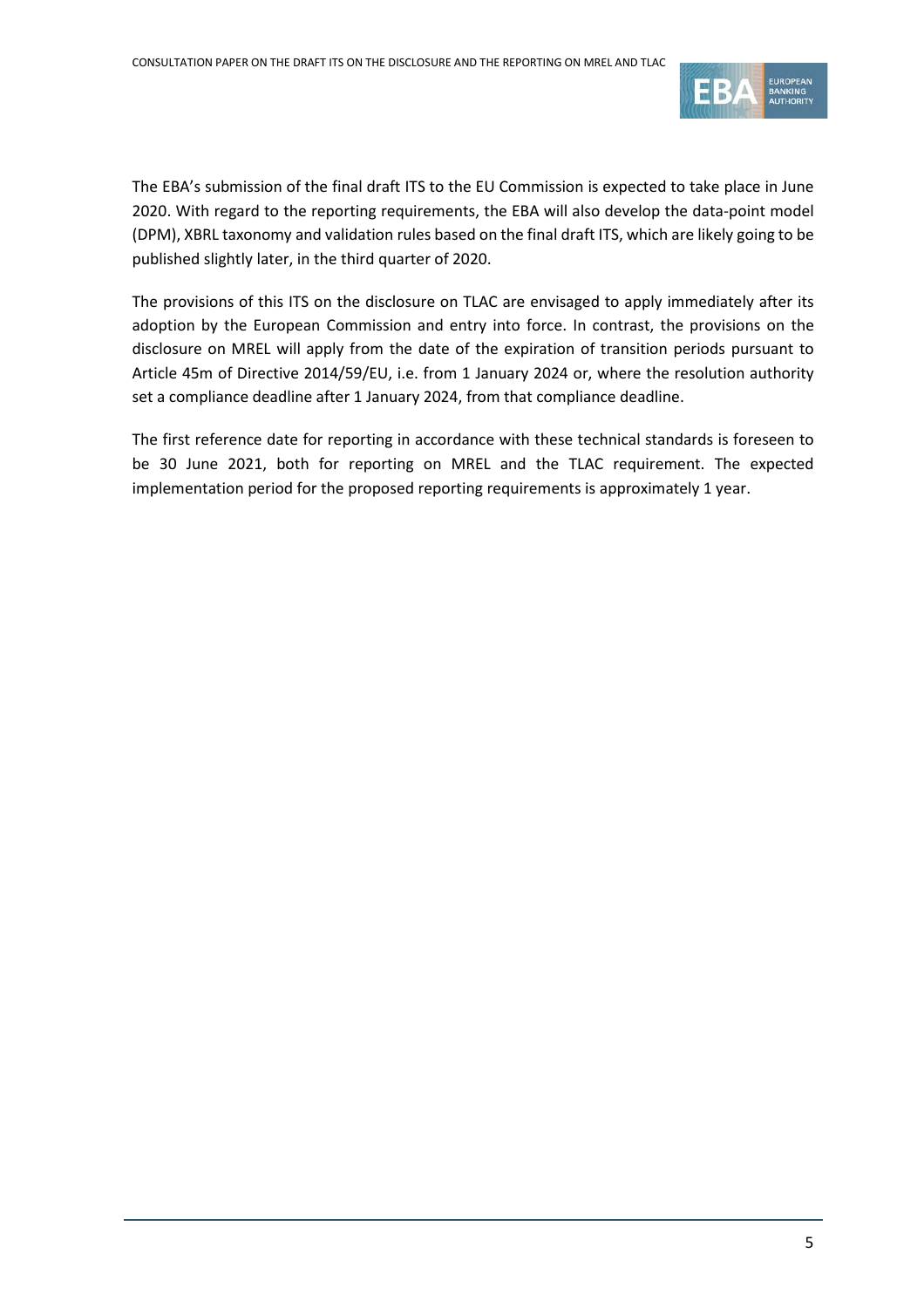

# <span id="page-5-0"></span>3. Background and rationale

- 1. The banking package, and in particular Regulation (EU) No 2019/876 ('CRR2') amending Regulation (EU) No 575/2013 ('CRR') and Directive (EU) 2019/879 ('BRRD2') amending Directive 2014/59/EU (BRRD), implement the TLAC standard in the EU and amends the MREL requirement already in force since 2014. TLAC, formally the 'G-SII requirement for own funds and eligible liabilities', applies to G-SIIs<sup>[2](#page-5-1)</sup> only, while MREL (minimum requirement for own funds and eligible liabilities) applies to the broader population of institutions (G-SIIs and non-GSIIS). For G-SIIs, MREL is composed of the TLAC requirement and, where appropriate, an institution-specific MREL add-on (Article 45d BRRD).
- Institutions have the responsibility to ensure that MREL and TLAC are met 'at all times'<sup>[3](#page-5-2)</sup>. To support that outcome, quality information is necessary to facilitate market pricing and discipline, as well as to facilitate the monitoring and enable the enforcement by supervisory and resolution authorities.
- In this spirit both the CRR2 and the BRRD2 include disclosure and reporting requirements, respectively on TLAC and MREL, and mandates the EBA to develop draft implementing technical standards in order to implement these requirements.
- This consultation paper presents proposals implementing the disclosure and reporting requirements on both MREL and TLAC in accordance with the mandates included in CRR2 and BRRD2, and on two reporting templates covering the forecast of MREL and TLAC positions and funding structures.

# 3.1 Disclosure and reporting requirements on TLAC/MREL

Institutions are required to report and disclose their MREL/TLAC capacity via various provisions of the new banking package:

## **3.1.1 Disclosure**

.

- Article 437a of the CRR requires institutions subject to TLAC and internal TLAC to disclose:
	- The composition of their own funds and eligible liabilities, their maturity and their main features;
	- The ranking of eligible liabilities in the creditor hierarchy;
	- the total amount of each issuance of eligible liabilities instruments that is subordinated and senior;

<span id="page-5-2"></span><span id="page-5-1"></span><sup>2</sup> Including entities that are part of a G-SII and material subsidiaries of non-EU G-SIIs  $3$  Article 92a(1) of the CRR, Article 45(1) of the BRRD.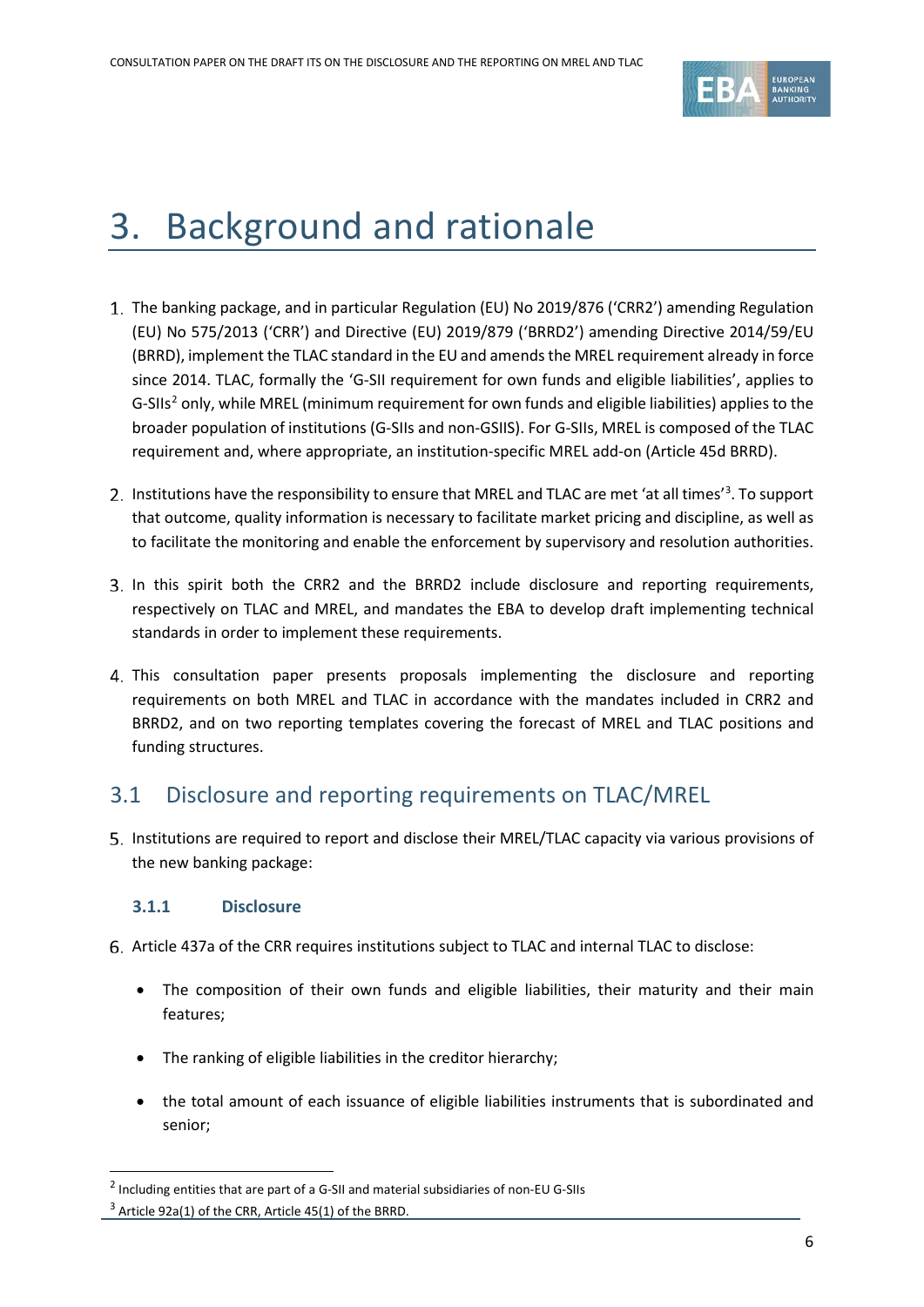

- the total amount of excluded liabilities referred to in Article 72a (2) CRR.
- For MREL, Article 45i(3) of the BRRD requires institutions to disclose the amount of own funds and eligible liabilities, the composition including maturity profile and ranking in insolvency, and the applicable MREL requirement of the institution.

#### **3.1.2 Reporting**

- 8. Article 430(1)(b) of the CRR requires institutions to report to their competent authorities on ' requirements laid down in Articles 92a and 92b' (i.e. TLAC and internal TLAC requirements) without further specification of details.
- Article 45i(1) of the BRRD requires institutions to report on MREL and internal MREL, covering:
	- the amount of own funds and eligible liabilities counting towards the requirement;
	- the amount of 'other bailinable liabilities';
	- for the above, the composition, including maturity profile, their ranking in insolvency and whether they are governed by third country law and if so, which third country law and whether they contain bail-in recognition clauses pursuant to Article 55 of the BRRD.

10. Institutions for which the resolution plan provides that they would be wound up under normal insolvency proceedings are exempted from reporting and disclosure requirements set in the BRRD.

# 3.2 The disclosure and reporting mandates in the CRR2 and BRRD2

- 11. In tune with the substantial requirements, the corresponding EBA mandates on disclosure and reporting are also enshrined in separate provisions, but with extensive similarities:
	- TLAC disclosure (Article 434a CRR): EBA shall specify uniform disclosure formats, and associated instructions.
	- MREL disclosure (Article 45i(6) BRRD): EBA is mandated to specify uniform disclosure formats, frequency and associated instructions.
	- TLAC reporting (Article 430(7) CRR): EBA is mandated to specify the uniform reporting templates, the instructions and methodology on how to use the templates, the frequency and dates of reporting, the definitions and the IT solutions;
	- MREL reporting (Article 45i(5) BRRD): EBA is asked to specify uniform reporting templates, instructions and methodology on how to use the templates, frequency and dates of reporting, definitions and IT solutions. The mandate additionally mandates the EBA to specify 'a standardised way of providing information on the ranking of items (…) applicable in national insolvency proceedings in each Member State'.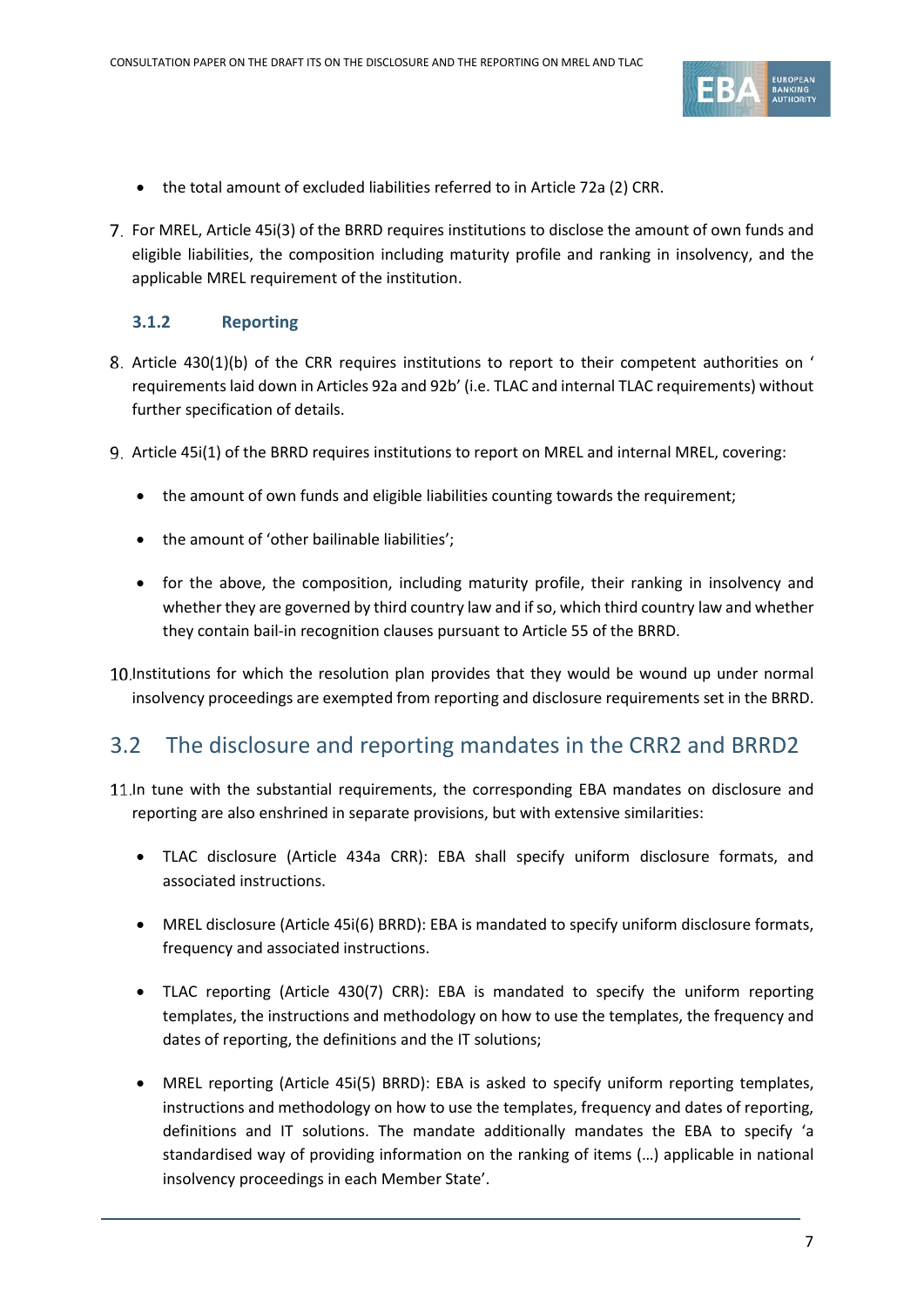

12. Three strong elements of consistency are emphasised by the mandates:

- Consistency with international standards for TLAC disclosure (Article 434a CRR): Concretely, the EBA should seek maximum consistency with the Pillar 3 disclosure standards published in March 2017 by the BCBS<sup>[4](#page-7-0)</sup>. This does not prevent making adjustments to reflect specificities of the EU legal framework, but keeping the overall format of the BCBS standards.
- Alignment of reporting standards on MREL and TLAC (Article 45i(5) BRRD): For institutions subject to TLAC/internal TLAC, the ITS on reporting of MREL shall be aligned with the ITS on reporting of TLAC;
- Alignment of disclosure standards on MREL and TLAC (Article 45i(6) BRRD): For institutions subject to TLAC/internal TLAC, the ITS on disclosure of MREL shall be aligned with the ITS on TLAC disclosure;

# 3.3 The overall approach to the design of the templates

#### **3.3.1 Integration of MREL and TLAC inside the reporting and disclosure templates**

- This proposal foresees that the TLAC and MREL information is implemented in a common ITS, albeit in separate columns. There are several arguments that support this approach:
	- TLAC and MREL are both sources of loss absorption capacity on the basis of which resolution authorities will exercise resolution action.
	- The two requirements are inextricably linked, which also finds its expression in the fact that MREL for G-SIIs is the combination of the TLAC requirement and, where applicable, an MREL add-on (Article 45d of the BRRD).
	- The EBA mandates explicitly require the alignment, in the case of G-SIIs, between the TLAC and MREL reporting standards and between the TLAC and MREL disclosure standards, respectively.
	- In terms of substance, MREL and TLAC rely on the same core of own funds and eligible liabilities, even though there are some elements specific to each requirement, with the eligibility of structured notes for meeting MREL and the deduction regime applicable in relation to TLAC being the most prominent differences.
- 14. Nevertheless, the framework acknowledges the differences between both requirements in terms of eligibility, calibration or scope of entities. For this reason an additive integration – where MRELrelated items would be shown 'on top' of TLAC-related ones – cannot be achieved. Instead, comparable items of MREL and TLAC are showed next to each other, with their respective specificities.

.

<span id="page-7-0"></span><sup>4</sup> Pillar 3 disclosure requirements – consolidated and enhanced framework - <https://www.bis.org/bcbs/publ/d400.pdf>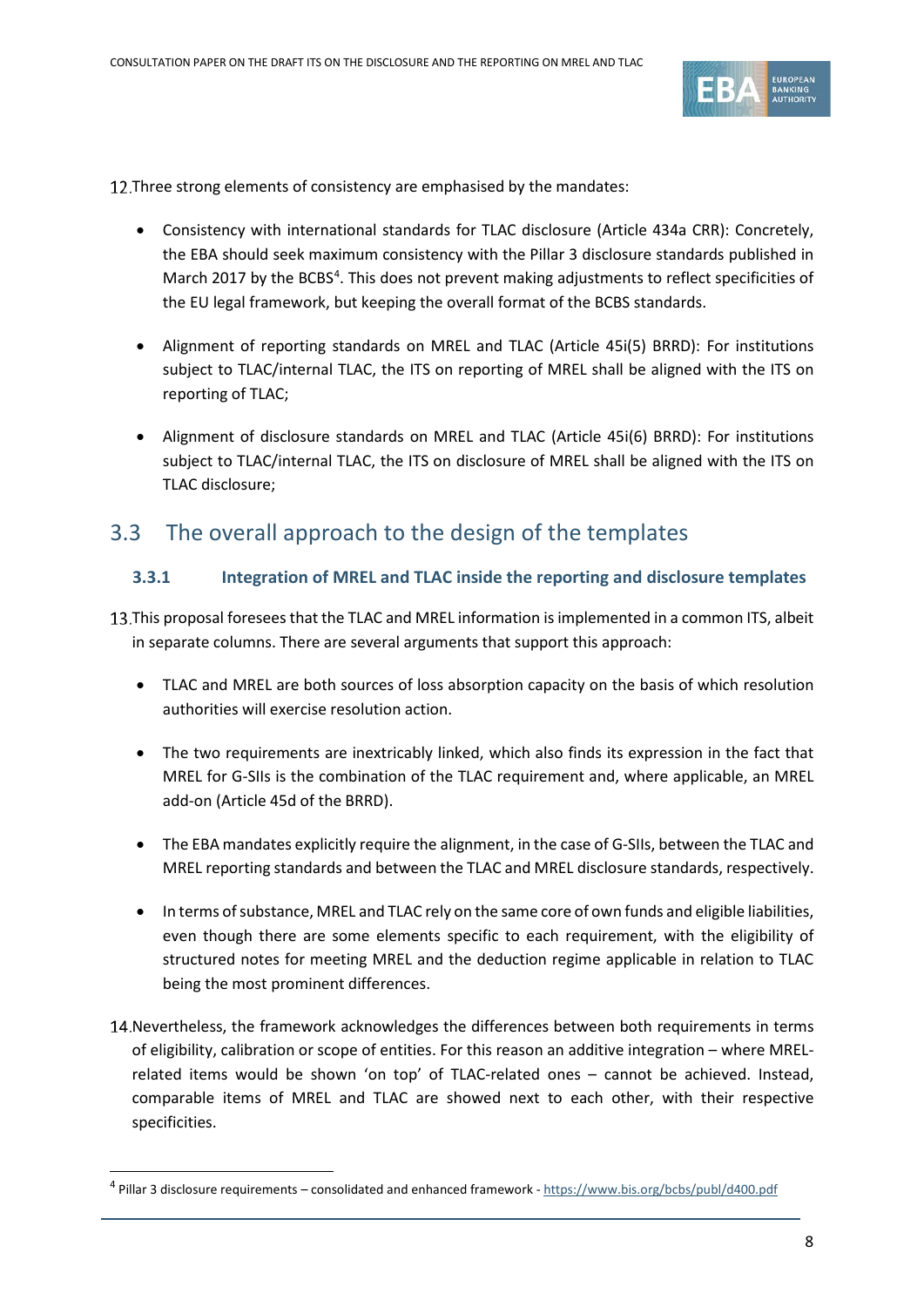

15. The integrated approach for MREL and TLAC ensures that disclosure and reporting templates are consistent for both type of requirements when relevant. It also ensures that G-SIIs will not have to produce separate disclosure and reporting templates for MREL and TLAC positions that are largely overlapping. Finally it also ensures consistent templates for G-SIIs and non-GSIIS, facilitating the comparison among different institutions by authorities, in the case of reporting, and by market participants, in the case of disclosures.

# **3.3.2 Integration between reporting and disclosure requirements, enshrined in a single ITS**

- 16. The consultation paper proposes a single comprehensive ITS implementing both disclosure and reporting requirements, taking into account the following considerations:
	- Institutions have to implement both the disclosure and the reporting requirements included in this ITS on the basis of their resolution group, and not based on their prudential scope of consolidation, which sets these requirements apart from the majority of the other requirements included in the EBA disclosure and reporting frameworks. A framework that would not be integrated across disclosure and reporting would therefore likely increase the burden of compliance for institutions even further.
	- In the case of TLAC disclosure requirements, the EBA is mandated to develop them in alignment with the relevant international standards. Given that there is some common information on TLAC/MREL that institutions are required to both report and disclose, not only the disclosure templates but also the reporting templates have been developed in alignment with the Basel III Pillar 3 TLAC disclosure templates, published by the BCBS in March 2017<sup>[5](#page-8-0)</sup>. They have been adjusted when necessary to reflect the specificities of the EU framework for TLAC and MREL. Covering the requirements in one single standard supports the maintenance of the requirements in the future, and ensures in particular that the level of alignment with international standards achieved with this proposal is kept in case of future changes.
	- Finally and in line with EBA's strategies for disclosure and reporting, consistency and integration between the disclosure and the reporting frameworks was sought to the extent possible. A mapping is provided not as part of the ITS, but as an accompanying document for informative purposes.
- 17. The implementation of the new TLAC/MREL disclosure and reporting frameworks in a single ITS, and the enhanced consistency between reporting and disclosure templates, together with the standardisation of formats and definitions, should facilitate the compliance with both requirements by institutions. Even more, the integration with supervisory reporting will contribute to ensuring the quality and comparability of the disclosed information and will further promote market discipline.

.

<span id="page-8-0"></span><sup>5</sup> Pillar 3 disclosure requirements – consolidated and enhanced framework - <https://www.bis.org/bcbs/publ/d400.pdf>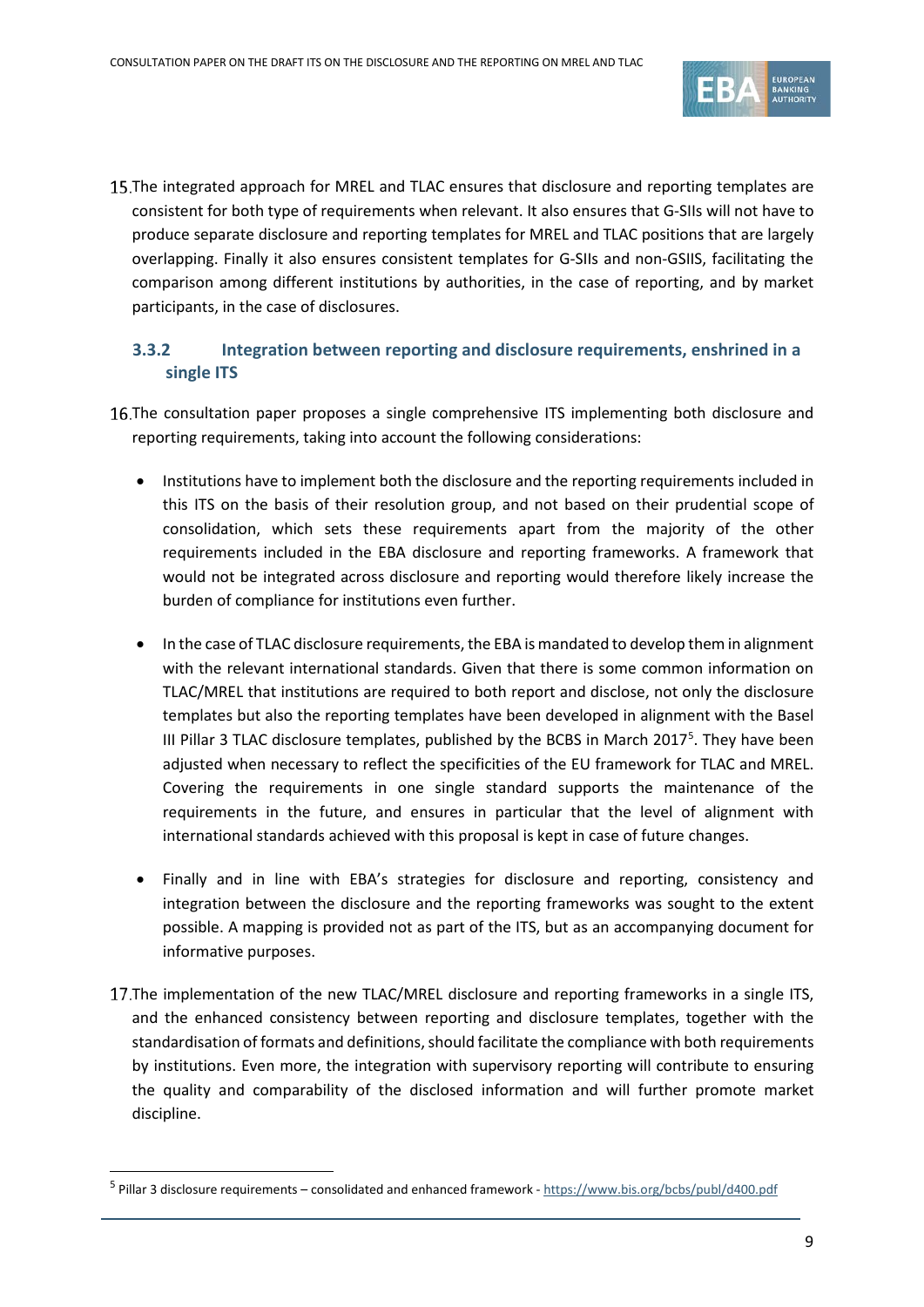

#### **3.3.3 Links with the ITS on Resolution Planning in reporting**

- 18.As part of the development process, the option to fulfil the TLAC/MREL reporting mandates, on the basis of the existing liabilities structure template ('LIAB') of the ITS on Reporting for Resolution planning ('ResRep') was investigated. However, several obstacles to a successful integration were identified which relate to differences in the purpose and nature of the two reporting requirements, differences in their scope and level of application as well as differences and incompatibilities in terms of content and some of the terminology used.
- 19. For example, the LIAB template focuses on the composition of the balance sheet, similar to FINREP, and in particular the availability of liabilities for a bail-in. LIAB is reported either at individual level or at consolidated level (prudential and resolution group). However LIAB does not consider all the eligibility criteria defined in the MREL and TLAC frameworks. For example, it does not differentiate between counterparties within and those outside the resolution group and cannot sufficiently account for the hybrid approach combining own funds at consolidated level, liabilities at the point of entry, and liabilities at subsidiary level under the very specific conditions that are particular to the MREL TLAC framework. Therefore, at this stage LIAB is not suited to present regulatory aggregates like, for example, COREP does for own funds.
- 20. Nevertheless, the EBA has sought to ensure consistency and to take advantage of the synergies. In particular, this framework draws on the liability breakdown found in the existing LIAB template, narrowed down and adjusted to provide deeper insights into the structure of eligible liabilities in terms of instruments and funding.

# 3.4 The proposed disclosure and reporting requirements

#### **3.4.1 Overview**

- 21. The two tables below provide an overview of the proposed reporting and disclosure templates, including the frequency and level of reporting and disclosure.
- 22. Entities whose resolution plan provides that the entity is to be wound up under normal insolvency proceedings are not subject to any disclosure or reporting obligation in accordance with the proposed standards.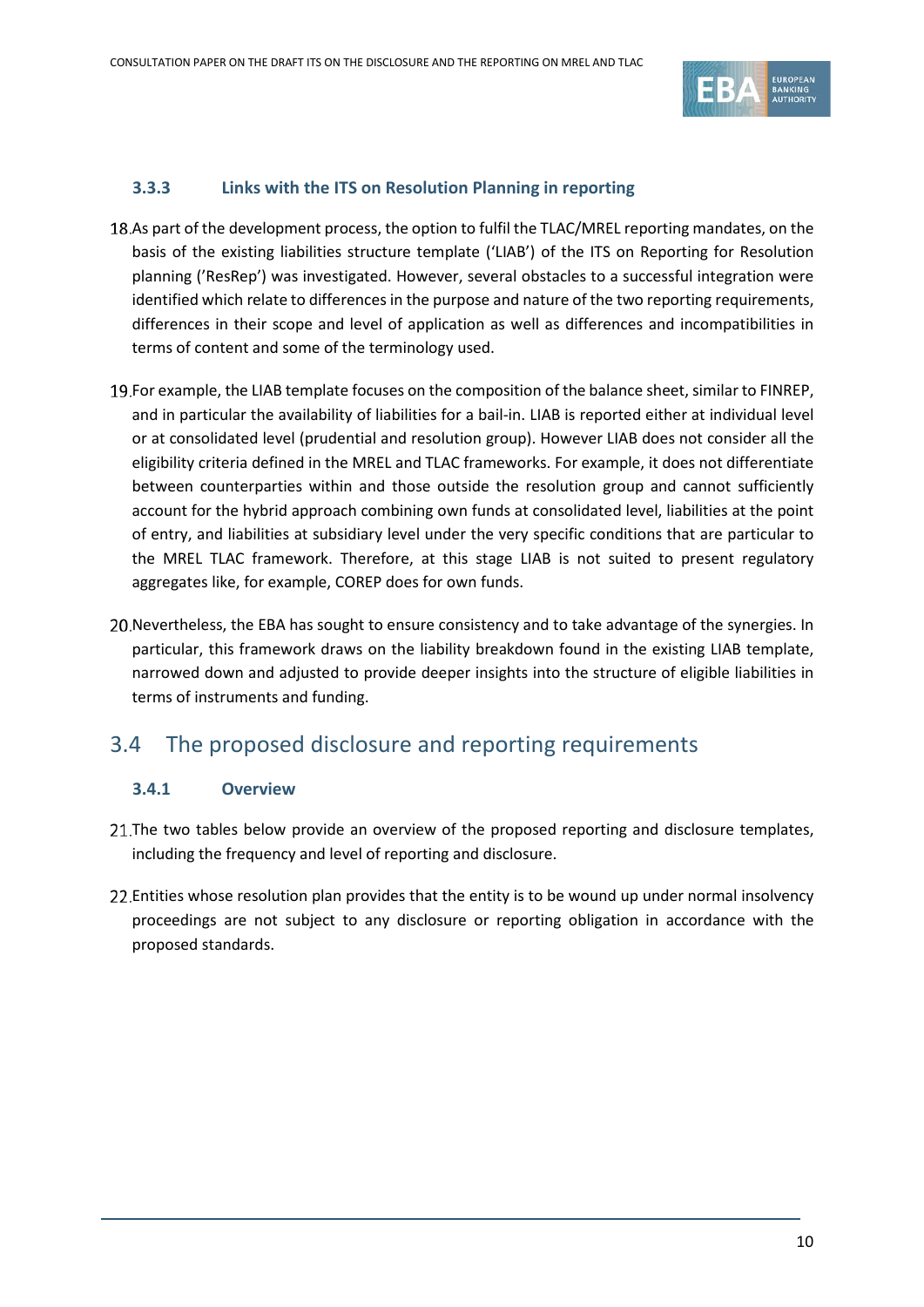

# Table 1.: The disclosure requirements, frequency of disclosure and level of application

|                                    |                   | <b>Resolution entity</b>                                                       |                                                                                             | Entity that is not a resolution entity                                                                                                      |                                                          |  |
|------------------------------------|-------------------|--------------------------------------------------------------------------------|---------------------------------------------------------------------------------------------|---------------------------------------------------------------------------------------------------------------------------------------------|----------------------------------------------------------|--|
| Topic and template                 |                   | G-SII / entity being part<br>of a G-SII                                        | Entity other than G-SII                                                                     | Material subsidiary of a non-EU G-SII                                                                                                       | Other entities                                           |  |
| Key metrics<br>(Amounts)           | KM <sub>2</sub>   | Quarterly<br>$\blacksquare$<br>Conso (if group) or<br>٠<br>ind (if no group)   | Semi-annual<br>$\blacksquare$<br>Conso (if group) or<br>$\blacksquare$<br>ind (if no group) |                                                                                                                                             |                                                          |  |
| Composition                        | TLAC1             | Semi-annual<br>٠<br>Conso (if group) or<br>$\blacksquare$<br>ind (if no group) | Annual<br>$\blacksquare$<br>Conso (if group) or<br>$\blacksquare$<br>ind (if no group)      |                                                                                                                                             |                                                          |  |
|                                    | <b>ILAC</b>       |                                                                                |                                                                                             | Quarterly<br>٠<br>Conso (if group) or individual (if no group)<br>$\blacksquare$                                                            | Semi-annual<br>$\blacksquare$                            |  |
| Creditor ranking                   | TLAC <sub>2</sub> |                                                                                |                                                                                             | Semi-annual<br>٠<br>Individual<br>$\blacksquare$                                                                                            | Annual<br>$\blacksquare$<br>Individual<br>$\blacksquare$ |  |
|                                    | TLAC3             | Semi-annual<br>$\blacksquare$<br>Individual<br>$\blacksquare$                  | Annual<br>$\blacksquare$<br>Individual<br>$\blacksquare$                                    |                                                                                                                                             |                                                          |  |
| Main features of<br>ind. issuances | <b>CCA</b>        | Semi-annual<br>٠<br>Conso (if group) or<br>٠<br>ind (if no group)              |                                                                                             | Semi-annual (large), annual (other)<br>٠<br>or not at all (small and non-compl.)<br>Conso (if group) or ind (if no group)<br>$\blacksquare$ |                                                          |  |

*Conso = consolidated, ind = individual*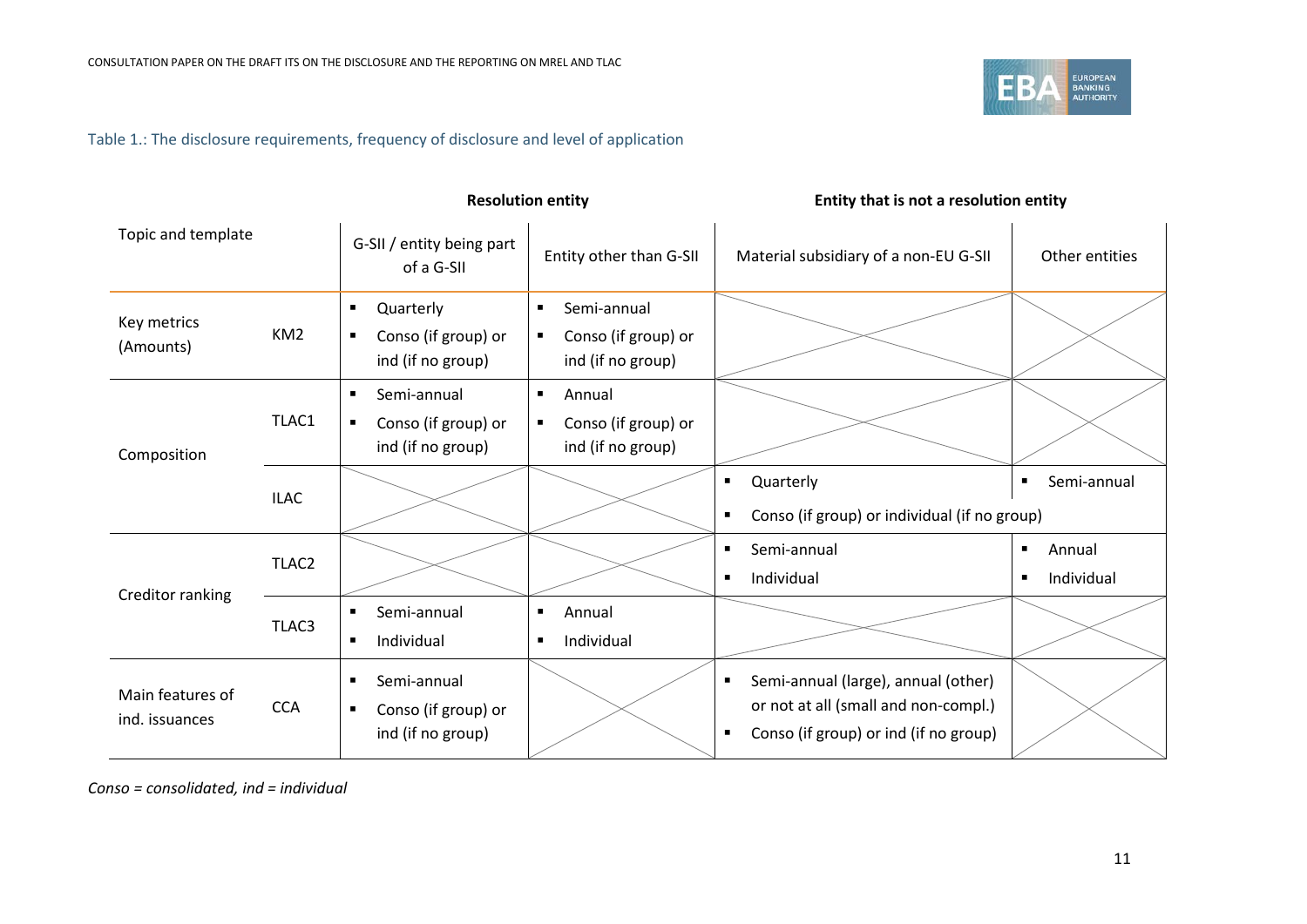

# Table 2.: The reporting requirements, frequency of reporting and level of application

|                                  |                              | <b>Resolution entity</b>                                                                     |                                   | Entity that is not a resolution entity                                              |                                                                                           |  |
|----------------------------------|------------------------------|----------------------------------------------------------------------------------------------|-----------------------------------|-------------------------------------------------------------------------------------|-------------------------------------------------------------------------------------------|--|
| Topic and template               |                              | G-SII / entity being part<br>of a G-SII                                                      | Entity other than G-SII           | Mat. subsidiary of a non-<br>EU G-SII                                               | Other entities                                                                            |  |
| Key metrics<br>(Amounts)         | KM <sub>2</sub>              | Quarterly<br>٠<br>Conso (if group) or ind. (if no group)<br>٠                                | Quarterly<br>$\blacksquare$       |                                                                                     |                                                                                           |  |
|                                  | TLAC1                        | Quarterly<br>٠<br>Conso (if group) or ind. (if no group)<br>$\blacksquare$                   | Quarterly<br>$\blacksquare$       |                                                                                     |                                                                                           |  |
| Composition                      | <b>ILAC</b>                  |                                                                                              |                                   | Quarterly<br>٠<br>Conso (if group) or<br>individual (if no group)                   | Quarterly<br>$\blacksquare$<br>Conso or ind, depen-ding on<br>$\blacksquare$<br>requirem. |  |
|                                  | <b>LIAB</b><br><b>MREL</b>   | Quarterly<br>Quarterly<br>$\blacksquare$<br>٠<br>Conso (if group) or ind. (if no group)<br>٠ |                                   | Quarterly<br>٠<br>Conso (if group) or<br>$\blacksquare$<br>individual (if no group) | Quarterly<br>$\blacksquare$<br>Conso or ind, depen-ding on<br>$\blacksquare$<br>requirem. |  |
| Creditor ranking                 | TLAC <sub>2</sub>            |                                                                                              |                                   | Quarterly<br>Individual                                                             | Quarterly<br>П<br>Individual<br>п                                                         |  |
|                                  | TLAC3                        | Quarterly<br>٠<br>Individual<br>$\blacksquare$                                               | Quarterly<br>п<br>Individual<br>п |                                                                                     |                                                                                           |  |
| Contract-specific<br>information | <b>MTCI</b>                  | Quarterly<br>٠<br>Conso (if group) or ind. (if no group)<br>$\blacksquare$                   | Quarterly<br>٠                    | Quarterly<br>$\blacksquare$<br>Conso (if group) or ind.<br>(if no group)            | Quarterly<br>٠<br>Conso or ind, depen-ding on<br>$\blacksquare$<br>requirem.              |  |
| Forecast                         | FORC1 /<br>FORC <sub>2</sub> | Annual<br>٠<br>Conso (if group) or ind. (if no group)<br>٠                                   | Annual<br>٠                       | Annual<br>$\blacksquare$<br>Conso (if group) or ind.<br>п<br>(if no group)          | Annual<br>$\blacksquare$<br>Conso or ind, depen-ding on<br>п<br>requirem.                 |  |

*Conso = consolidated, ind = individual*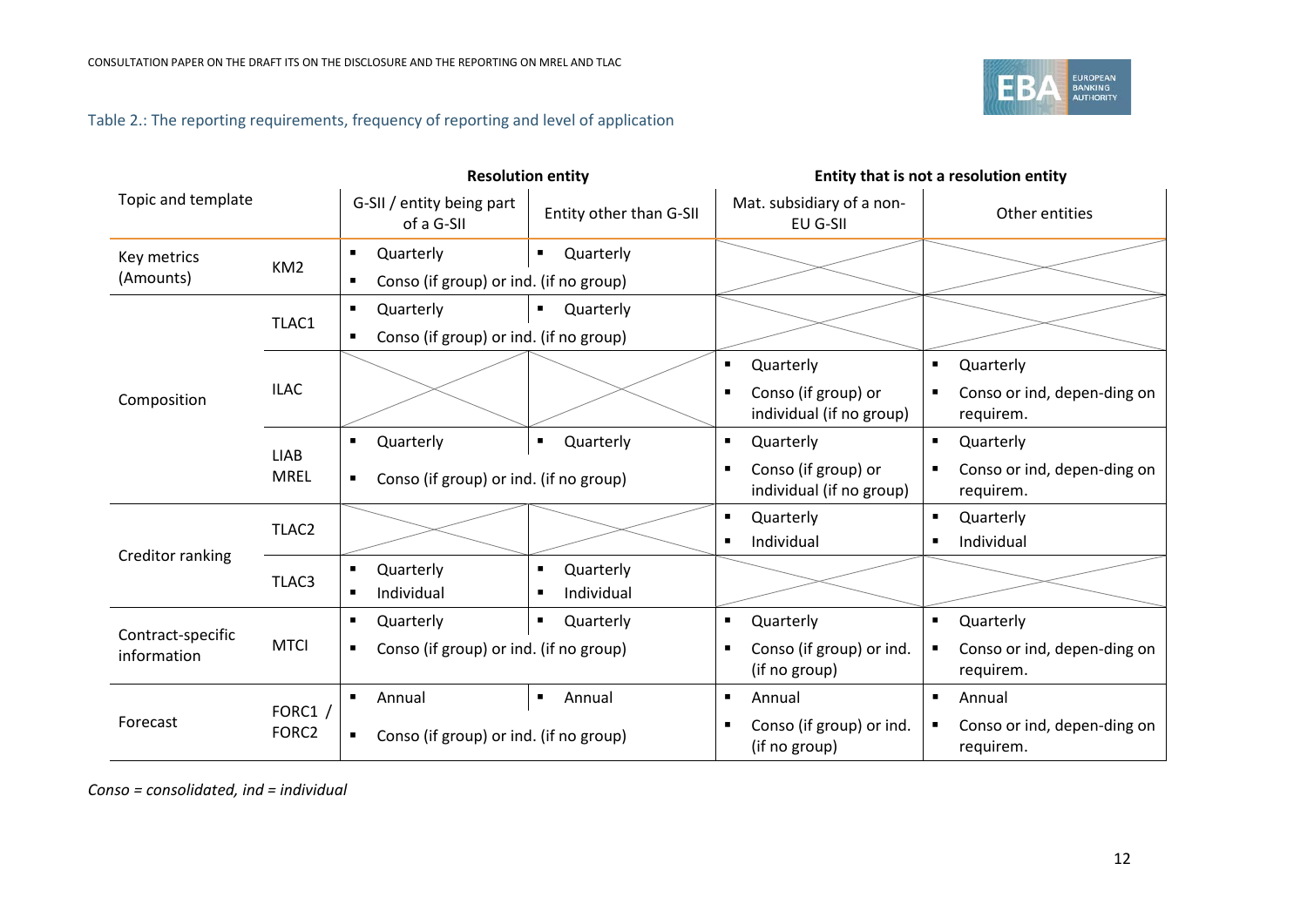

## **3.4.2 The proposed disclosure templates and tables in accordance with CRR2 and BRRD2**

## Template EU KM2: key metrics - MREL and, where applicable, G-SII Requirement for own funds and eligible liabilities

- 23. This template provides summary information about institutions' loss-absorbing capacity available in case of resolution and about TLAC/MREL requirements. It implements the disclosures required in Article 447 (h) of CRR and Article 45i(3) (a) and (c) of BRRD. It has to be disclosed by resolution entities on the basis of the consolidated situation of their resolution group. The part on TLAC is only applicable to resolution entities that are G-SIIs or parts of G-SIIs.
- 24. The template has been developed in alignment with the relevant BCBS standard, template KM2, with some adjustments in order to cater for the EU specificities, and an additional column to reflect the MREL information.
- Template KM2 in the BCBS standard has special rows to reflect the own funds amounts on an IFRS9 fully loaded basis at resolution group level. The EBA Guidelines on disclosure of IFRS 9 transitional arrangements(EBA/GL/2018/01) implement this information in the EU at the level of the prudential scope of consolidation. The instructions for KM2 as presented in this consultation paper require institutions to explain in the narrative accompanying the template any material difference between the own funds amounts disclosed in the template and the IFRS 9 fully loaded amount at the resolution group level. Institutions are also asked to explain any material difference between the IFRS 9 fully loaded amount at the resolution group level compared to the IFRS 9 fully loaded amount at prudential group level. A question is added in the relevant section of this consultation paper on whether respondents agree that this is a good way to request this information, rather than adding specific rows, considering that this information will cease to be relevant once the IFRS 9 transition period is over.

## Template EU TLAC1 - Composition - MREL and, where applicable, the G-SII Requirement for own funds and eligible liabilities

- 26. This template provides granular information on composition of MREL and TLAC, including a breakdown of the aggregate information included in KM2 into more granular rows. It implements the disclosures required in Article 437a (a) and (c) of the CRR and some elements of the disclosure required in Article 45i(3) (b) of the BRRD. It has to be disclosed by resolution entities on the basis of the consolidated situation of their resolution group. The part on TLAC is only applicable to resolution entities that are G-SIIs or parts of G-SIIs.
- 27. This template has been designed in alignment with the 'TLAC1 Composition' template of the BCBS Pillar 3 standard, with two additional columns, one to reflect the information on MREL and another one to include information (memo items) on the amounts eligible for the purpose of MREL but not of TLAC.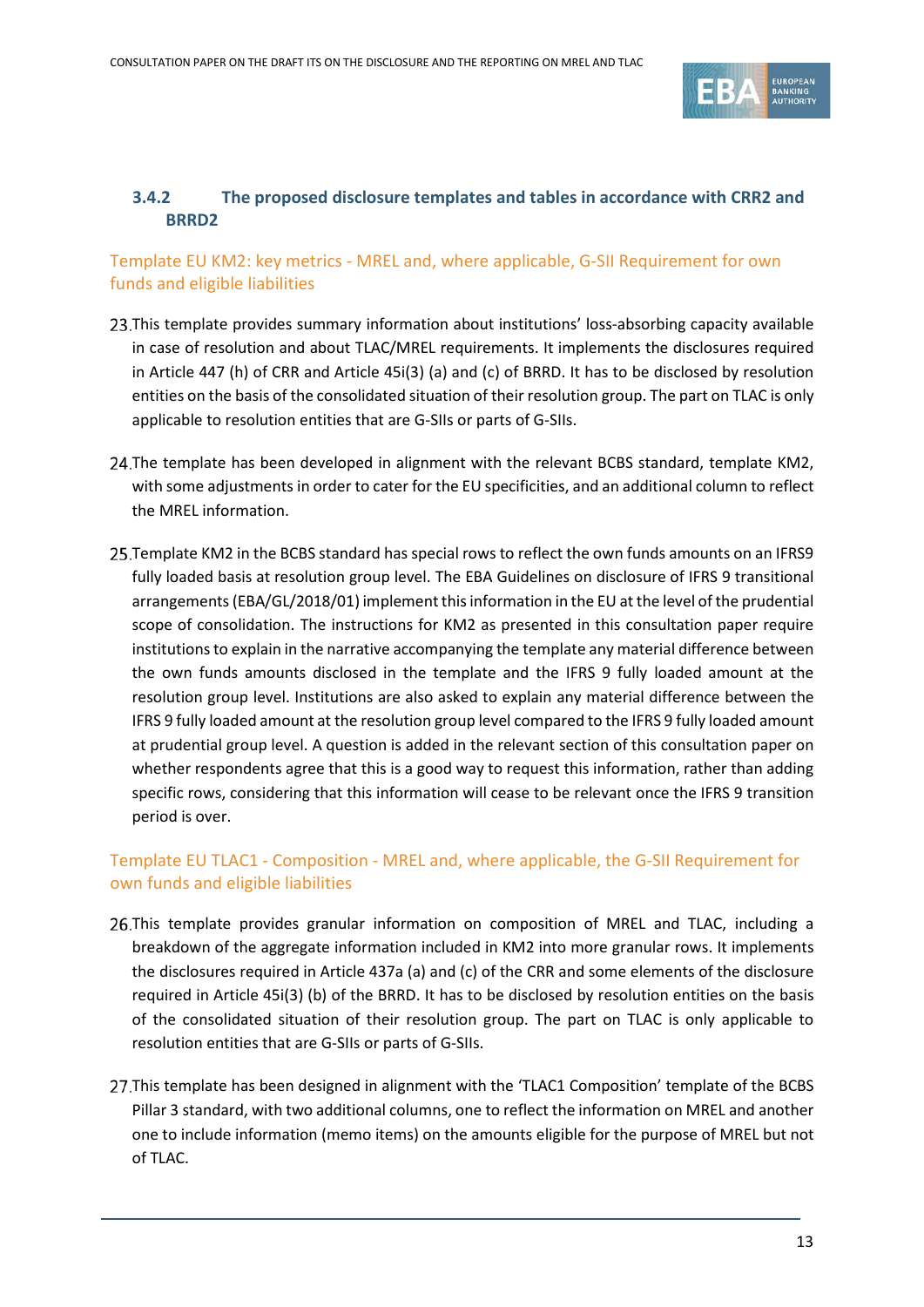

#### Template EU iLAC - Internal loss absorbing capacity: internal MREL and, where applicable, requirement for own funds and eligible liabilities for non-EU G-SIIs

- 28. Since template EU TLAC1 is designed for the disclosure of external TLAC/MREL, a variant 'iLAC' template (disclosure) has been developed to reflect specific eligibility conditions for internal TLAC and internal MREL. This template implements the disclosure requirements on key metrics and on the internal loss absorption capacity by entities that are not themselves resolution entities, following Articles 437a (a) and (c) and 447 (h) of CRR2, and Article 45i (3) of BRRD. Those entities will not have to disclose neither KM2 nor TLAC1, but only iLAC.
- 29. This template is EU specific; there is no equivalent template in the BCBS Pillar 3 standards. The addition is justified by the fact that the BRRD2 reporting and disclosure requirements do not only apply at the level of resolution entities but also other entities provided they are not to be wound up under normal insolvency proceedings

#### Templates on creditor ranking: EU TLAC2: Creditor ranking - Entity that is not a resolution entity; EU TLAC3: creditor ranking - resolution entity

- These templates provide information on insolvency ranking, and on the creditors' ranking in the liabilities structure, showing the distribution of liabilities across the hierarchy of claims, from own funds to the highest eligible liabilities instruments. This information, when disclosed, should help investors to understand their potential loss in case of a default of the entity, and when reported, it should support the assessment of potential constraints related to the 'No-creditor-worse-off' principle (NCWO principle).
- Both templates have been developed in alignment with the templates TLAC2 and TLAC3 of the BCBS Pillar 3 standard.
	- Template EU TLAC2 is applicable to entities that are not themselves resolution entities, following Articles 437a (b) CRR (for material subsidiaries of non-EU G-SIIs), and Article 45i (3) (b) of BRRD (for entities that are not themselves resolution entities).
	- Template EU TLAC3 is applicable to resolution entities, following Articles 437a (b) CRR (for resolution entities that are G-SIIs or parts of G-SIIs), and Article 45i (3) (b) of BRRD (for resolution entities other than G-SII).

#### Main features of individual issuances (TLAC disclosure only)

34. The BCBS Pillar 3 standards include a 'CCA main features' template which returns key information about individual capital instruments issued by an entity. CCA was already applicable to own funds and has been extended by the BCBS to cover TLAC eligible liabilities instruments. The template informs authorities and markets about the characteristics of eligible liabilities and through information such as the amount of each issuance, maturity, regulatory treatment, insolvency ranking, call options, write down and conversion etc.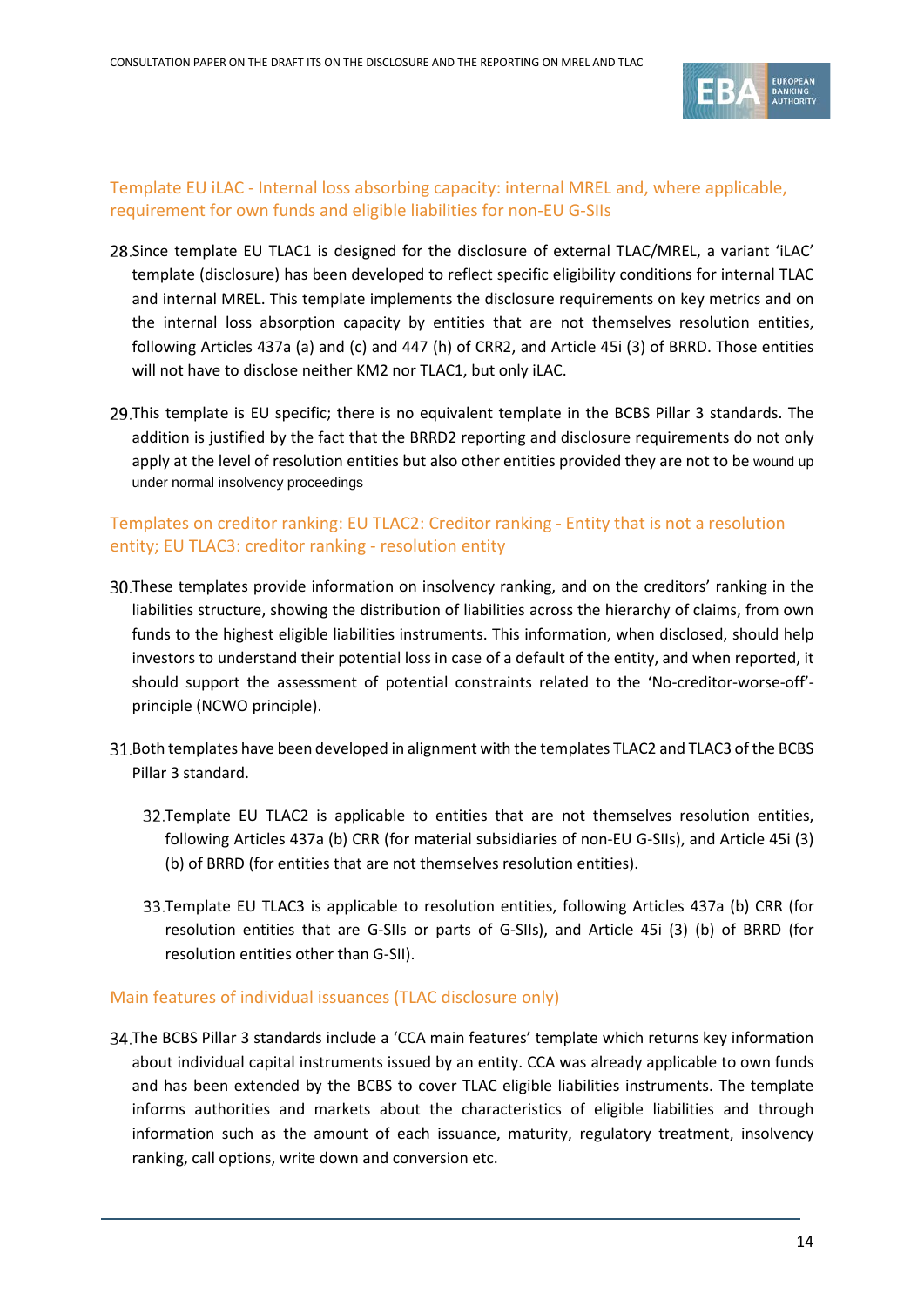

35. Table EU CCA has been developed in alignment with the abovementioned BCBS standard, and in application of Article 437a (a) CRR. It will only have to be disclosed by entities subject to the TLAC framework, i.e. subject to the obligation to comply with the requirements of Articles 92a or 92b CRR, and will not have to be reported. The same template has to be disclosed by institutions to inform on the main features of their own funds instruments, following Article 437 CRR, and is part of the drat ITS on institutions public disclosures which is being consulted in parallel<sup>[6](#page-14-0)</sup>. EU CCA will be disclosed in relation to all eligible liabilities instruments, including eligible liabilities instruments that are not subordinated to excluded liabilities provided they are fungible, negotiable financial instruments, at the exclusion of loans and deposits.

#### **3.4.3 The proposed reporting requirements in accordance with CRR2 and BRRD2**

36. The reporting templates are essentially consistent with the disclosure templates, with some adjustments to take into account competent and resolution authorities' data needs for monitoring compliance with the MREL/TLAC requirements.

#### Key metrics for MREL and TLAC – KM2 (Resolution entities)

37. This template contains the key information needed to monitor the MREL and TLAC position of resolution entities, and is broadly identical to the KM2 disclosure template described in the previous section.

Compared to the disclosure template, the reporting version covers additionally

- The amount of Total Liabilities and Own Funds that feeds into the analysis of resolution authorities when they draws up the resolution plan and calibrates the MREL requirement, including any particular subordination requirement included therein,
- The aggregate amount of own funds and eligible liabilities governed by third country law, and of those the ones containing a write down and conversion clause pursuant to Article 55 BRRD. This, in combination with the MTCI template (see below) provides competent and resolution authorities with insights into the significance of potential impediments to resolution stemming from the application of third country laws and
- The aggregate amount of "other-bail-inable liabilities" as requested pursuant to Article 45i(1)(b) of the BRRD, i.e. those liabilities that are not included in MREL, but are neither exempted from bail-in.

#### MREL and TLAC capacity and composition - TLAC1 (Resolution entities)

39.As its sister in disclosure, this template breaks down the aggregate information on own funds and eligible liabilities included in KM2 into more granular items. This is to enable competent and resolution authorities to understand the composition of own funds and eligible liabilities in terms

.

<span id="page-14-0"></span><sup>6</sup> https://eba.europa.eu/news-

press/calendar?p\_p\_id=8&\_8\_struts\_action=%2Fcalendar%2Fview\_event&\_8\_eventId=3004325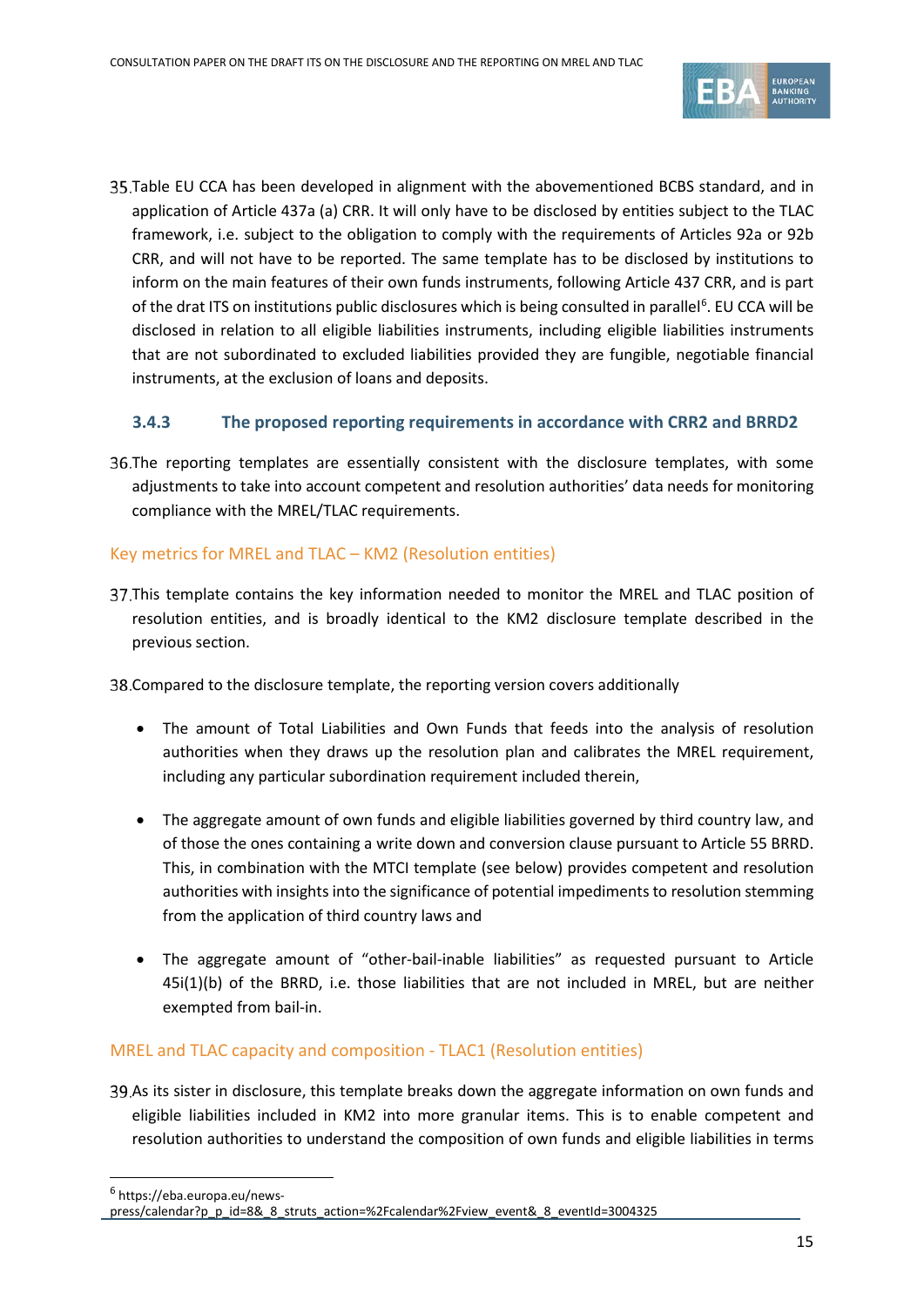

of eligibility and subordination in more detail and monitor the application of the cap for the recognition of non-subordinated liabilities for TLAC purposes and the amount of deducted items.

Compared to the sister template in disclosure, the reporting version includes additional memorandum items on investments in eligible liabilities of institutions which are to be reported by both G-SIIs and other entities, to understand the significance of intra-sectoral holdings of eligible liabilities on an overall scale.

#### Internal MREL and internal TLAC – ILAC (Entities other than resolution entities)

This template captures the key information needed to monitor MREL and TLAC positions of entities of a resolution group that are not resolution entities themselves. It follows the structure of KM2, but reflects the particularities of the internal MREL/TLAC frameworks, such as the additional criteria for the eligibility of own funds or the possible recognition of guarantees as internal MREL. The template is aligned with its counterpart in disclosure.

#### Funding structure of eligible liabilities – LIAB MREL (All entities)

- 42. The LIAB MREL template presents a breakdown of eligible liabilities by instrument and provides therefore insights into the funding structure of the eligible liabilities.
- 43. The information included in this templates also bridges the gap between the ITS on Resolution Planning Reporting (ResRep) and this ITS. While the LIAB template of the ITS on resolution planning reporting serves as a basis for resolution authorities to understand the level of resolvability of an institution and the overall quality and quantity of liabilities potentially available for bail-in, this ITS facilitates the monitoring of MREL TLAC eligible liabilities in terms of funding mix. The instrument breakdown included in the LIAB MREL template mirrors the one used in the LIAB template of the ITS on Resolution Planning Reporting, but covers only eligible liabilities.

## Creditor ranking – TLAC2 (Entities other than resolution entities) / TLAC3 (Resolution entities)

These templates are different in terms of presentation from the corresponding disclosure templates for technical reasons and reasons of reporting technique, but are in principle fully aligned in terms of content. There will be a temporary misalignment until disclosure requirements for MREL enter into force: until then, G-SIIs will disclose liabilities potentially eligible for meeting TLAC while all institutions report liabilities potentially eligible for meeting MREL. Once the MREL disclosure requirement applies, all institutions report and disclose liabilities potentially eligible for meeting MREL.

#### Instruments governed by third-country law – MTCI (All entities)

The BRRD2 requires institutions to report whether the own funds, eligible liabilities and other bailinable liabilities are governed by third country law and contain contractual write down and conversion clauses pursuant to Article 55 BRRD, Article 52 CRR and Article 63 CRR.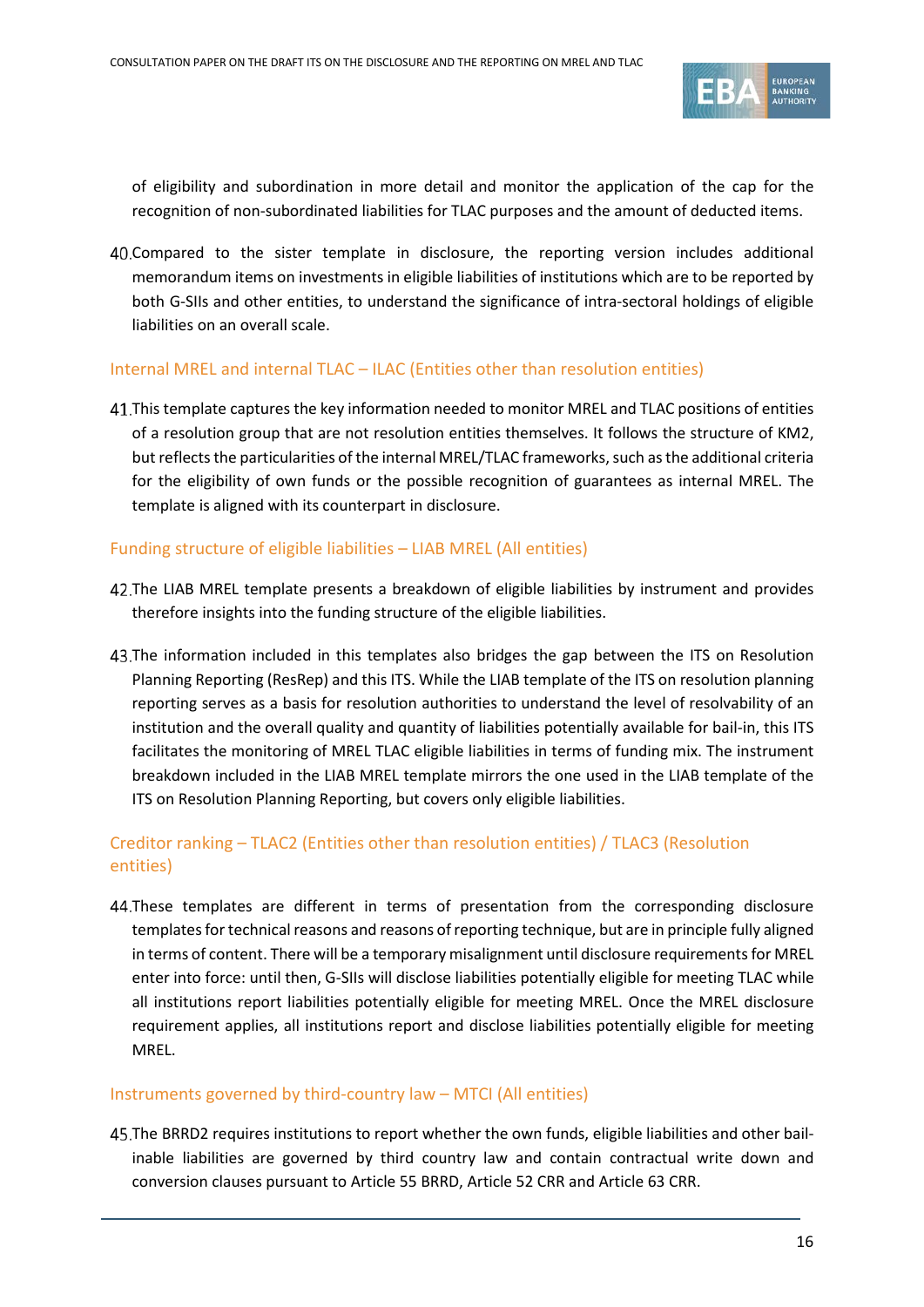

- In order to address this element of the mandate, the MTCI template has been created which presents information on own funds and eligible liabilities instruments that are governed by third country law. The information reported will support the monitoring of the bail-in effectiveness, or potential obstacles thereto, by competent and resolution authorities.
- This new template borrows a limited number of items included in the 'main features' template (CCA) of the disclosure framework, such as items related to the identification of the contract, the regulatory treatment of the instrument in question, the governing law, and whether the required bail-in clause is included.
- 48. Contrary to CCA, this template only covers instruments governed by third country law. Like CCA, eligible liabilities that are not subordinated to excluded liabilities are only being reported to the extent they are fungible, negotiable financial instruments to eliminate the need to report contractspecific information on loans and deposits.
- In order to ensure that competent and resolution authorities are nevertheless aware of the overall volume of instruments governed by third country laws and their significance for the entity in question, the aggregate amount pertaining to instruments of such nature is reported in the reporting version of the key metrics template. For the same reasons, institutions are asked to report information on 'other bail-in-able liabilities' governed by third country law only on an aggregate basis as part of that template.

#### The forecast templates (All entities)

- This proposal for new reporting requirements includes two templates which have a forward-looking character:
	- one template that describes the expected evolution in funding of instruments eligible to MREL over three years, taking into consideration inflows, for example through the issuance of new MREL-eligible instruments or reclassification of amortised Tier 2 into eligible liabilities, as well as outflows such as outflows resulting from instruments ceasing to be eligible considering the maturity criterion or redemptions and
	- one template capturing the forecast of the expected MREL position of the entity vis à vis its requirement over three years, taking into consideration rolling maturities, caps on senior debt and deductions.
- The information included in those two templates is of particular relevance for resolution authorities during the build-up phase for MREL, lasting at least until 2024.
- The two templates are not going to be a part of the technical standards included in this consultation paper. Instead, it is considered to published them in the form of a non-binding recommendation to authorities, which would contribute to the harmonisation of the format and intensity of information on future MREL stocks, and could also enable resolution colleges to interact on the basis of standard information. Due to the close relation between the templates and the rest of the MREL/TLAC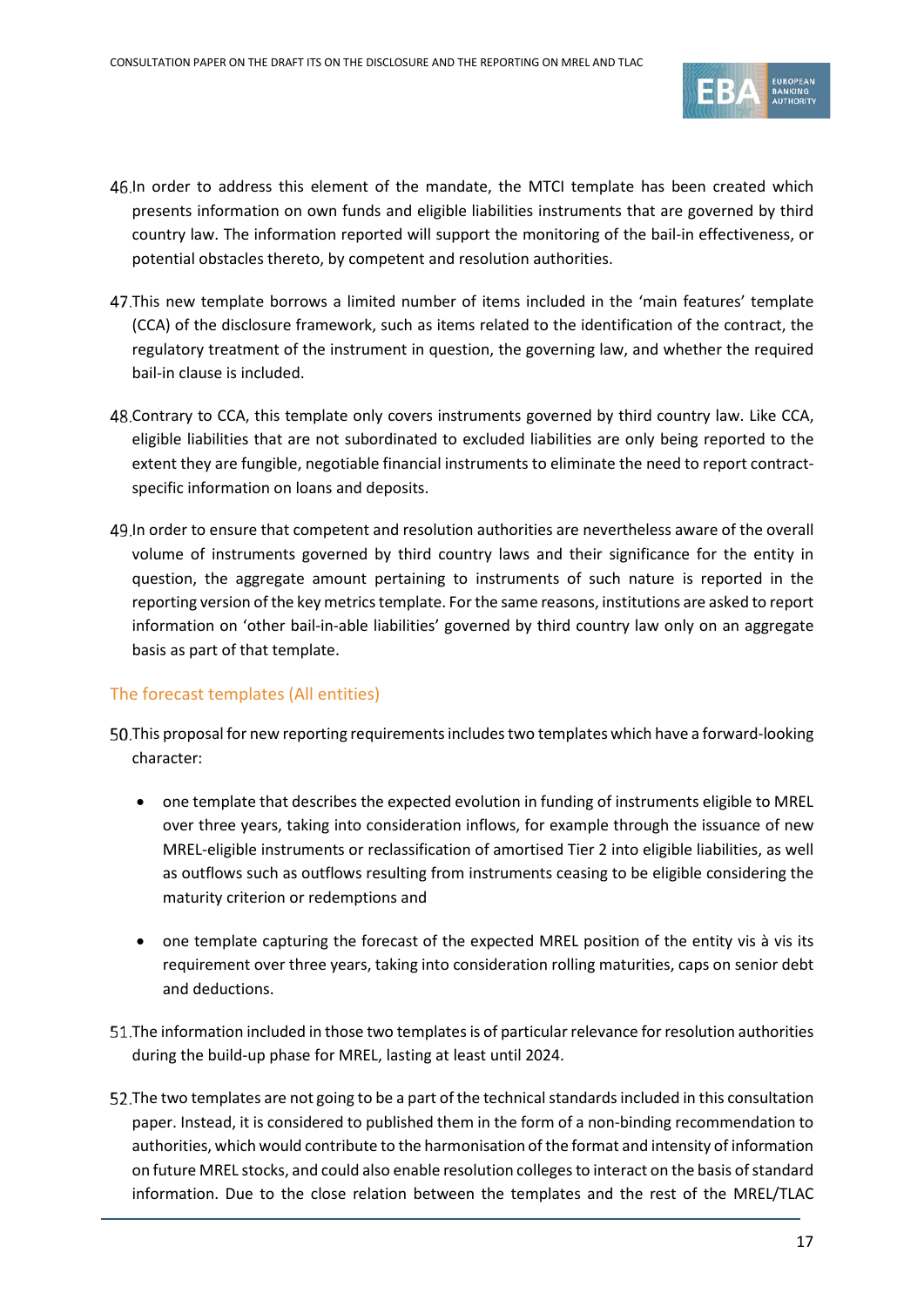

framework as reflected in the future draft ITS, those two templates are presented alongside the proposed future ITS-templates in this consultation.

# 3.5 Frequency

- 53. In relation to reporting, Article 430 CRR does not specify any minimum requirements or limits as regards the frequency of reporting on TLAC.
- In contrast, Article 45i (2) of the BRRD defines minimum frequencies for reporting on MREL with an option for resolution or competent authorities to request more frequent reporting. In addition, Article 45i(5) of the BRRD, mandates the EBA to set frequencies which have to respect those minima.
- 55. Both the mandates included in the BRRD and those included in the CRR specifically empower EBA to define frequencies, respecting the boundaries of the Level 1 text.
- 56. On this basis, and in order to align the practical aspects of reporting (i.e. frequency, reference dates and submission deadlines) across supervisory reporting and MREL/TLAC reporting, all institutions in scope of the ITS are required to report all templates on a quarterly basis.

57. In relation to disclosure:

- Article 433a CRR requires 'Large institutions subject to Articles 92a or 92b' to disclose TLAC on a semi-annual basis, except for the key metrics which are to be disclosed on a quarterly basis. Article 433a and 433b CRR go on to set out less stringent frequencies in relation to 'small institutions' and 'other institutions'.
- Article 45i (3) BRRD provides for MREL on an annual basis as a minimum. Like for MREL reporting, the EBA is mandated to specify frequency respecting the minimum.

58. On this basis, the disclosure frequencies are defined as follows:

- TLAC disclosure: quarterly disclosure of key metrics and semi-annual disclosure of other templates by large institutions that are subject to Article 92a or 92b of CRR; semi-annual disclosure of key metrics and annual disclosure of other templates by other institutions; semiannual disclosure of key metrics by small and non-complex institutions. All EU G-SIIs are de facto large institutions (Article 4 (1) point 146 CRR). However, material subsidiaries of third country G-SIIs might fall into one of the other two categories;
- MREL disclosure by G-SIIs: disclosure frequencies identical to TLAC disclosure. This is possible by the fact that the BRRD only sets minimum frequencies and expressly calls for alignment with the ITS on TLAC;
- MREL disclosure by non-G-SIIs: semi-annual disclosure of key metrics and annual disclosure of other templates.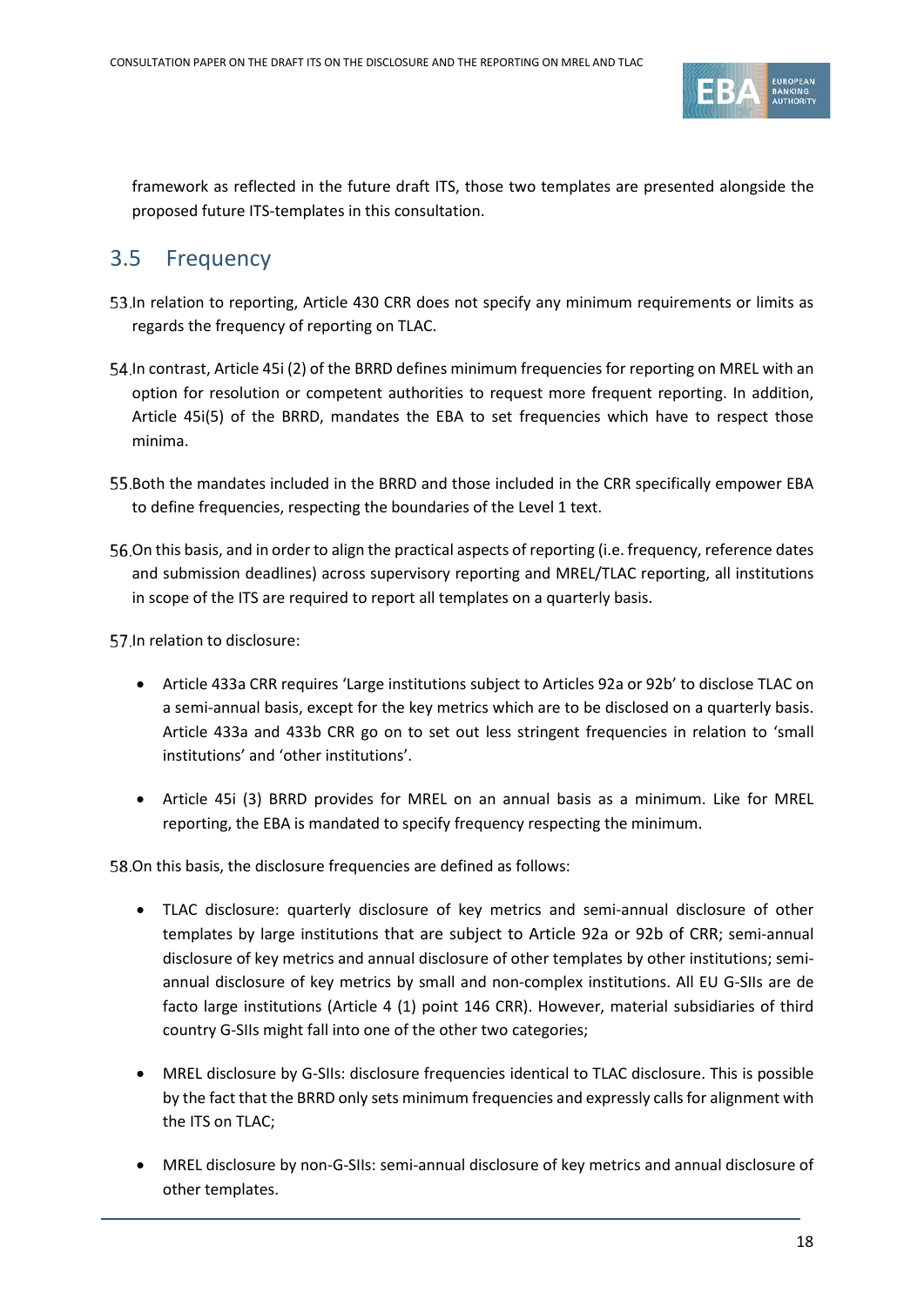

# 3.6 The standardised presentation of insolvency rankings

- The reporting mandate included in Article 45i (5) BRRD requires EBA to specify 'a standardised way of providing information on the ranking of items (…) applicable in national insolvency proceedings in each Member State'.
- This mandate is related to an issue identified by the BCBS with regard to the disclosure on MREL and TLAC: As there is no harmonised presentation of each national hierarchy, the BCBS standard recommends that each institution individually provides a description of each creditor class.
- This is suboptimal, because it creates unnecessary burden for reporting entities, as one and the same hierarchy would have to be described by different entities on their own. It also opens the door to divergent descriptions, which, among others, hinders structured and comparable reporting: no single class in a given country would be identified in a homogeneous manner. In the light of these issues, the Single Resolution Board (SRB), for example, has already published an insolvency ranking annex alongside its main Liability Data Report framework, to give a consensual presentation of the hierarchy of claims in every Participating Member State, which institutions are then required to refer to in their individual reports.
- 62. Of the proposed reporting templates, both the TLAC2/TLAC3 and MTCI templates contain some information on the ranking of instruments, which is clearly required by Level 1. The availability of a standardised list of insolvency ranks for each and every Member State would facilitate and harmonise not only the reporting of information in those templates, but could also benefit the compliance with the corresponding disclosure obligations (TLAC2/TLAC3 and CCA).
- The harmonised presentation does not have any impact of the national hierarchies themselves, i.e. it does not harmonise insolvency law.
- 64. It is important to ensure that the information included in the standardised rankings is always fully aligned with national insolvency hierarchies and updated in a timely manner when those hierarchies change. Against this background, this proposal includes a harmonised format for the list of insolvency ranks to be prepared for each Member State. Resolution authorities are asked to compile the relevant information in that standardised format and make it available to entities subject to the BRRD under their jurisdiction and supervision. This approach provides for the necessary flexibility to adapt to changes in the national insolvency law without undue delay and enables resolution authorities to leverage on existing initiatives and practices.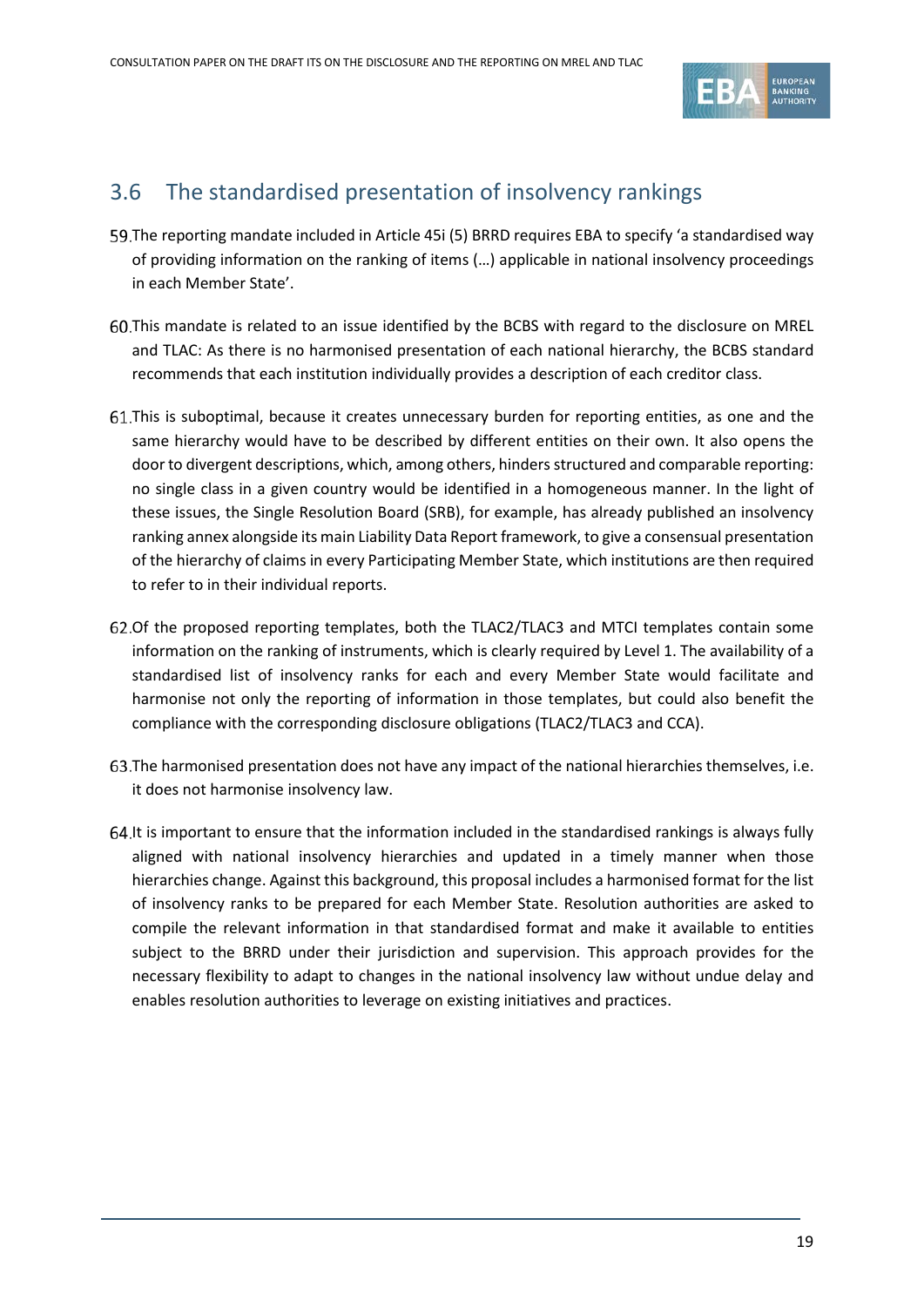

# <span id="page-19-0"></span>4. Draft implementing technical standards

In between the text of the draft RTS/ITS/Guidelines/advice that follows, further explanations on specific aspects of the proposed text are occasionally provided, which either offer examples or provide the rationale behind a provision, or set out specific questions for the consultation process. Where this is the case, this explanatory text appears in a framed text box.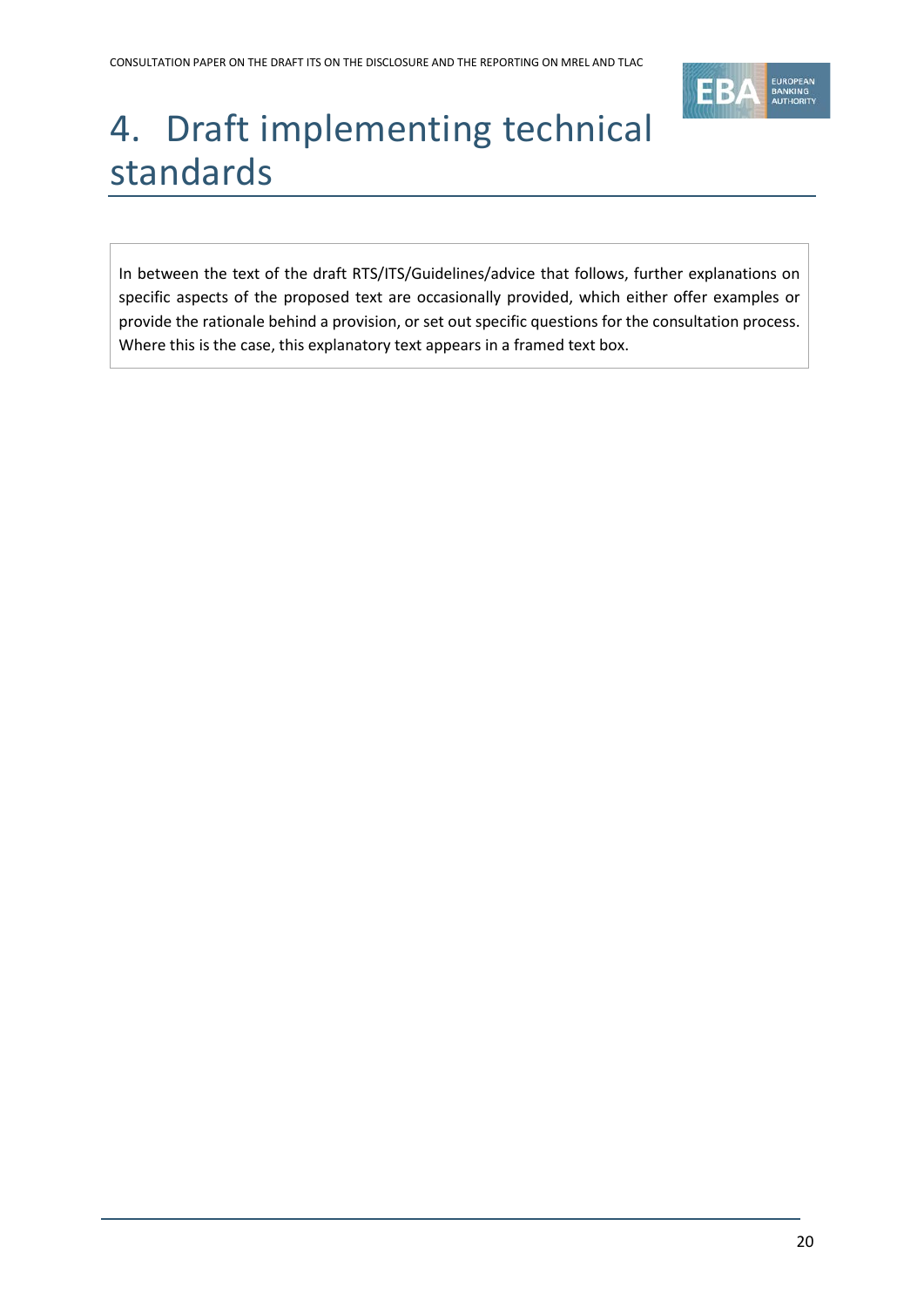

#### **COMMISSION IMPLEMENTING REGULATION (EU) No …/... laying down implementing technical standards with regard to the supervisory reporting and public disclosure of the minimum requirement for own funds and eligible liabilities**

#### **of XXX**

(Text with EEA relevance)

THE EUROPEAN COMMISSION,

Having regard to the Treaty on the Functioning of the European Union, Having regard to Regulation (EU) No 575/2013 of the European Parliament and of the Council of 26 June 2013 on prudential requirements for credit institutions and investment firms and amending Regulation (EU) No  $648/2012<sup>7</sup>$  $648/2012<sup>7</sup>$  $648/2012<sup>7</sup>$  and in particular point (b) of subparagraph 4 of Article 430 (7) and Article 434a thereof, Having regard to Directive 2014/59/EU of 15 May 2014 of the European Parliament and of the Council establishing a framework for the recovery and resolution of credit institutions and investment firms and amending Council Directive 82/891/EEC, and Directives 2001/24/EC, 2002/47/EC, 2004/25/EC, 2005/56/EC, 2007/36/EC, 2011/35/EU, 2012/30/EU and 2013/36/EU, and Regulations (EU) No 1093/2010 and (EU) No 64[8](#page-20-1)/2012, of the European Parliament and of the Council<sup>8</sup> and in particular Article 45i (5) and (6) thereof,

Whereas:

- (1) On 9 November 2015, the Financial Stability Board published the Total Loss-Absorbing Capacity (TLAC) Term Sheet ('TLAC standard'), which was endorsed by the G-20 in November 2015. The objective of the TLAC standard is to ensure that global systemically important banks, referred to as global systemically important institutions ('G-SIIs') in the Union framework, have the loss-absorbing and recapitalisation capacity necessary to help ensure that, during resolution and immediately after resolution has taken taken, those institutions can continue to perform critical functions without putting taxpayers' funds or the financial stability at risk.
- (2) The harmonised minimum level of the TLAC standard for G-SIIs ('TLAC minimum requirement') was introduced in the Union legislation by Regulation (EU) 2019/876 of the European Parliament and of the Council<sup>[9](#page-20-2)</sup> amending Regulation (EU) No 575/2013. The institution-specific add-on for G-SIIs and the institution-specific requirement for non-G-SIIs, referred to as MREL, were established through targeted

<span id="page-20-0"></span><sup>7</sup> OJ L 176, 27.6.2013, p. 1

<span id="page-20-1"></span><sup>8</sup> OJ L 173, 12.06.2014, p. 190

<span id="page-20-2"></span> $9$  Regulation (EU) 2019/876 of the European Parliament and of the Council of 20 May 2019 amending Regulation (EU) No 575/2013 as regards the leverage ratio, the net stable funding ratio, requirements for own funds and eligible liabilities, counterparty credit risk, market risk, exposures to central counterparties, exposures to collective investment undertakings, large exposures, reporting and disclosure requirements, and Regulation (EU) No 648/2012 (OJ L 150, 07.062019, p. 1)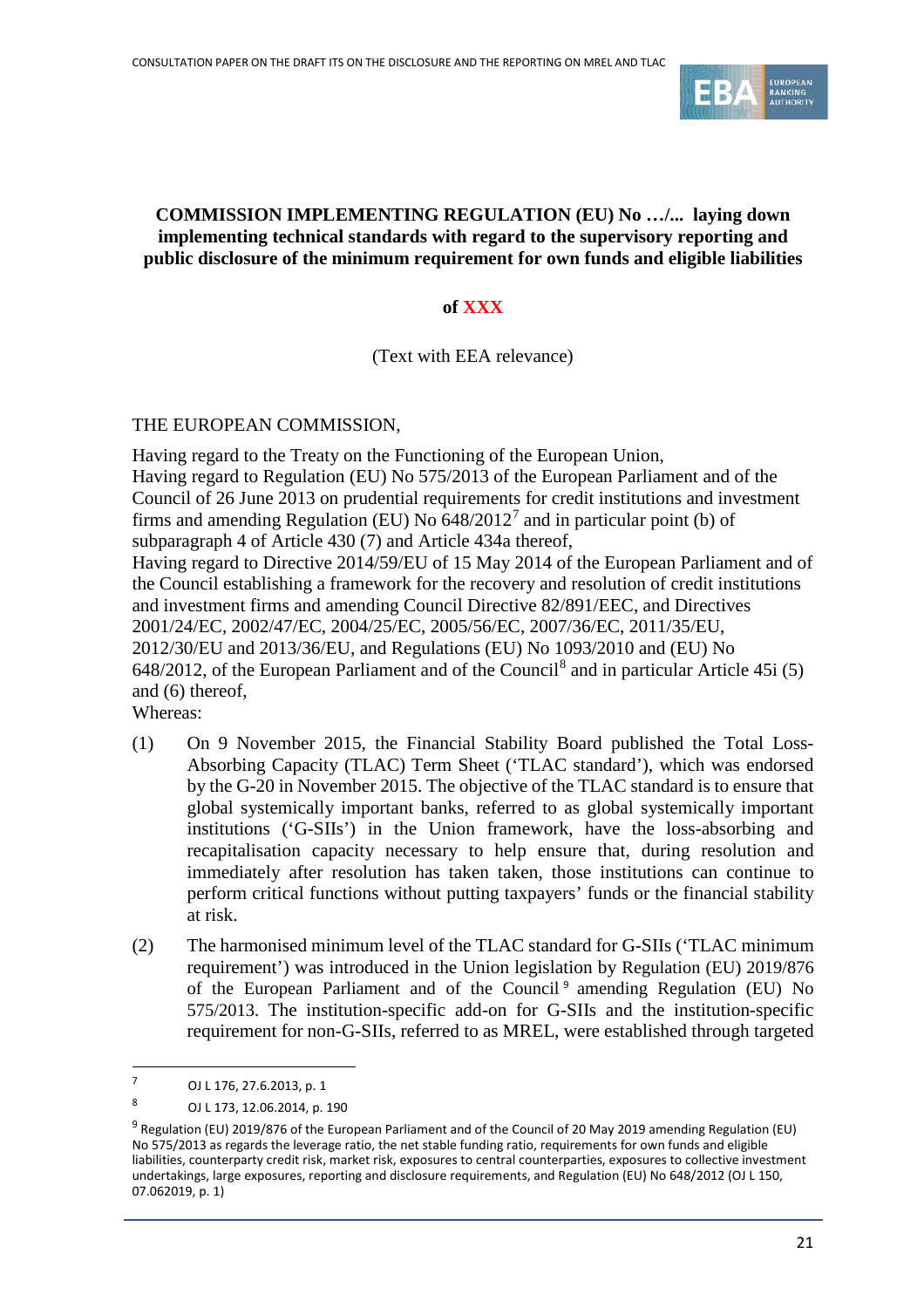

amendments to Directive 2014/59/EU of the European Parliament and of the Council<sup>[10](#page-21-0)</sup>. Reporting and disclosure requirements for both TLAC and MREL are now foreseen in Regulation (EU) No 575/2013 and in Directive 2014/59/EU respectively.

- (3) As the TLAC standard and the MREL are seen to pursue the same objective of ensuring that institutions and entities established in the Union have sufficient lossabsorbing and recapitalisation capacity, the two requirements are treated as complementary elements of a common framework. In line with this approach, this Regulation defines a set of templates for the reporting and public disclosure of harmonised information on the requirement for own funds and eligible liabilities for G-SIIs and material subsidiaries of non-EU G-SIIs ("TLAC") and the institutionspecific minimum requirement for own funds and eligible liabilities ("MREL") applicable to all institutions.
- (4) Article 434a of Regulation (EU) No 575/2013 requires that this Regulation seek to maintain consistency of the disclosure formats foreseen herein with international standards on disclosures; this is important in order to facilitate the comparability of information. ". The Basel Committee on Banking Supervision (BCBS) published in December 2018 updated Pillar 3 disclosure requirements, including TLAC disclosures. These requirements, together with updates which had been published on January 2015 and March 2017 and with the revisions to the leverage ratio disclosure requirements published in June 2019, complete the BCBS revised Pillar 3 framework. The revised BCBS Pillar 3 framework reflects the Committee's December 2017 Basel III post-crisis regulatory reforms. Against this background, the disclosure formats and associated instructions set out in this Regulation are fully in line with the BCBS revised Pillar 3 framework on TLAC disclosures.
- (5) To ensure that compliance costs for institutions are not unreasonably increased and that data quality is maintained, reporting and disclosure obligations should be aligned in their substance to the maximum extent possible with each other, including in terms of their frequency. Alignment of the technical standards is also explicitly required by Article 45i (5) and (6) of Directive 2014/59/EU. It is, therefore, appropriate to set out, in a single Regulation, standards applicable to both reporting and disclosure of TLAC and MREL. At the same time, the granularity and frequency of both reporting disclosures should be adjusted, as appropriate, having also regard to the requirements set out in Regulation (EU) No 575/2013 and Directive 2014/59/EU and to the need to ensure that institutions meet their requirements at all times.
- (6) Directive 2014/59/EU provides for information on MREL requirements to be reported to both competent and resolution authorities. Regulation (EU) No 575/2013 provides for information on TLAC to be reported to competent authorities only. However, pursuant to Article 45d of Directive 2014/59/EU the MREL requirement of a resolution entity that is a G-SII or part of a G-SII consists of the TLAC requirement and any additional add-on. It is therefore appropriate to ensure that resolution authorities obtain from G-SIIs information on TLAC as part of their

<span id="page-21-0"></span><sup>10</sup> Directive 2014/59/EU of the European Parliament and of the Council of 15 May 2014 establishing a framework for the recovery and resolution of credit institutions and investment firms and amending Council Directive 82/891/EEC, and Directives 2001/24/EC, 2002/47/EC, 2004/25/EC, 2005/56/EC, 2007/36/EC, 2011/35/EU, 2012/30/EU and 2013/36/EU, and Regulations (EU) No 1093/2010 and (EU) No 648/2012, of the European Parliament and of the Council (OJ L 173, 12.6.2014, p. 190)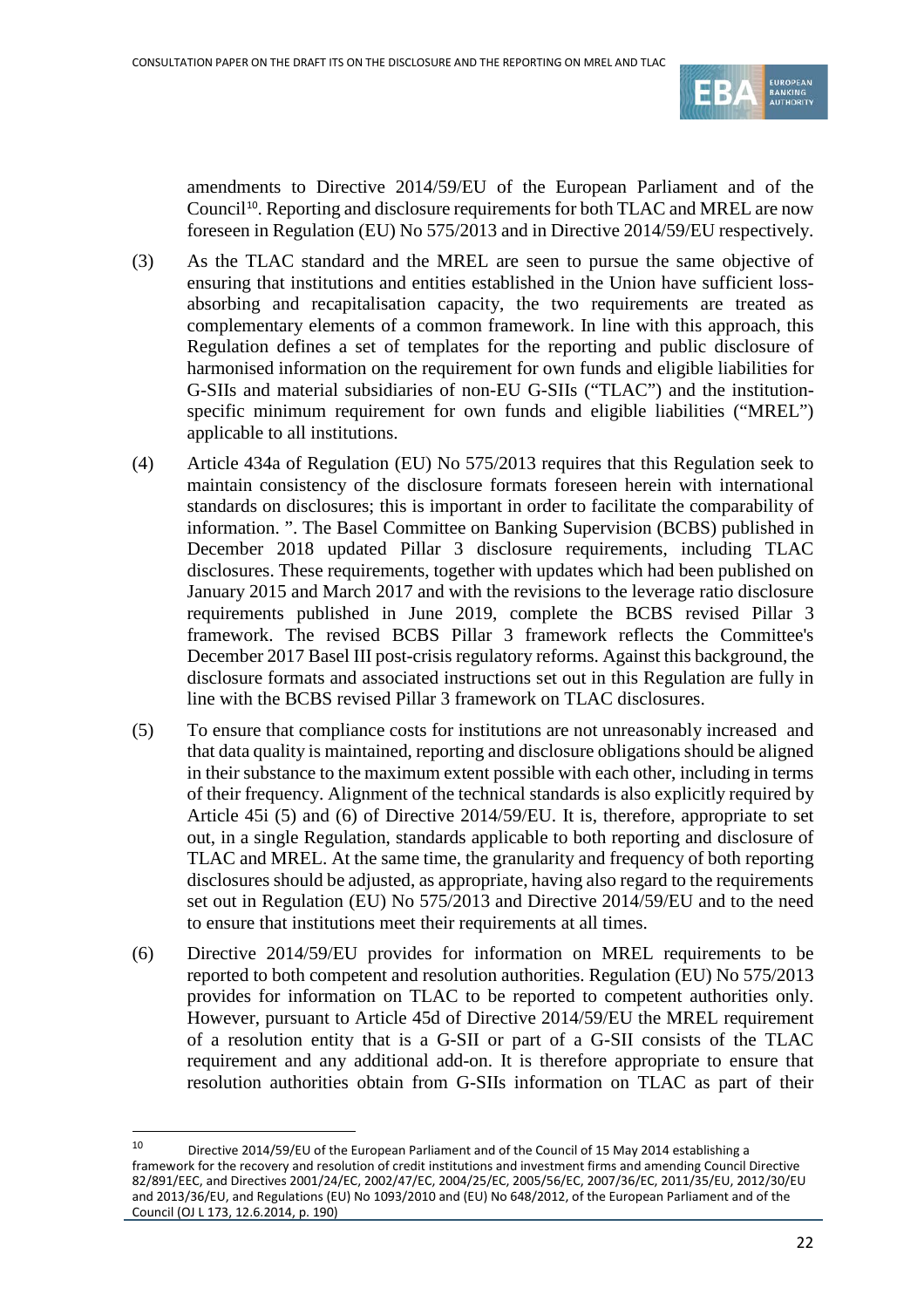

MREL reporting. This is without prejudice to arrangements concluded by competent and resolution authorities to minimise data flows.

- (7) Article 45i (5) of Directive 2014/59/EU requires that a standardized way of providing information on the ranking of own funds and bail-inable liabilities upon national insolvency proceeding in each Member State is, for reasons of comparability and legal certainty, set out in this Regulation. In line with this requirement, the Regulation provides that standardised information on insolvency hierarchies in each Member States should be made available, and updated in a timely manner, by the respective resolution authorities to institutions under their jurisdiction. This information should follow a standardised presentation of insolvency hierarchies set out in this Regulation.
- (8) The obligation to report and disclose information on TLAC in accordance with point (b) of Article 430 (1), Article 437a and point (h) of Article 447 CRR applies already since 28 June 2019. Consequently, once this Regulation has come into force, G-SIIs and material subsidiaries of non-EU-GSIIs should immediately disclose TLAC information in compliance with the templates and specifications set out in this Regulation. In contrast, the reporting on the TLAC requirement in accordance with this Regulation shall start only from 28 June 2021 to provide institutions and competent authorities with sufficient time to implement the requirements included in this Regulation.
- (9) In relation to MREL, the reporting obligations set out in Directive 2014/59/EU enter into force at the latest on 30 December 2020. However, for the same reasons as for TLAC, all institutions should report MREL information in compliance with the templates and specifications in this Regulation from 28 June 2021. In contrast, the entry into force of MREL disclosure obligations will coincide with the occurrence of the expiry of transition periods pursuant to Article 45m of Directive 2014/59/EU, i.e. on 1 January 2024 at the earliest.
- (10) This Regulation is based on the draft implementing technical standards submitted by the European Supervisory Authority (European Banking Authority) (EBA) to the Commission.
- (11) EBA has conducted open public consultations on the draft implementing technical standards on which this Regulation is based, analysed the potential related costs and benefits and requested the opinion of the Banking Stakeholder Group established in accordance with Article 37 of Regulation (EU) No  $1093/2010^{11}$  $1093/2010^{11}$  $1093/2010^{11}$ .

<span id="page-22-0"></span> $11$  Regulation (EU) No 1093/2010 of the European Parliament and of the Council of 24 November 2010 establishing a European Supervisory Authority (European Banking Authority), amending Decision No 716/2009/EC and repealing Commission Decision 2009/78/EC (OJ L 331, 15.12.2020, p. 12).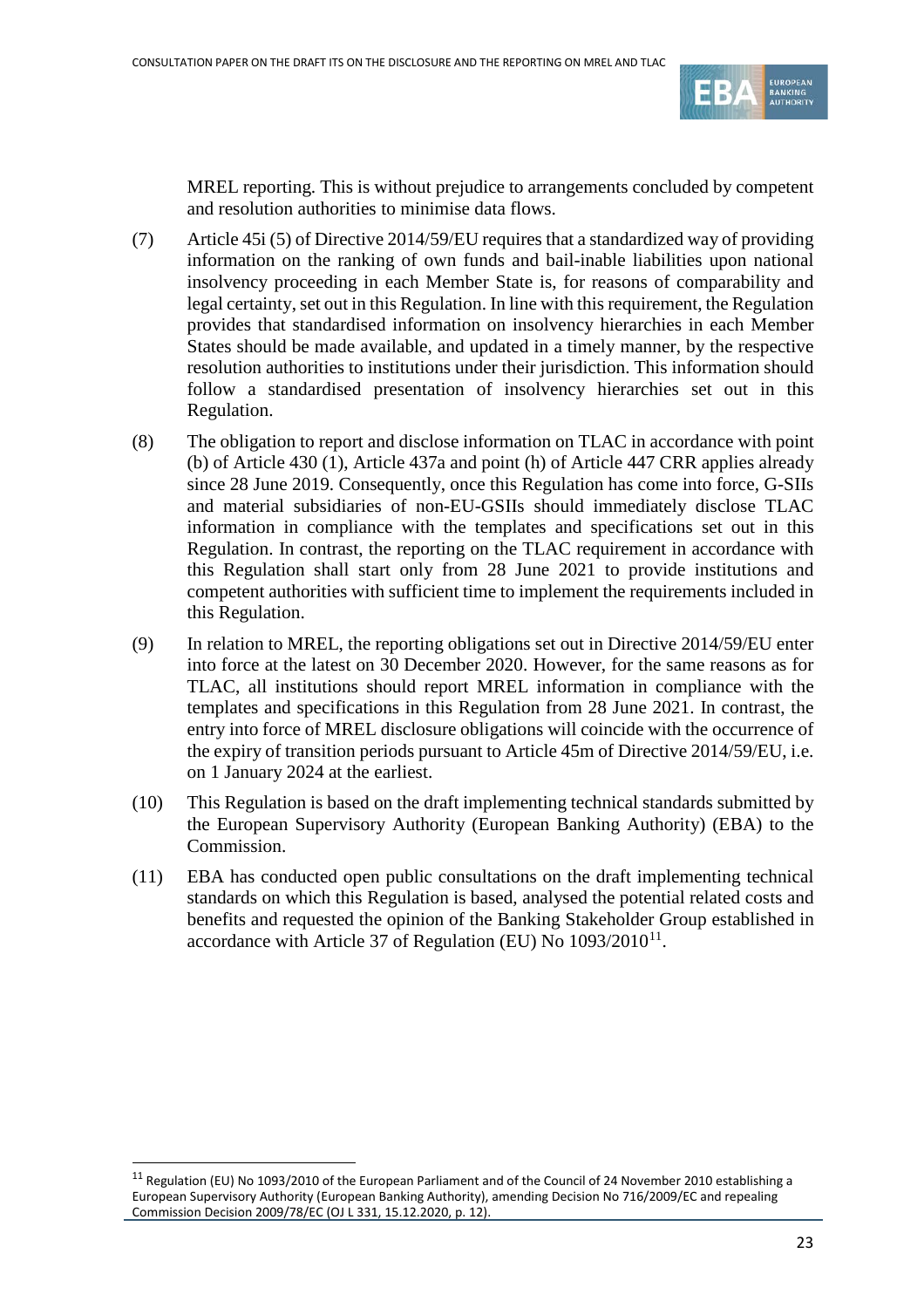

# HAS ADOPTED THIS REGULATION:

# *TITLE I*

# *SUPERVISORY REPORTING*

# CHAPTER 1

#### *REPORTING REFERENCE AND REMITTANCE DATES*

#### *Article 1*

#### *Reporting reference dates*

Entities subject to reporting requirements for TLAC and MREL on an individual or consolidated basis ("reporting entities") shall submit information to competent authorities and resolution authorities as this information stands on the following reporting reference dates:

(a) Quarterly reporting: 31 March, 30 June, 30 September and 31 December;

(b) Semi-annual reporting: 30 June and 31 December;

(c) Annual reporting: 31 December.

#### *Article 2*

#### *Remittance dates*

1. Reporting entities shall submit information to competent authorities and resolution authorities by close of business of the following remittance dates:

(a) Quarterly reporting: 12 May, 11 August, 11 November and 11 February;

(b) Semi-annual reporting: 11 August and 11 February;

(c) Annual reporting: 11 February.

2. If the remittance day is a public holiday in the Member State of the competent authority or resolution authority to which the report is to be provided, or a Saturday or a Sunday, data shall be submitted on the following working day.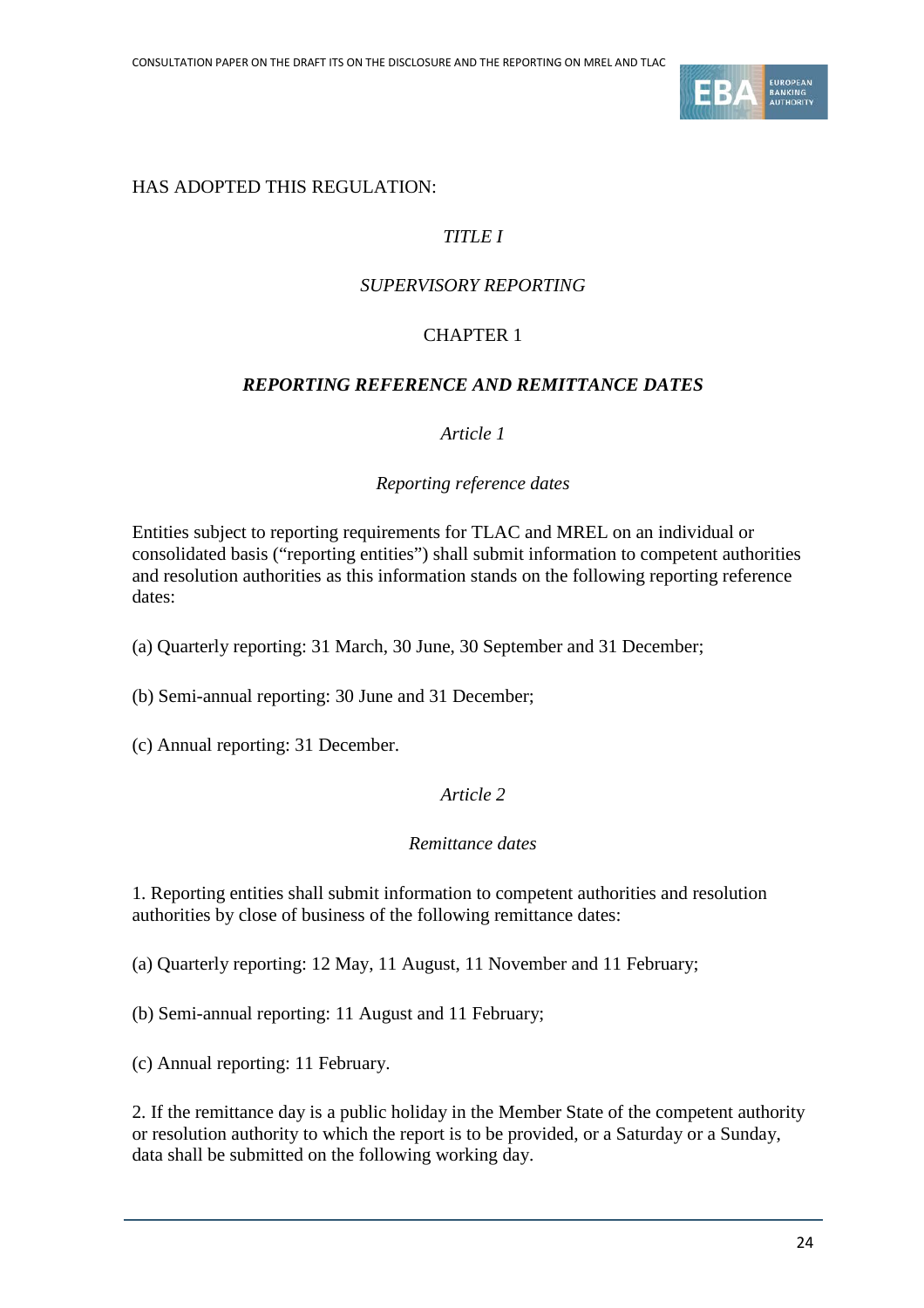

3.Reporting entities may submit unaudited figures. Where audited figures deviate from submitted unaudited figures, the revised, audited figures shall be submitted without undue delay. Unaudited figures shall mean figures that have not received an external auditor's opinion whereas audited figures shall mean figures audited by an external auditor expressing an audit opinion.

4.Reporting entities shall submit any other corrections to competent authorities and resolution authorities without undue delay.

# CHAPTER 2

# *FORMAT AND FREQUENCY OF REPORTING*

## *Article 3*

## *Format and frequency for reporting by resolution entities that are not part of a group that is subject to consolidated supervision pursuant to Articles 111 and 112 of Directive 2013/36/EU on an individual basis*

1. Resolution entities subject to the requirements referred to in Articles 45 and 45e of Directive 2014/59/EU on an individual basis due to them not being of a group that is subject to consolidated supervision pursuant to Articles 111 and 112 of Directive 2013/36/EU basis shall submit to competent and resolution authorities information as follows:

(a) Information on key metrics as specified in column 0010 of template 1 of Annex I shall be reported with a quarterly frequency in accordance with the instructions in point 1 of Part II of Annex II.

(b) Information on the composition of the total own funds and eligible liabilities as specified in column 0010 of template 2 of Annex I shall be reported with a quarterly frequency in accordance with the instructions in point 2.1 of Part II of Annex II.

(c) Information on the funding structure of own funds and eligible liabilities as specified in template 4 of Annex I shall be reported with a quarterly frequency in accordance with the instructions in point 2.3 of Part II of Annex II.

(d) Information on instruments governed by third-country law, as specified in template 7 of Annex I, shall be reported with a quarterly frequency in accordance with the instructions in point 4 of Part II of Annex II.

2. Resolution entities shall submit to competent and resolution authorities information on the breakdown of the total own funds and liabilities by insolvency rank as specified in template 6 of Annex I on an individual basis with a quarterly frequency in accordance with the instructions in point 3.2 of Part II of Annex II.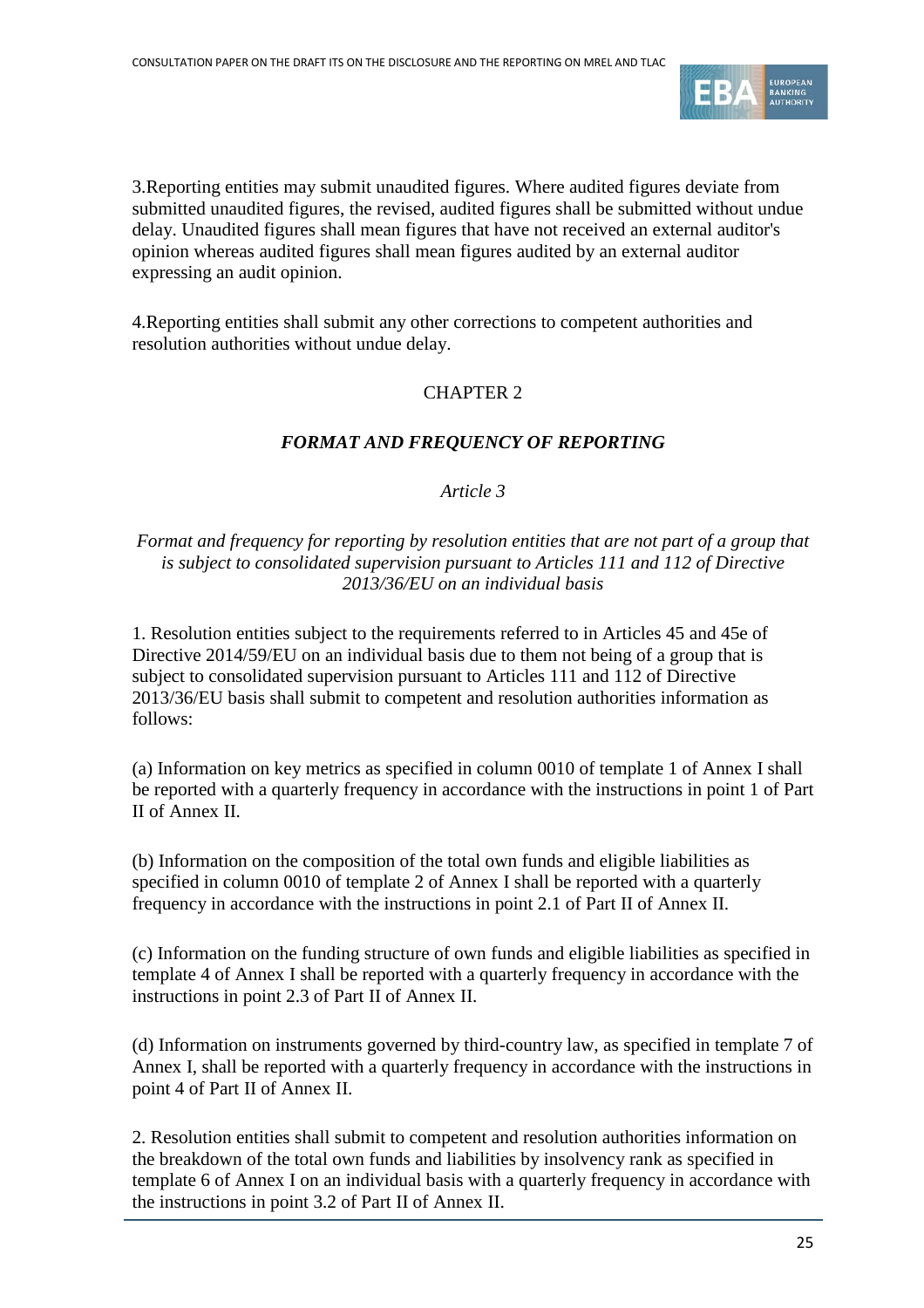

3. In addition to the information referred to in paragraphs 1 and 2, resolution entities subject to the requirement set out in Article 92a Regulation (EU) No 575/2013 on an individual basis in accordance with Article 6 (1a) of Regulation (EU) No 575/2013 shall submit to resolution and competent authorities information on an individual basis as follows:

(a) Information on key metrics as specified in column 0020 of template 1 of Annex I shall be reported with a quarterly frequency in accordance with the instructions in point 1 of Part II of Annex II of Annex II.

(b) Information on the composition of the total own funds and eligible liabilities as specified in column 0020 of template 2 of Annex I shall be reported with a quarterly frequency in accordance with the instructions in point 2.1 of Part II of Annex II.

# *Article 4*

# *Format and frequency of reporting by resolution entities on a consolidated basis*

1. Resolution entities subject to the requirement set out in Articles 45 and 45e of Directive 2014/59/EU on a consolidated basis shall submit to competent authorities and resolution authorities information on a consolidated basis as follows:

(a) Information on key metrics as specified in column 0010 of template 1 of Annex I shall be reported with a quarterly frequency in accordance with the instructions in point 1 of Part II of Annex II.

(b) Information on the composition of the total own funds and eligible liabilities as specified in column 0010 of template 2 of Annex I shall be reported with a quarterly frequency in accordance with the instructions in point 2.1 of Part II of Annex II.

(c) Information on the funding structure of own funds and eligible liabilities as specified in template 4 of Annex I shall be reported with a quarterly frequency in accordance with the instructions in point 2.3 of Part II of Annex II.

(d) Information on instruments governed by third-country law, as specified in template 7 of Annex I, shall be reported with a quarterly frequency in accordance with the instructions in point 4 of Part II of Annex II.

2. In addition to the information referred to in paragraph 1, resolution entities subject to the requirement set out in Article 92(a) of Regulation 575/2013 on a consolidated basis in accordance with Article 11 (3a) of that Regulation shall submit to competent and resolution authorities information on a consolidated basis as follows: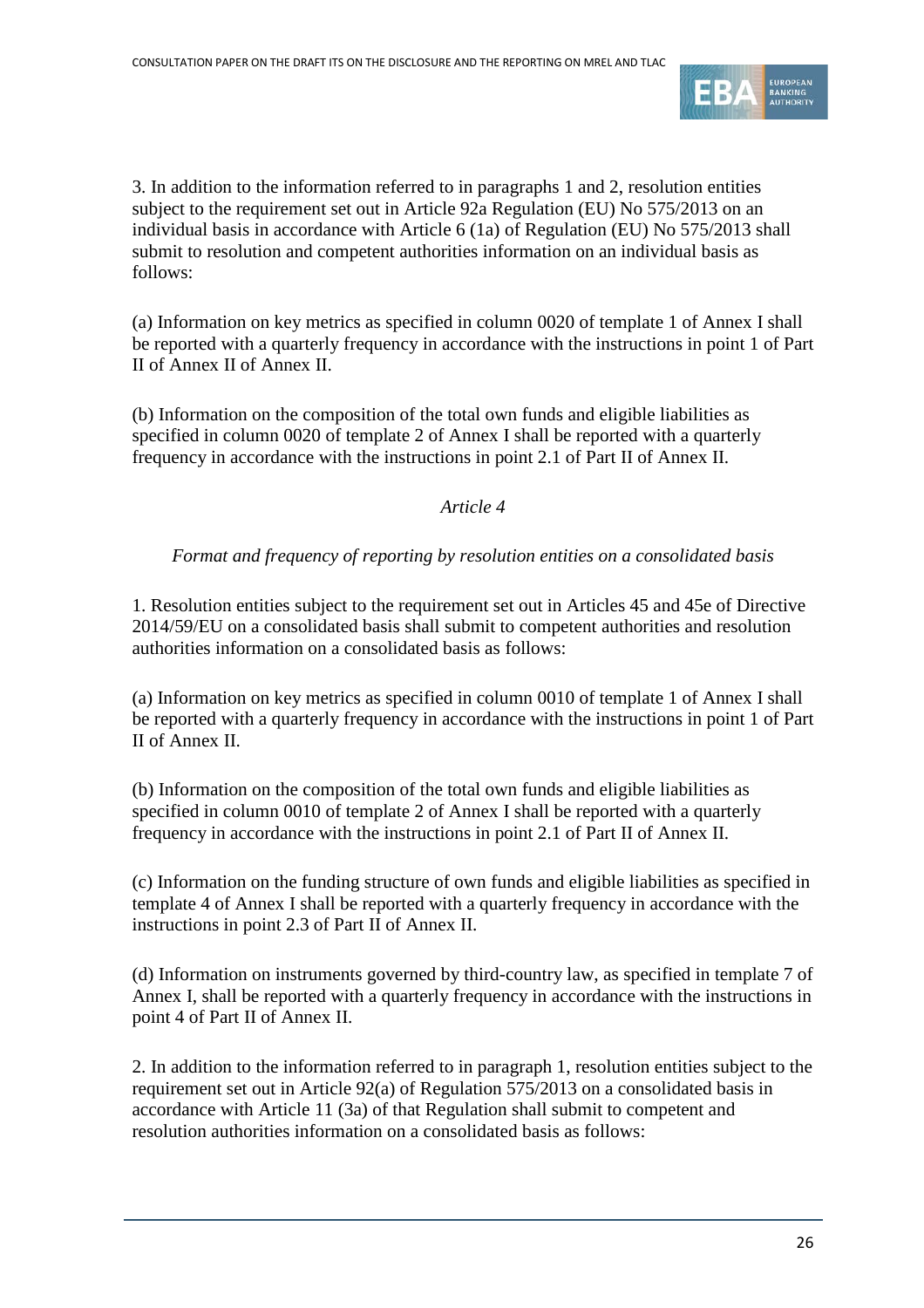

(a) Information on key metrics as specified in column 0020 of template 1 of Annex I shall be reported with a quarterly frequency in accordance with the instructions in point 1 of Part II of Annex II of Annex II.

(b) Information on the composition of the total own funds and eligible liabilities as specified in column 0020 of template 2 of Annex I shall be reported with a quarterly frequency in accordance with the instructions in point 2.1 of Part II of Annex II.

*Article 5*

*Format and frequency of reporting on an individual basis by entities that are not themselves resolution entities and by material subsidiaries of non-EU G-SIIs*

1. Entities that are not themselves resolution entities and are subject to the requirement set out in Articles 45 and 45f of Directive 2014/59/EU on an individual basis shall submit to competent and resolution authorities information on an individual basis as follows:

(a) Information on the amount and composition of the own funds and liabilities eligible to comply with the requirement of Articles 45 and 45f of Directive 2014/59/EU as specified in column 0010 of template 3 shall be reported with a quarterly frequency in accordance with the instructions in point 2.2 of Part II of Annex II;

(b) Information on the funding structure of own funds and eligible liabilities as specified in template 4 of Annex I shall be reported with a quarterly frequency in accordance with the instructions in point 2.3 of Part II of Annex II.

(c) Information on instruments governed by third-country law, as specified in template 7 of Annex I, shall be reported with a quarterly frequency in accordance with the instructions in point 4 of Part II of Annex II.

2. Entities that are not themselves resolution entities shall submit to competent and resolution authorities information on the breakdown of the total own funds and liabilities by insolvency rank as specified in template 5 of Annex I on an individual basis with a quarterly frequency in accordance with the instructions in point 3.1 of Part II of Annex II.

3. In addition to the information referred to in paragraphs 1 and 2, entities that are material subsidiaries of non-EU G-SIIs and are subject to the requirement set out in Article 92b of Regulation (EU) No 575/2013 on an individual basis in accordance with Article 6 (1a) of Regulation (EU) No 575/2013 shall submit to competent authorities and resolution authorities information on the amount and composition of the own funds and liabilities eligible to comply with the requirement of Article 92b of Regulation (EU) No. 575/2013 as specified in column 0020 of template 4 on an individual basis with a quarterly frequency in accordance with the instructions in point 2.2 of Part II of Annex II.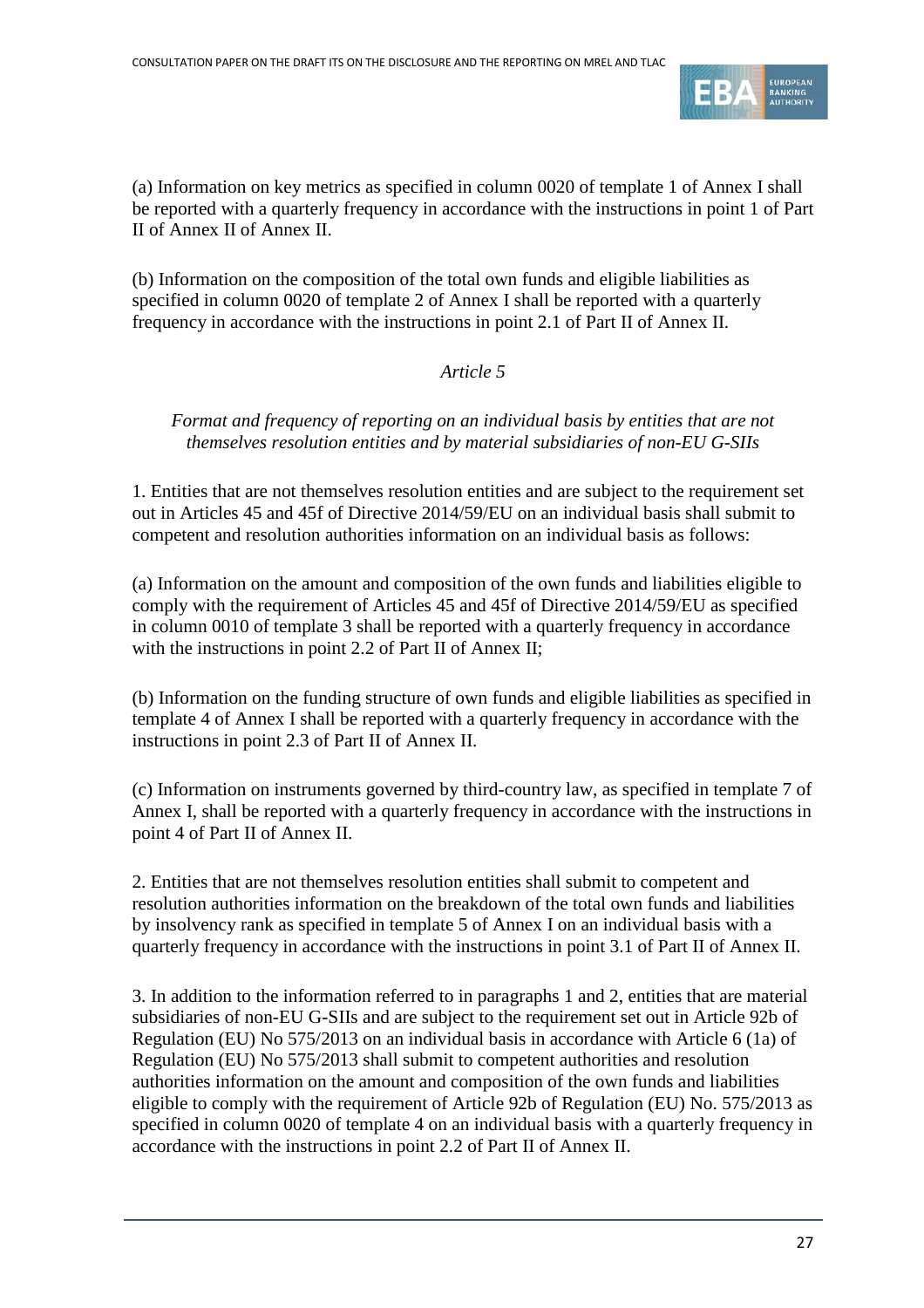

#### *Article 6*

# *Format and frequency of reporting by entities that are not themselves resolution entities on a consolidated basis*

1. Entities that are not themselves resolution entities and are obliged to comply on a consolidated basis with the requirement set out in Articles 45 and 45f of Directive 2014/59/EU shall submit to competent and resolution authorities information on a consolidated basis as follows:

(a) Information on the amount and composition of the own funds and liabilities eligible to comply with the requirement of Articles 45 and 45f of Directive 2014/59/EU as specified in column 0010 of template 3 shall be reported in accordance with the instructions in point 2.2 of Part II of Annex II with a quarterly frequency;

(b) Information on the funding structure of own funds and eligible liabilities as specified in template 4 of Annex I shall be reported with a quarterly frequency in accordance with the instructions in point 2.3 of Part II of Annex II.

(c) Information on instruments governed by third-country law, as specified in template 7 of Annex I, shall be reported with a quarterly frequency in accordance with the instructions in point 4 of Part II of Annex II.

(2) In addition to the information referred to in paragraph 1, entities that that are material subsidiaries of non-EU G-SIIs and are subject to the requirement set out in Article 92b of Regulation (EU) No 575/2013 on a consolidated basis in accordance with Article 11 (3a) of that Regulation shall submit to competent and resolution authorities information on the amount and composition of the own funds and liabilities eligible to comply with the requirement of Article 92b of Regulation (EU) No 575/2013 as specified in column 0020 of template 4 on a consolidated basis with a quarterly frequency in accordance with the instructions in point 2.2 of Part II of Annex II.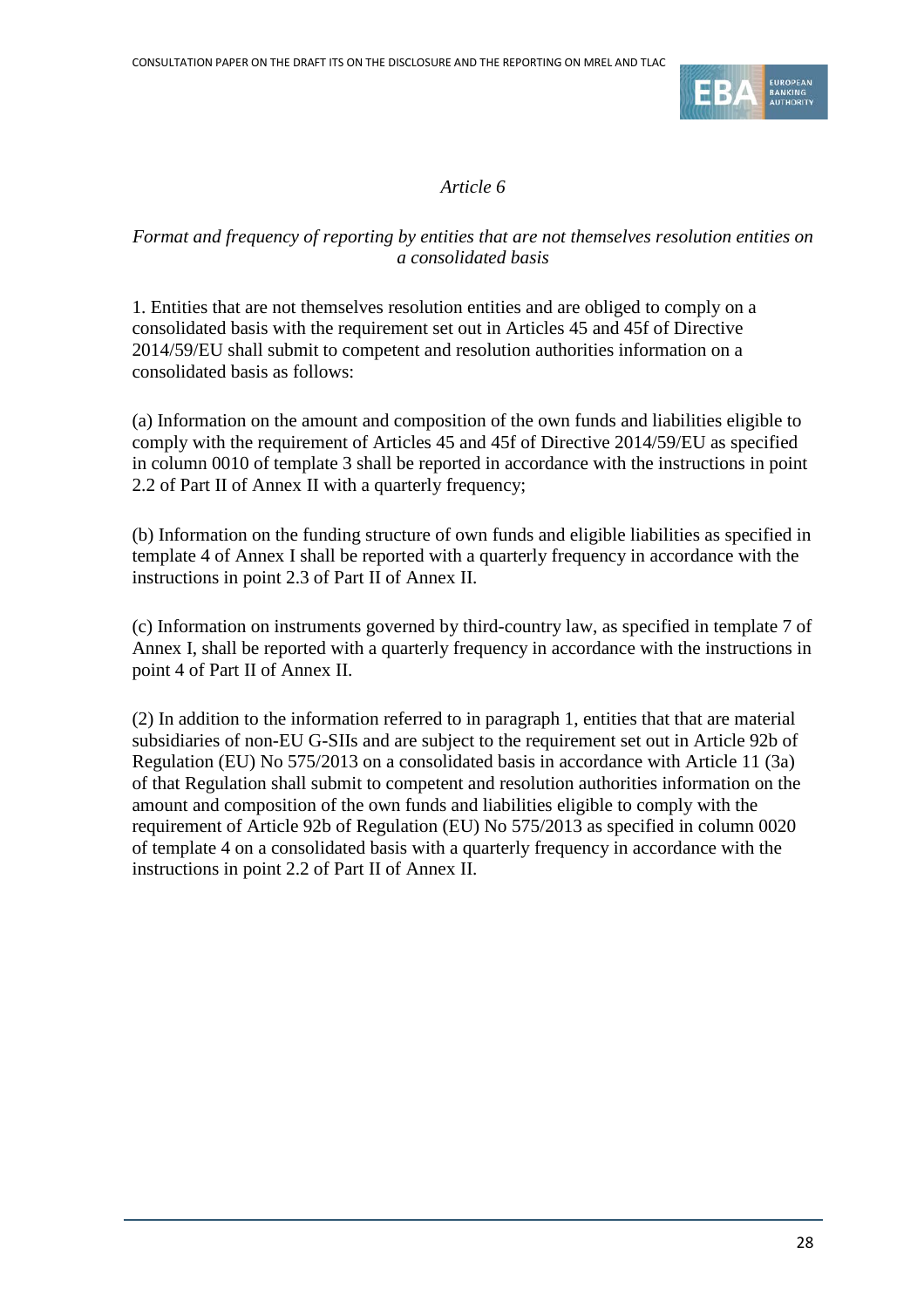

# CHAPTER 3

# *DATA PRECISION AND INFORMATION ASSOCIATED WITH SUBMISSIONS*

#### *Article 7*

1. Reporting entities shall submit information referred to in this Regulation in the data exchange formats and representations specified by competent and resolution authorities, and in accordance with the data point definition included in the data point model and the validation formulae referred to in Annex III.

2. Where submitting information in accordance with this Regulation, the reporting entities shall observe all of the following:

(a) information that is not required or not applicable shall not be included in a data submission;

(b) numeric values shall be submitted as facts according to the following conventions:

- i. data points with the data type 'Monetary' shall be reported using a minimum precision equivalent to thousands of units;
- ii. data points with the data type 'Percentage' shall be expressed as per unit with a minimum precision equivalent to four decimals;
- iii. data points with the data type 'Integer' shall be reported using no decimals and a precision equivalent to units.

(c) Institutions shall be identified solely by their Legal Entity Identifier (LEI). Legal entities and counterparties other than institutions shall be identified by their LEI where available.

3. Information submitted by reporting entities on the basis of this Regulation shall be associated with the following information:

- (a) reporting reference date and reference period;
- (b) reporting currency;
- (c) accounting standard;
- (d) identifier of the reporting institution (LEI);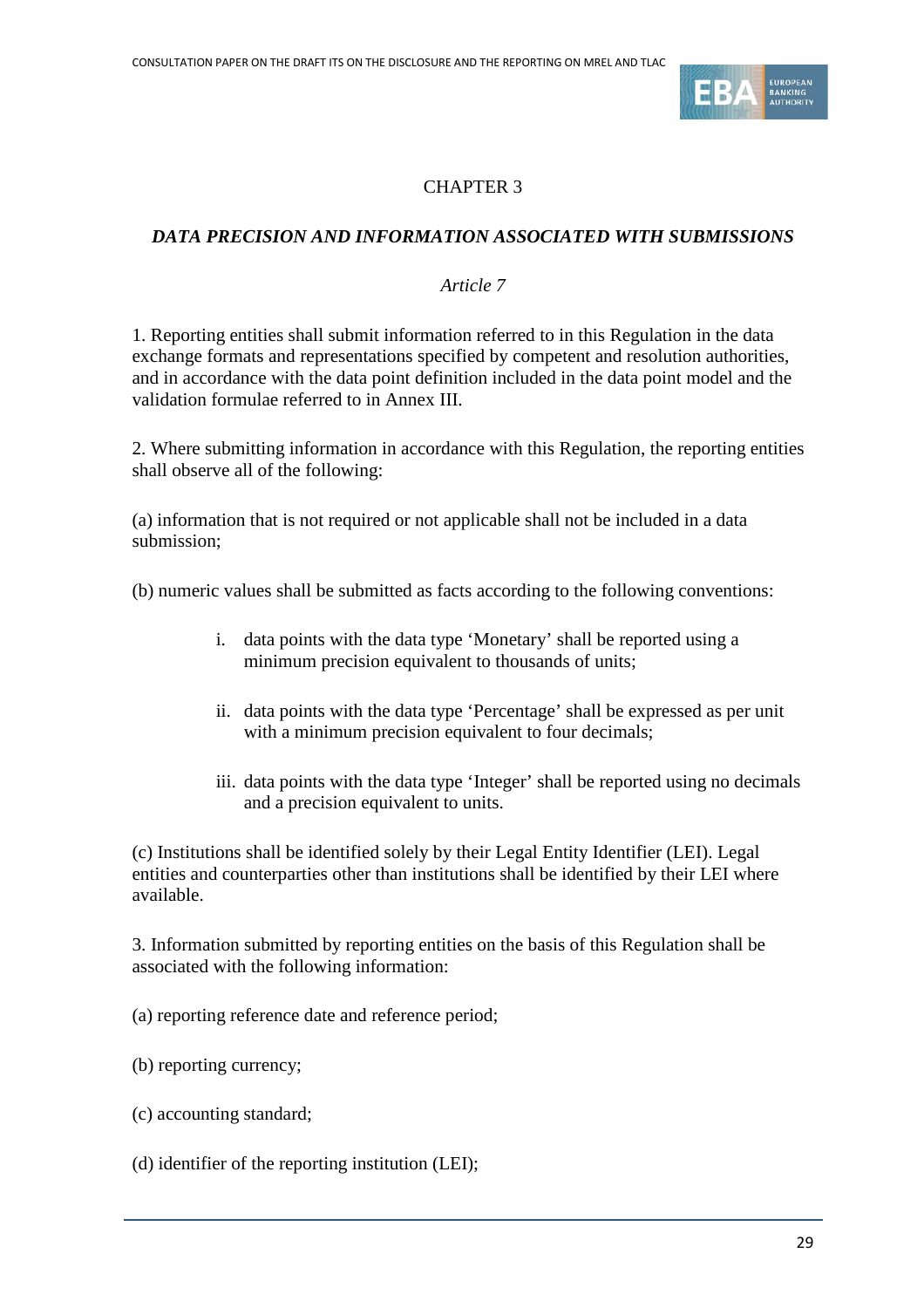

(e) scope of consolidation.

# CHAPTER 4

#### *STANDARDISED WAY OF PROVIDING INFORMATION ON THE RANKING OF ITEMS IN NATIONAL INSOLVENCY PROCEEDINGS IN THE MEMBER STATES*

#### *Article 8*

*Standardised presentation of insolvency rankings*

1. Resolution authorities shall compile information on the ranking of items in their national insolvency proceedings in the standardised format specified in Annex IV. They shall update that information when changes occur without undue delay.

2. Resolution authorities shall publish that information, or make it otherwise available to institutions subject to their supervision.

# *TITLE II*

#### *PUBLIC DISCLOSURE BY INSTITUTIONS*

## CHAPTER 1

#### *LEVEL OF APPLICATION, FREQUENCY AND DISCLOSURE DATES*

*Article 9*

*Frequency of disclosures and disclosure date*

1. Disclosures referred to in [Article 10](#page-30-0) (1) shall be made on a quarterly basis. Disclosures referred to in Article 10 (2) shall be made on a semi-annual basis.

2. Disclosures referred to in Articles [11](#page-30-1) (1), [14](#page-31-0) (1) and [15](#page-32-0) shall be performed on a semiannual basis. Disclosures referred to in Articles [11](#page-30-1) (2) and [14](#page-31-0) (2) shall be performed annually.

3. Disclosures referred to in [Article 12](#page-31-1) (1) shall be made on a quarterly basis. Disclosures referred to [Article 12](#page-31-1) (2) shall be made on a semi-annual basis.

4. Disclosures referred to in [Article 13](#page-31-2) (1) shall be made on a semi-annual basis. Disclosures referred to in [Article 13](#page-31-2) (2) shall be made annually.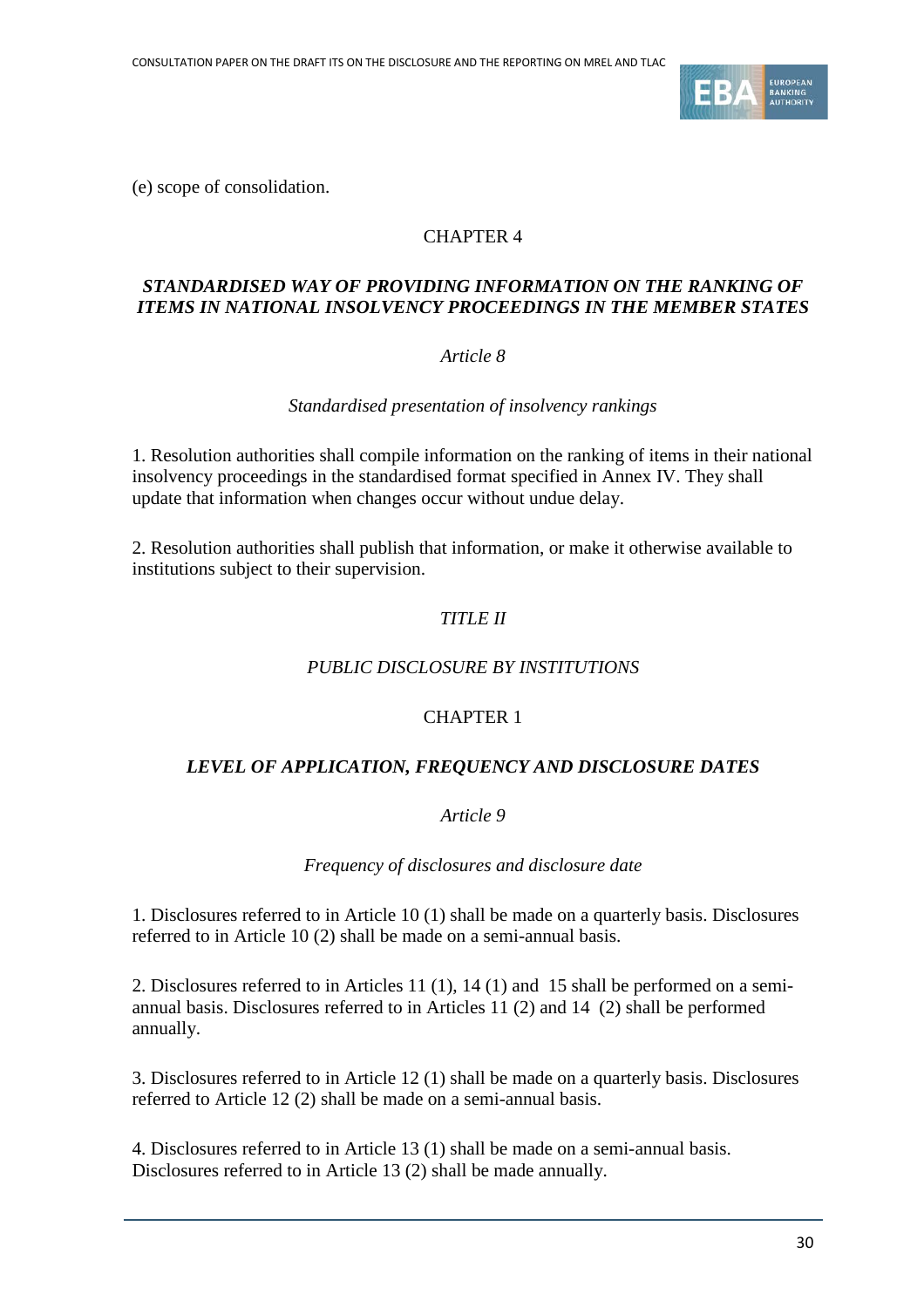

5. When publicly disclosing, the disclosing entities should observe the following:

(a) Annual disclosures shall be published on the same date as the date on which institutions publish their financial statements or as soon as possible thereafter.

(b) Semi-annual and quarterly disclosures shall be published on the same date as the date on which the institutions publish their financial reports for the corresponding period, where applicable, or as soon as possible thereafter.

(c) Any delay between the date of publication of the disclosures required under this Part and the relevant financial statements shall be reasonable and, in any event, shall not exceed any timeframe set by competent authorities pursuant to Article 106 of Directive 2013/36/EU.

# CHAPTER 2

# *UNIFORM DISCLOSURE FORMATS AND INSTRUCIONS*

## *Article 10*

## <span id="page-30-0"></span>*Disclosure of key metrics on own funds and eligible liabilities and the requirements for own funds and eligible liabilities by resolution entities*

1. Entities identified as resolution entities that are a G-SII or part of a G-SII shall make the disclosures required in point (h) of Article 447 of Regulation (EU) No 575/2013 and in points (a) and (c) of Article 45i(3) of Directive 2014/59/EU, in accordance with the Templates EU KM2 of Annex 5 and the relevant instructions set out in Annex 6.

2. Entities identified as resolution entities that are neither G-SIIs nor part of a G-SII shall make the disclosures required in points (a) and (c) of Article 45i (3) of Directive 2014/59/EU, in accordance with the Templates EU KM2 of Annex 5 and the relevant instructions set out in Annex 6.

## *Article 11*

## <span id="page-30-1"></span>*Disclosure of composition of own funds and eligible liabilities by resolution entities*

1. Entities identified as resolution entities that are a G-SII or part of a G-SII shall make the disclosures required in points (a) and (c) of Article 437a of Regulation (EU) No 575/2013 and in point (b) of Article 45i (3) of Directive 2014/59/EU, in accordance with the Templates EU TLAC1 of Annex 5 and the relevant instructions set out in Annex 6.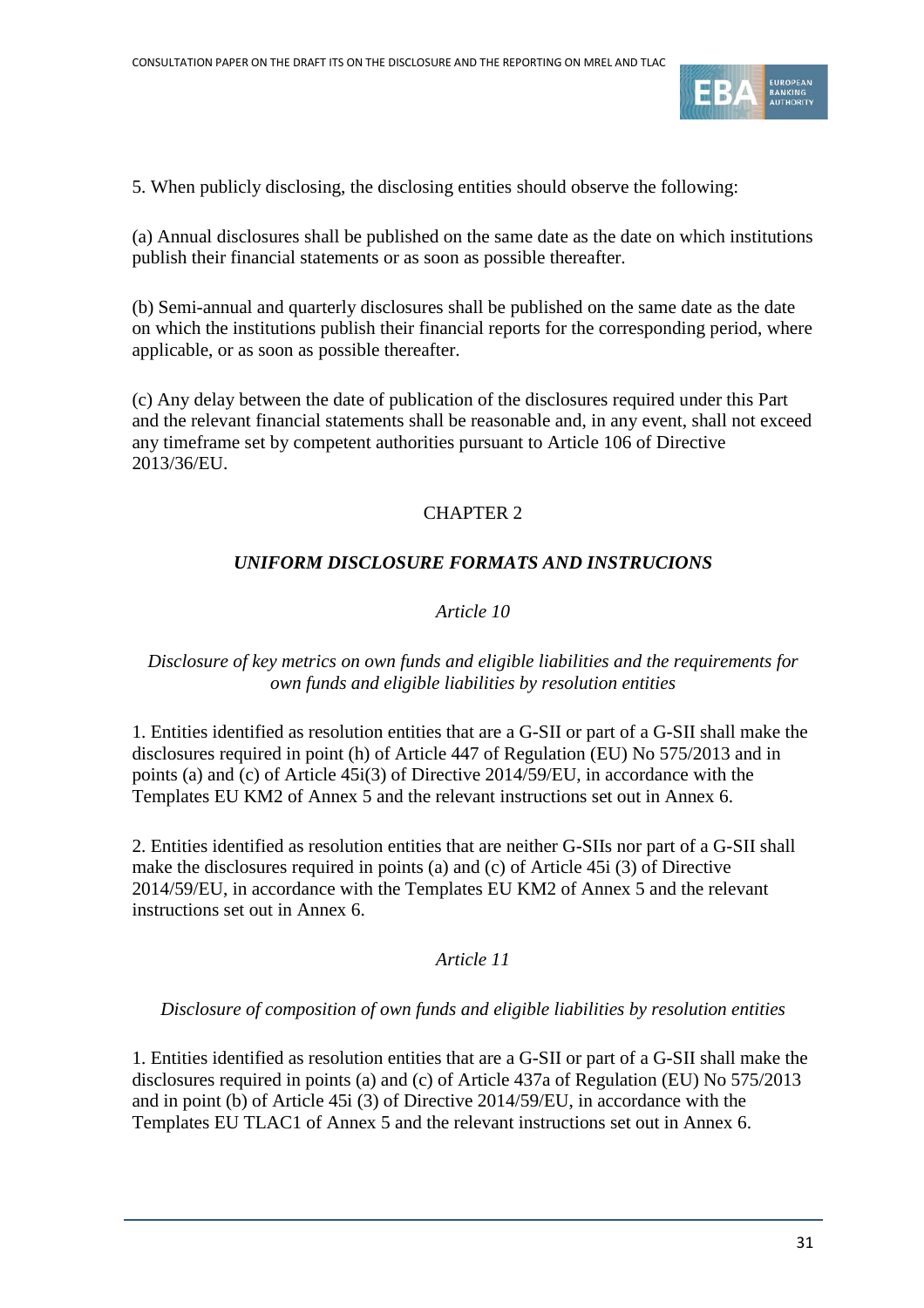

2. Entities identified as resolution entities that are neither G-SIIs nor part of a G-SII shall make the disclosure required in point (b) of Article 45i (3) of Directive 2014/59/EU, in accordance with the Templates EU TLAC1 of Annex 5 and the relevant instructions set out in Annex 6.

# *Article 12*

# <span id="page-31-1"></span>*Disclosure of key metrics and internal loss absorption capacity by entities that are not themselves resolution entities*

1. Entities that are material subsidiaries of non-EU G-SIIs and are not resolution entities shall make the disclosures set out in points (a) and (c) of Article 437a of Regulation (EU) No 575/2013, point (b) of Article 45i (3) of Directive 2014/59/EU, point (h) of Article 447 of Regulation (EU) No 575/2013 and points (a) and (c) of Article 45i (3) of Directive 2014/59/EU in accordance with the Templates EU ILAC1 of Annex 5 and the relevant instructions set out in Annex 6.

<span id="page-31-2"></span>2. Entities other than material subsidiaries of non-EU G-SIIs that are not themselves resolution entities shall make the disclosures set out in point (b) of Article 45i (3) of Directive 2014/59/EU and points (a) and (c) of Article 45i of Directive 2014/59/EU in accordance with the Templates EU ILAC1 of Annex 5 and the relevant instructions set out in Annex 6.

## *Article 13*

## *Disclosure of creditor ranking – Non-resolution entities*

1. Entities that are material subsidiaries of non-EU G-SIIs and that are not resolution entities shall make the disclosures on maturity profile and ranking in insolvency proceeding set out in point (b) of Article 437a of Regulation (EU) No 575/2013 and point (b) of Article 45i (3) of Directive2014/59/EU, in accordance with the Template EU TLAC2 of Annex 5 and the relevant instructions set out in Annex 6.

<span id="page-31-0"></span>2. Entities other than material subsidiaries of non-EU G-SIIs that are not themselves resolution entities shall make the disclosures on the maturity profile and ranking in normal insolvency proceedings set out in point (b) of Article 45i (3) of Directive2014/59/EU in accordance with the Template EU TLAC2 of Annex 5 and the relevant instructions set out in Annex 6.

## *Article 14*

## *Disclosure of creditor ranking – Resolution entities*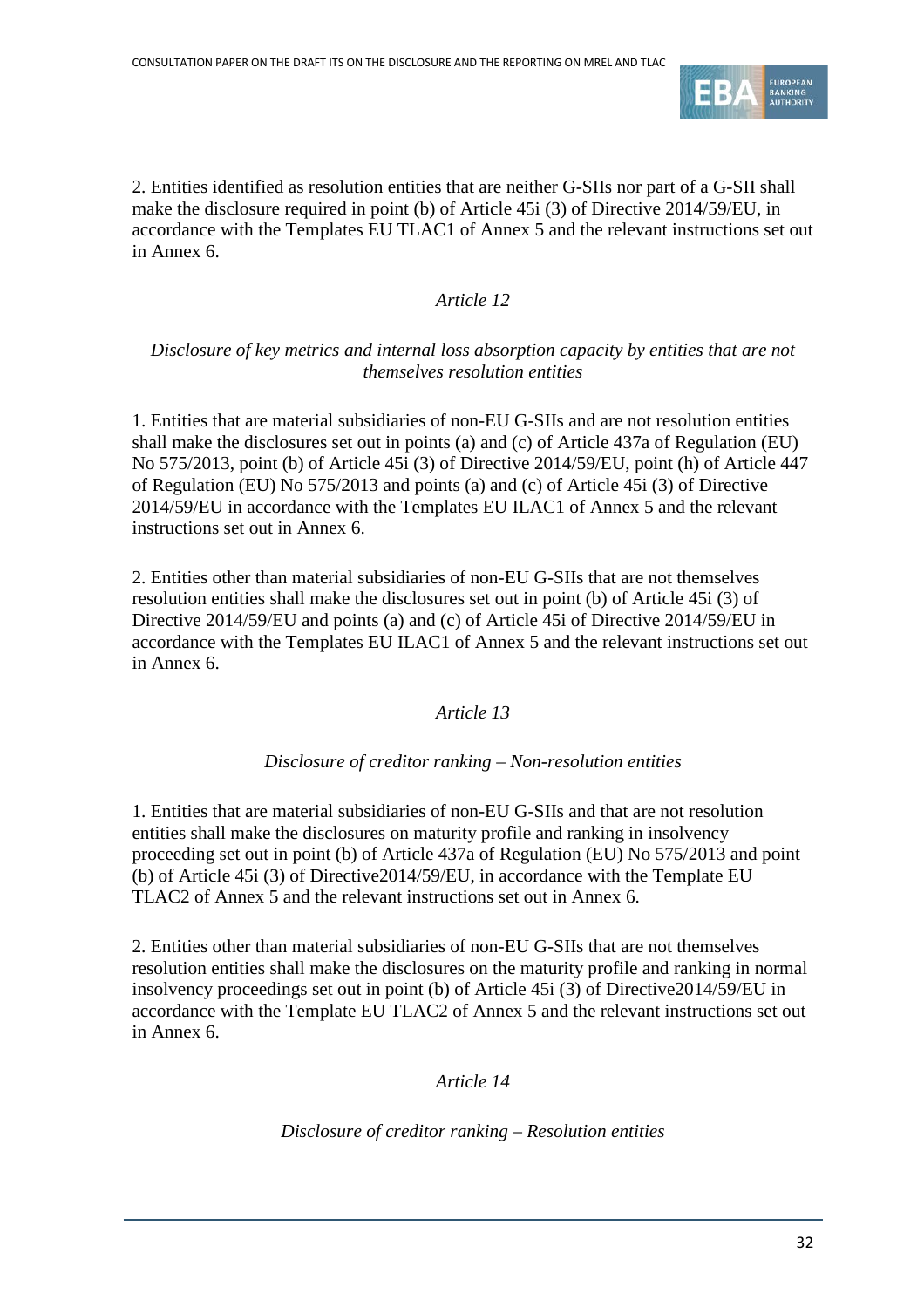

1. Entities identified as resolution entities and that are a G-SII or part of a G-SII shall make the disclosures set out in point (b) of Article 437a of Regulation (EU) No 575/2013 and the disclosures on the maturity profile and ranking in normal insolvency proceedings set out in point (b) of Article 45i (3) of Directive 2014/59/EU, in accordance with the Template EU TLAC3 of Annex 5 and the relevant instructions set out in Annex 6.

<span id="page-32-0"></span>2. Entities identified as resolution entities other than G-SIIS shall make the disclosures on the maturity profile and ranking in normal insolvency proceedings set out in point (b) of Article 45i (3) of Directive2014/59/EU, in accordance with the Template EU TLAC2 of Annex 5 and the relevant instructions set out in Annex 6.

# *Article 15*

## *Disclosure of main features of own funds and eligible instruments*

Entities identified as resolution entities and are a G-SII or part of a G-SII and entities that are material subsidiaries of non-EU G-SIIs and that are not resolution entities themselves shall make the disclosures set out in point (a) of Article 437a of Regulation (EU) No 575/2013, in accordance with the Template EU CCA of Annex 5 and the relevant instructions set out in Annex 6.

## CHAPTER 3

## **GENERAL DISCLOSURE PROVISIONS**

## *Article 16*

1. Where Article 432 of Regulation (EU) No 575/2013 applies also having regard to the relevant EBA guidelines, disclosing entities need not populate the relevant rows or columns of the templates and tables referred to in this Regulation but they may not alter the numbering of subsequent rows or columns. Disclosing entities shall make a clear note in the relevant template or table of the rows or columns not populated and of the reason of the omission of the disclosure.

2. Where disclosing information in accordance with this Regulation, disclosing entities shall ensure that numeric values are submitted as facts according to the following:

(a) Quantitative monetary data shall be disclosed using a minimum precision equivalent to thousands of units;

(b) Quantitative data disclosed as 'Percentage' shall be expressed as per unit with a minimum precision equivalent to four decimals.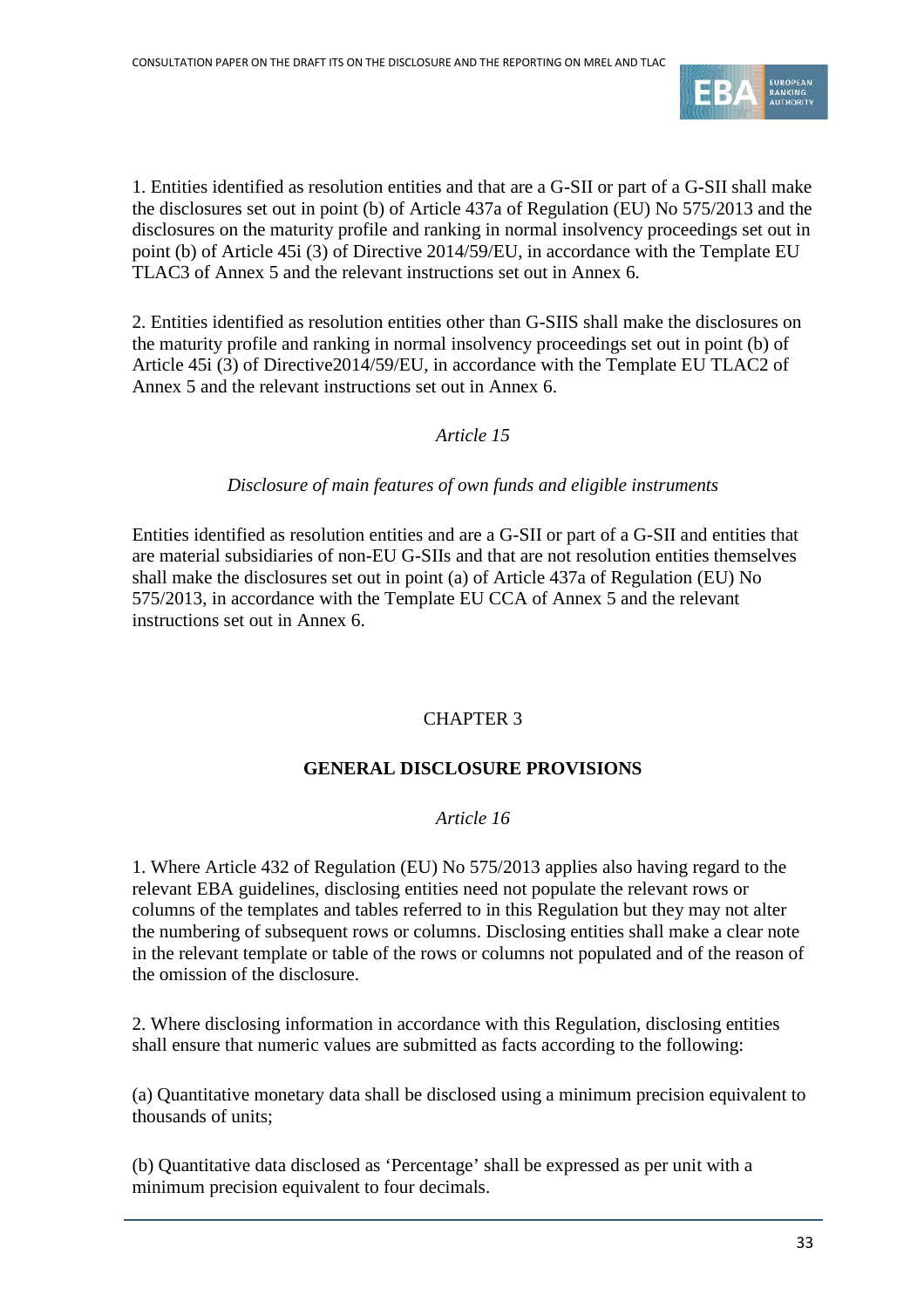

3. Where disclosing information in accordance with this Regulation, disclosing entities shall ensure that the data are associated with the following information:

- (a) disclosure reference date and reference period;
- (b) disclosure currency;
- (c) name and where relevant, identifier of the disclosing institution (LEI);
- (d) where relevant, accounting standard; and
- (e) where relevant, scope of consolidation

# TITLE III

# *FINAL PROVISIONS*

## *Article 17*

This Regulation shall enter into force on the twentieth day following that of its publication in the Official Journal of the European Union.

Title I of this Regulation shall apply from 28 June 2021.

Title II of this Regulation shall apply as of the date of application of the disclosure requirements to which the templates relate, in accordance with Article 3 (3) of Regulation (EU) No 575/2013 and Article 3 of Directive 2014/59/EU.

This Regulation shall be binding in its entirety and directly applicable in all Member States. Done at Brussels,

> *For the Commission The President*

*On behalf of the President*

*[Position]*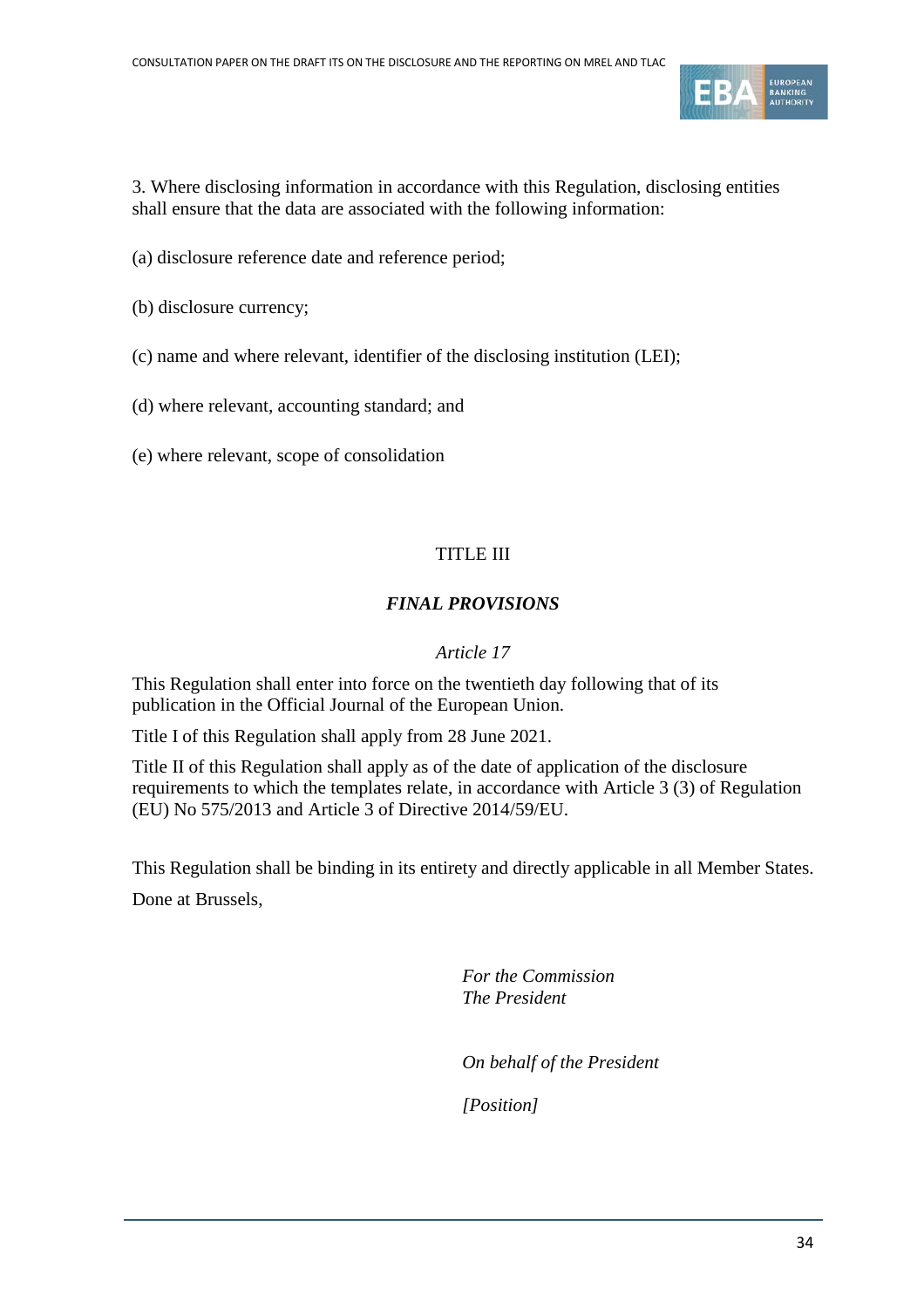

## **ANNEXES**

*Please see separate files*

Annex 1 - Reporting on MREL and TLAC – templates

Annex 2 - Reporting on MREL and TLAC – instructions

Annex 3 - DPM and validation rules

Annex 4 - Reporting on MREL and TLAC – standardised ranking

Annex 5 - Disclosure on MREL and TLAC – templates

Annex 6 - Disclosure on MREL and TLAC – instructions

Annex 7 – Forecast of MREL and TLAC – templates

Annex 8 – Forecast of MREL and TLAC – instructions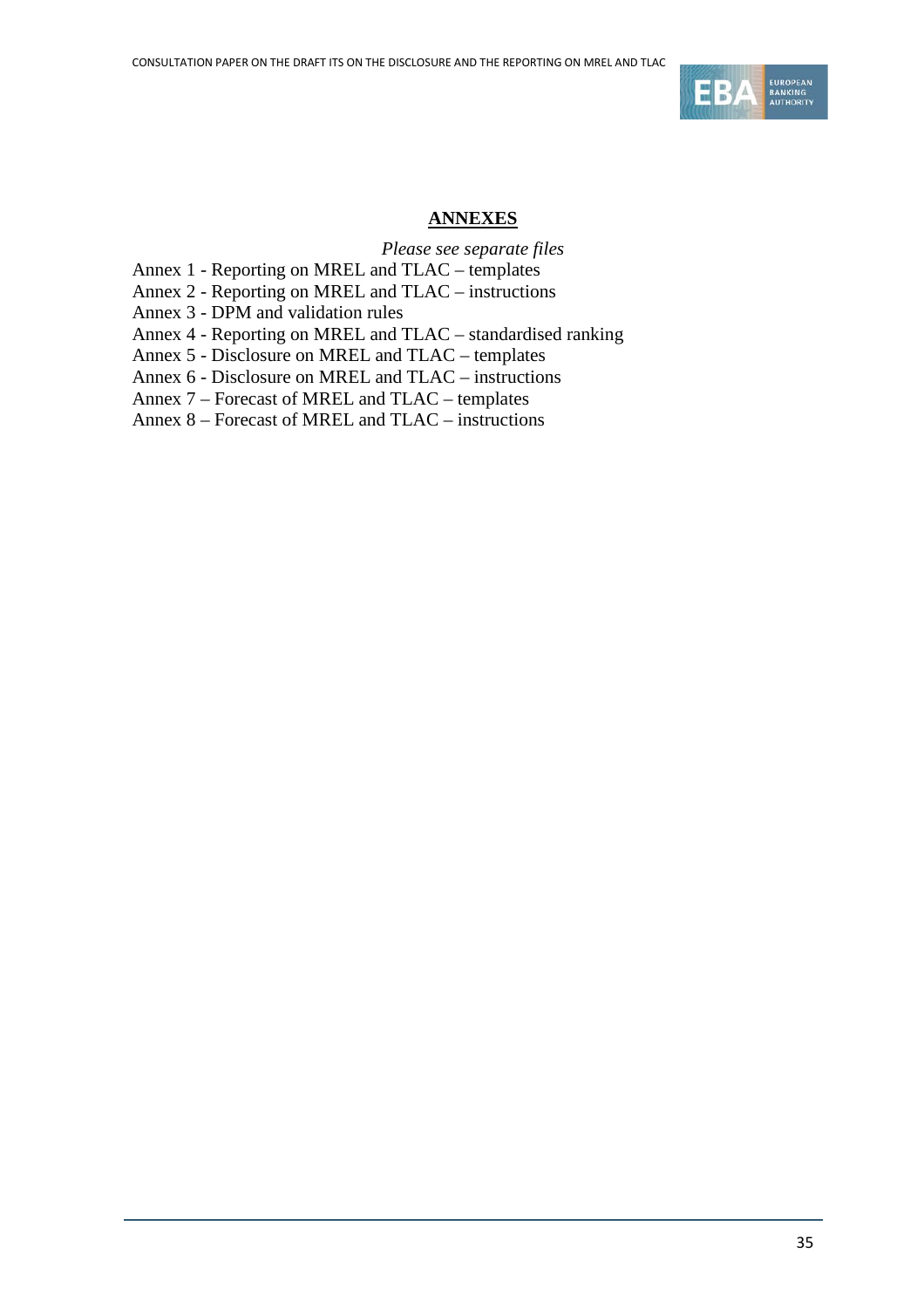

# <span id="page-35-0"></span>5. Accompanying documents

# <span id="page-35-1"></span>5.1 Draft cost-benefit analysis / impact assessment

As per Article 16(2) of Regulation (EU) No 1093/2010 (EBA Regulation), any guidelines and recommendations developed by the EBA shall be accompanied by an Impact Assessment (IA) which analyses 'the potential related costs and benefits'.

This analysis presents the IA of the main policy options included in this Consultation Paper on the draft ITS on MREL and TLAC reporting and disclosure templates and the accompanying instructions. The templates have been developed by EBA based on the mandates under the Regulation (EU) 2019/876 of the European Parliament and of the Council of 20 May 2019 amending Regulation (EU) No 575/2013 (CRR2) and Directive (EU) 2019/879 of the European Parliament and of the Council of 20 May 2019 amending Directive 2014/59/EU (BRRD2). In particular, the technical standards are based on the mandates in Articles 430(6) (TLAC reporting) and 434a (TLAC disclosure) of the CRR2, and in Articles 45i(5) (MREL reporting) and 45i(6) (MREL disclosure) of the BRRD2. The IA is high level and qualitative in nature.

#### A. Problem identification and background

The CRR2 and BRRD2 implement the Financial Stability Board's (FSB) TLAC standard and complement the MREL requirement already in force since 2014. Given that these are new requirements for the banking sector, an entirely new reporting and disclosure framework has to be established to ensure consistent and effective information dissemination across all institutions.

Both the CRR2 and BRRD2 have provided the EBA with very specific mandates to implement this new framework. Not all mandates have the same level of specification and detail and some leave some room for EBA to decide on certain technical details. Further, the various players involved in the reporting process (supervisory authorities as well as resolution authorities), the different reporting and disclosure requirements for TLAC and MREL for institutions of different sizes (TLAC needs to be disclosed and reported for G-SIIs only, whilst MREL applies to all), as well as existing TLAC disclosure formats developed by the BCBS, required several crucial policy discussions and decisions during the execution of the mandate, in order to ensure a new framework that is user friendly, minimises the burden on institutions, provides maximum transparency and clarity, promotes market discipline and at the same time satisfies the standards set at the global level by Basel.

#### B. Policy objectives

The draft proposed MREL and TLAC reporting and disclosure templates and instructions presented in this consultation paper seek to extend the new reporting and disclosure framework in order to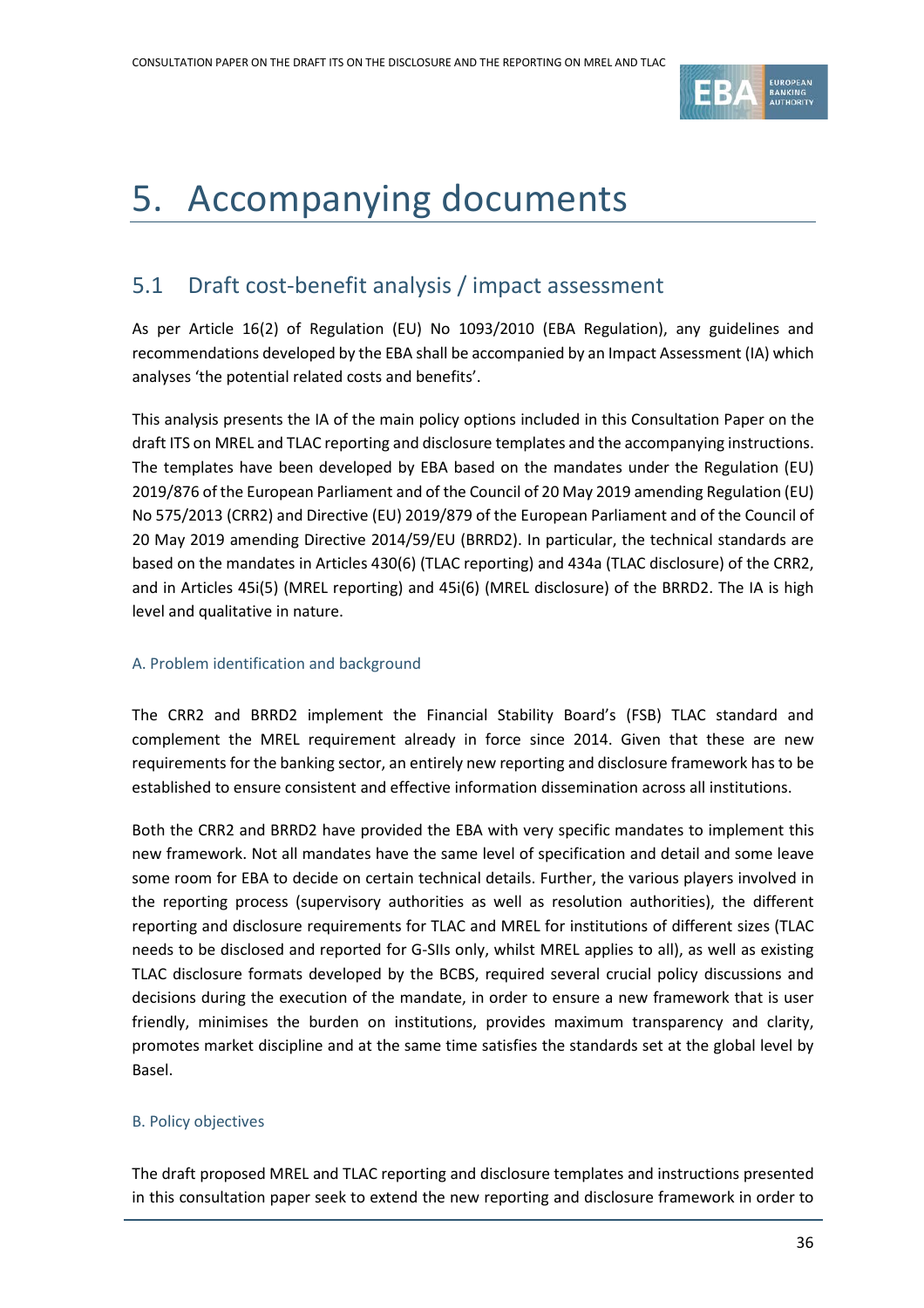

cover TLAC/MREL provisions, having in mind the above. The proposed templates aim at providing a uniform reporting and disclosure framework for all institutions across the EU, in order to promote market discipline, maximise comparability and consistency of disclosed information not only across Europe, but also at the global level, and provide supervisory and resolution authorities with the necessary tools to monitor institutions' compliance with the TLAC/MREL requirements. The draft ITS templates and instructions provide the practical tools and framework for institutions to comply with the new reporting and disclosure requirements on MREL and TLAC under the revised European banking framework.

#### C. Options considered, assessment of the options and preferred options

Section C. presents the main policy options discussed and the decisions made during the development of the templates and instructions. Advantages and disadvantages, as well as potential costs and benefits of the policy options and the preferred options resulting from this analysis are assessed below.

#### Underlying legal framework for the MREL and TLAC templates

**Option 1a: Integrate MREL and TLAC into one single ITS (both reporting and disclosure)**

**Option 1b: Integrate MREL and TLAC into a single ITS for reporting and a single disclosure ITS**

#### **Option 1c: Keep separate underlying legal frameworks**

MREL and TLAC requirements are included in different legal texts, MREL as part of the BRRD2 and TLAC in the CRR2.

Nevertheless, the audience/users to which the templates are addressed, are not separable across the different requirements (MREL, TLAC and their respective reporting and disclosure requirements). Reporting templates for TLAC under the CRR2 are to be submitted to competent authorities (CAs). MREL reporting requirements under the BRRD2 are relevant for both competent authorities and resolution authorities (RAs). As per Article 430 CRR2, TLAC data needs to be reported to CAs, whilst Article 45i BRRD2 requires MREL data to be reported to both CAs and RAs. Disclosure templates are published on institutions' websites. For the users of information on TLAC, MREL data should also be of interest and relevance, and vice versa.

From this the natural question arises as to whether the two requirements should be covered in separate ITS, thereby mirroring in level 2 the fact that the mandates originate from different level 1 texts, or whether to reflect them in one single ITS package. In addition, a choice needs to be made on whether to combine reporting and disclosure templates in one ITS.

Given the interconnection and common relevance of the templates for their users and recipients, it has been assessed that **option 1a, to reflect the new requirements on MREL and TLAC reporting/disclosure in one single ITS, is superior**. Having a single MREL/TLAC ITS on both reporting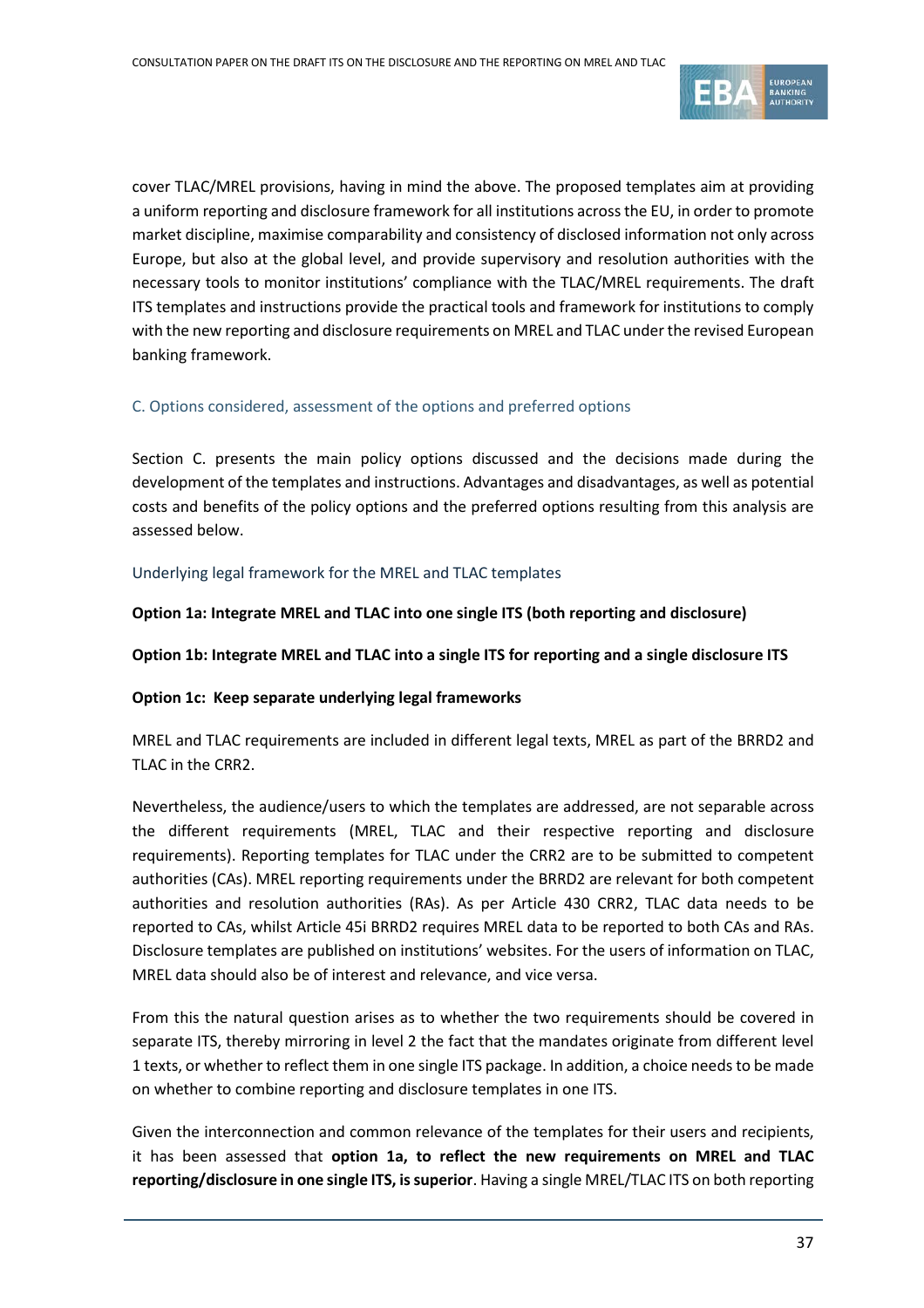

and disclosure will increase clarity and usability for institutions, competent authorities, resolution authorities and the public.

#### Design and integration of MREL and TLAC templates

#### **Option 2a: Integration of MREL and TLAC into the same reporting and disclosure template**

#### **Option 2b: Separate templates for MREL and TLAC (reporting and disclosure)**

Besides the question on whether to have one combined ITS or separate ones, the next question that then arises is in how far to combine the actual templates within this comprehensive, combined ITS.

MREL and TLAC requirements show crucial similarities. First and foremost, MREL and TLAC have the same objective. They are both additions to the regulatory framework after the crisis, to ensure that institutions hold enough capital to absorb losses and to ensure that the cost of an institution's failure will be borne by its investors. Importantly, with some exceptions, the two requirements also rely on the same core of own funds and eligible liabilities.

They differ in that TLAC is a global requirement standard originated in Basel, published by the Financial Stability Board (FSB), while MREL is a European concept, built on TLAC. The former applies to G-SIIs<sup>[12](#page-37-0)</sup> only, whilst MREL is applicable to all institutions. Further, the BCBS revised Pillar 3 framework includes TLAC disclosure standards, which do not account for the special features of the European MREL framework. While TLAC disclosure requirements are applicable since June 2019, MREL does not have to be disclosed until 2024. Lastly, each requirement has specific provisions regarding the eligibility of instruments for meeting the respective requirement: structured notes are eligible for MREL, but not TLAC, and only TLAC is subject to a deduction regime.

The existence of some crucial similarities and at the same time some non-negligible differences, give rise to the obvious question of whether TLAC and MREL templates should be integrated or kept separate. The question whether a single set of integrated templates to maximise the efficiency and simplicity for the submitting institution should be created, was carefully considered against the potential unnecessary confusion that integrated templates may cause with regards to some of the different elements that have to be disclosed and reported.

Having one common set of templates holds several benefits. G-SIIs would only need to fill in one template when disclosing/submitting their TLAC and MREL related information. At the same time, most of the information on own funds and eligible liabilities is very closely related as the requirements are overlapping, and hence one template would facilitate disclosure and reporting by G-SIIs. Further, having TLAC and MREL information in one place and one format, allows authorities and the public to make comparisons across categories. The advantages achieved with a framework providing for common disclosure and reporting templates that combine TLAC and MREL information have been assessed as very beneficial for the effectiveness and usability of the new requirements. **Option 2a has therefore been assessed as the preferred option** from the outset,

<span id="page-37-0"></span><sup>12</sup> Including entities that are part of a G-SII and material subsidiaries of non-EU G-SIIs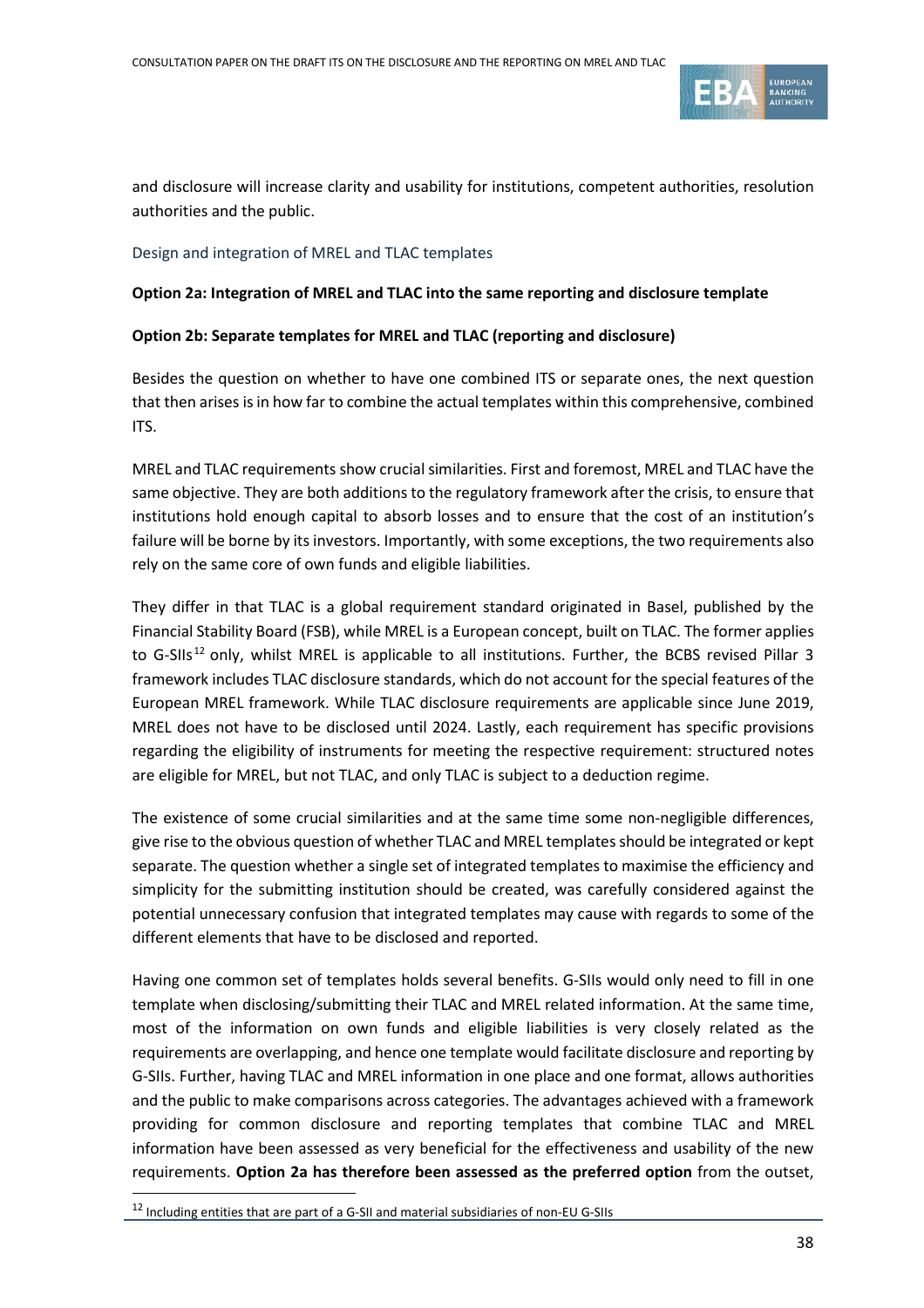

with several caveats identified and as a result necessary conditions attached to the design of such integrated templates, to ensure integration does not impede on clarity and efficiency.

TLAC requirements, including the reporting and disclosure requirements, have to be met and applied by G-SIIs only, whilst the MREL requirements apply to all institutions. (MREL for G-SIIs is the combination of the TLAC requirement and an MREL add-on). The risk stemming from the integrated presentation in the reporting and disclosure templates is therefore that non-G-SIIs would face an unnecessary disclosure and reporting burden, if they were asked to apply the TLAC provisions or report and disclose on them. Furthermore, no disclosure before 2024 is required for MREL. This has been circumvented by ensuring that the integrated templates maintain separate columns for both requirements. The separate columns also ensure that the specificities attached to the requirements, the deduction regime in the case of TLAC and structured notes eligibility in the case of MREL, are adhered to.

As such, the templates ensure streamlined and comparable reporting and disclosure by all institutions, whilst at the same time ensuring that the differences of the two requirements are reflected accordingly. Crucially, option 2a of integrated templates reflects the explicit request embedded in EBA's mandate to align the reporting and disclosure templates on MREL and TLAC for G-SIIs.

#### Integration of MREL/TLAC reporting with ITS on resolution planning

 $\overline{a}$ 

**Option 3a: Build the new TLAC and MREL reporting templates (at least partially) on the existing resolution planning templates on liability structures (specifically, template 2, 'LIAB')**

**Option 3b: Create new TLAC and MREL reporting templates, ensuring consistency with existing LIAB template on the resolution planning side** 

In October 2018, EBA's new ITS on data collection for the purpose of resolution planning were adopted.<sup>[13](#page-38-0)</sup> These templates have been developed as a crucial piece of information in order for resolution authorities to draw up resolution plans, substantiate their resolvability assessment and their resolution strategy. Template 2 of the ITS' Annex I includes detailed information on institutions' liability structure and the liabilities excluded and not excluded from bail-in.

Aiming to minimise the reporting burden and thereby the duplication of reporting requirements for institutions, the possibility to build the new MREL and TLAC templates on the existing templates on liability structures has been explored. Closer assessment of the existing templates and their characteristics has however led to the conclusion that the resolution templates do not satisfy the information needs related to MREL and TLAC and that in fact their broader set up is too different to achieve integration.

<span id="page-38-0"></span><sup>13</sup> [Implementing technical standards](https://eur-lex.europa.eu/legal-content/EN/TXT/PDF/?uri=CELEX:32018R1624&from=EN) with regard to procedures and standard forms and templates for the provision of information for the purposes of resolution plans for credit institutions and investment firms pursuant to Directive 2014/59/EU of the European Parliament and of the Council, and repealing Commission Implementing Regulation (EU) 2016/1066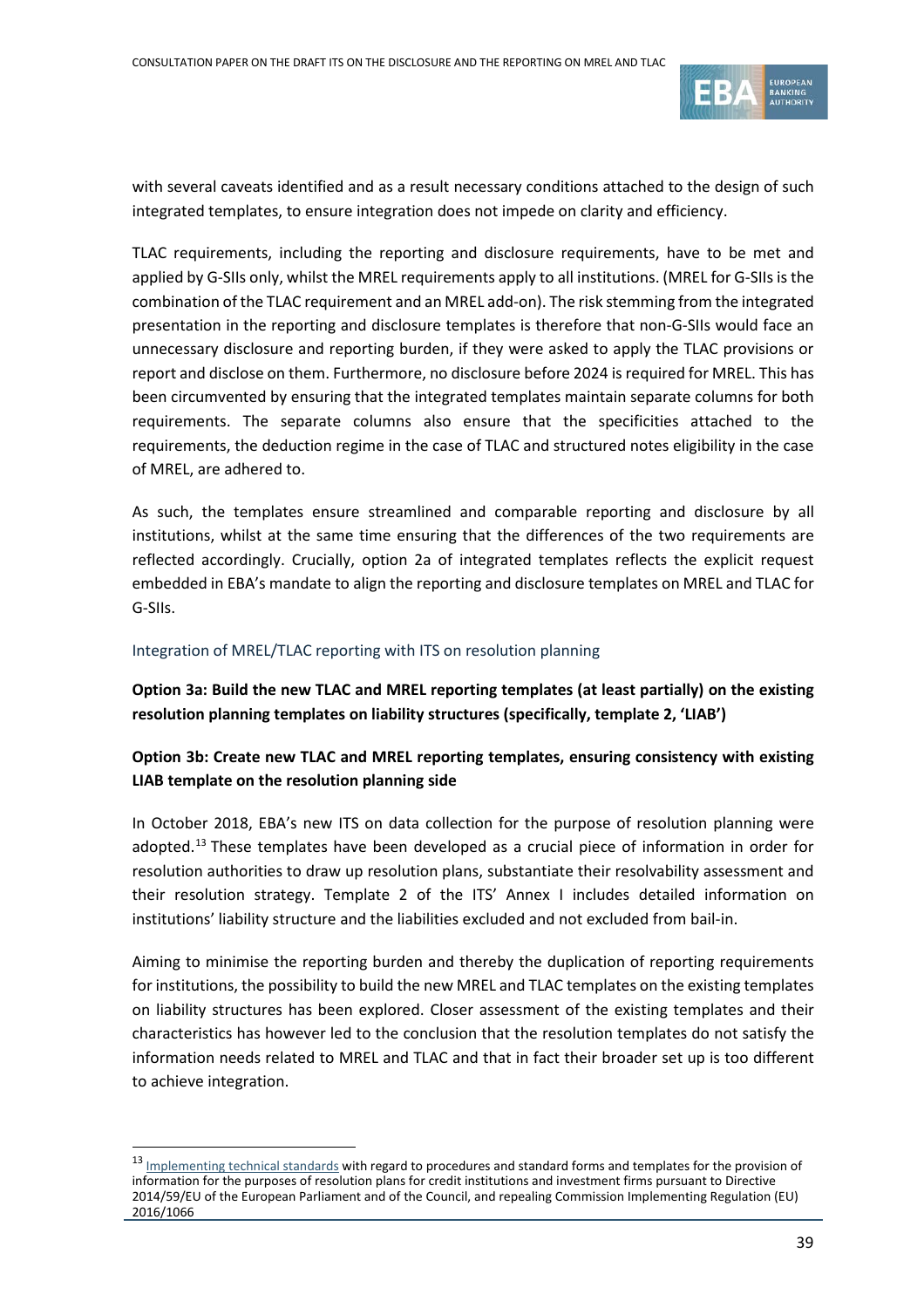

Several factors have been identified that have led to the above conclusion, including the following:

i) Anecdotal evidence from resolution authorities points to the unavoidability of further bilateral interaction with institutions in addition to the analysis of the LIAB templates received to get a complete picture of the liability structure, and in particular the eligibility of the liabilities included in the LIAB template for MREL and TLAC purposes;

ii) LIAB is reported either at solo level or at consolidated level (prudential and resolution group), whilst MREL follows a hybrid approach, combining own funds at consolidated level, liabilities at the point of entry, and under very specific conditions liabilities at subsidiary level (in essence liabilities to existing shareholders);

iii) LIAB reports 'intragroup' liabilities as liabilities to any entity in the accounting group while MREL requires isolating liabilities within and outside the resolution group;

iv) LIAB is broken down by funding type rather than eligibility criteria;

v) Existing LIAB templates are built on the concept of minimum harmonisation, whereas TLAC/MREL templates are constructed with maximum harmonisation in mind.

Lastly, vi) the LIAB template is part of a broader, and relatively recently developed information package for resolution planning purposes which covers also non-MREL related resolution aspects, such as information on intragroup financial connections and critical economic functions. Adjustments to this framework in order to account for the existence and features of the MREL and TLAC framework would risk compromising the other information collected in terms of use and quality.

Given these numerous factors which have been assessed to substantially compromise the feasibility and desirability of integrating the two templates, **Option 3a has been assessed as sub-**optimal at this stage. It has been assessed that new templates need to be constructed from scratch in order to ensure that TLAC and MREL information reported is complete and reliable. At the same time, the new templates have been created in a way to ensure maximum consistency with the existing LIAB templates.

#### Reporting and disclosure

**Option 4a: Fully integrate the disclosure templates with the reporting templates ('one-to-one mapping')**

**Option 4b: Fully integrate the disclosure templates with the reporting templates ('flexible mapping')**

#### **Option 4c: No integration of the disclosure templates with the reporting templates**

Full integration of the disclosure templates with the reporting templates in this context implies that every single quantitative information that features in the disclosure templates is either a) also an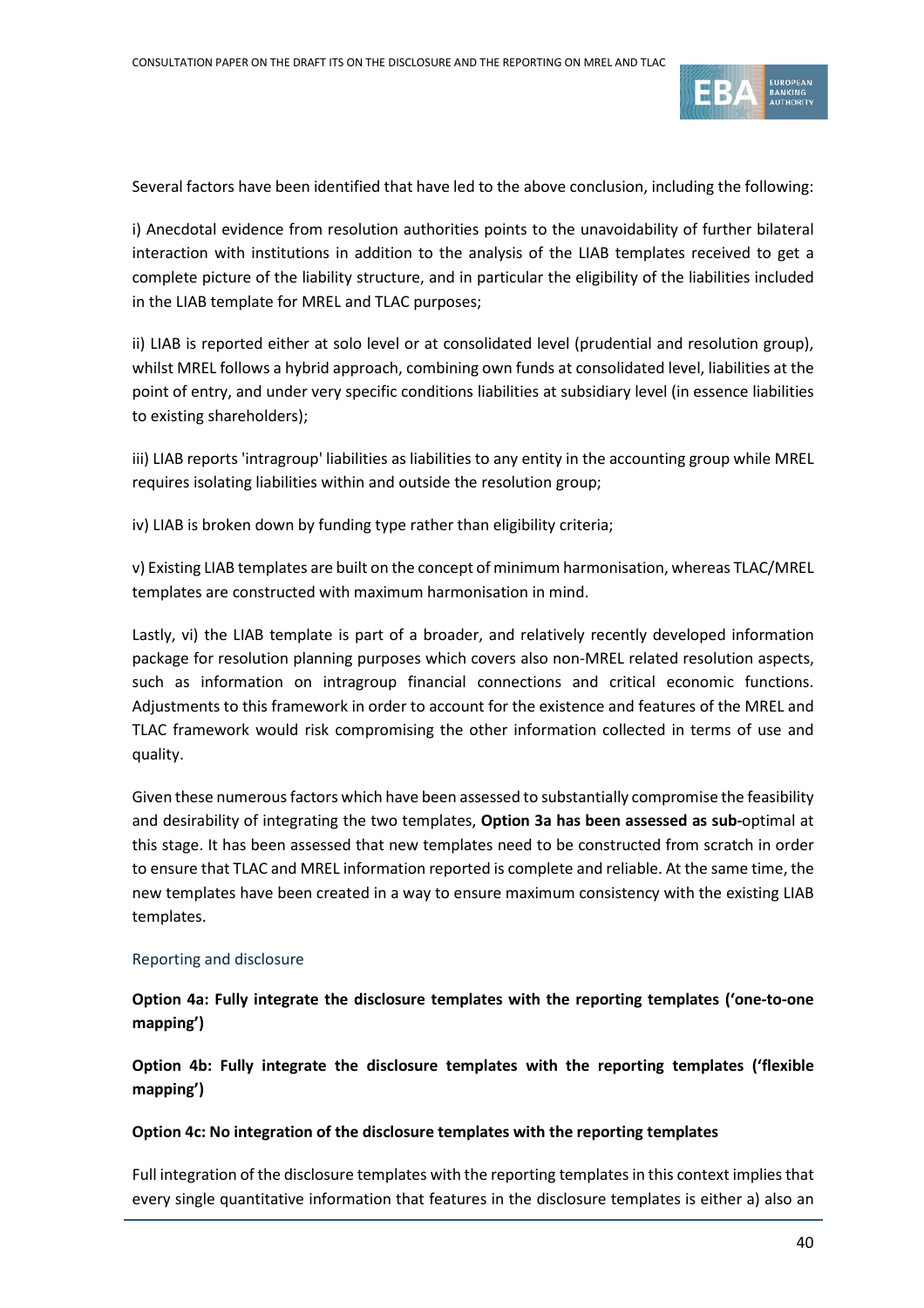

item included in reporting, or b) derived from multiple reporting items. Therefore, every single disclosure item (bar qualitative information, see further below), can be traced back to one or several reporting items.

No or only partial integration of the two template types under Option 4c means that disclosure items cannot be directly mapped to reporting items.

**Option 4c has been eliminated** as it would imply that potential synergy effects aiming to reduce the reporting burden are not exploited, as institutions would not be able to directly map reported information into their disclosure obligations. Previous interactions with the industry have shown that there is strong support by institutions for having a fully integrated framework for reporting and disclosure.

Option 4a would ensure consistency, comparability and would limit the additional burden to institutions, due to its full integration and direct link to reporting. However, it would also limit the scope for shaping and selecting information to be included in the disclosure or the reporting templates. Option 4b instead would ensure comparability, consistency and limit the burden for institutions, but at the same time this option leaves more room to design disclosure templates fit for their purpose and does not confine their design to the entries of the reporting templates, and vice versa. Therefore, **Option 4b has been assessed as the preferred option**. Integration of the two templates hugely facilitates institutions' compliance with both reporting and disclosure requirements

Some of the disclosed information is of qualitative nature and hence by definition comes on top of reporting and does not fall into any of the above approaches.

#### Addressees of the reporting templates

## **Option 5a: TLAC information to be submitted to CAs, and MREL information to be submitted to both CAs and RAs**

#### **Option 5b: Both TLAC and MREL information to be submitted to both CAs and RAs**

As per Article 430 CRR2, TLAC data needs to be reported to CAs whilst Article 45i BRRD2 requires MREL data to be reported to both CAs and RAs.

Given that the European MREL requirement for G-SIIs consists of the TLAC requirement plus an MREL add-on, it has been assessed as preferable to require information on both requirements to be submitted to both authorities. **Choosing option 5b** further ensures maximum alignment of information between CAs and RAs. Given that the information has to be completed by G-SIIs in any case, this does not add any additional burden to these institutions. Further, it is fully consistent with the view to have combined reporting templates for TLAC and MREL.

The provisions in the ITS on the addressee of the report are without prejudice to any arrangement between competent and resolution authorities of a specific jurisdictions designed to enable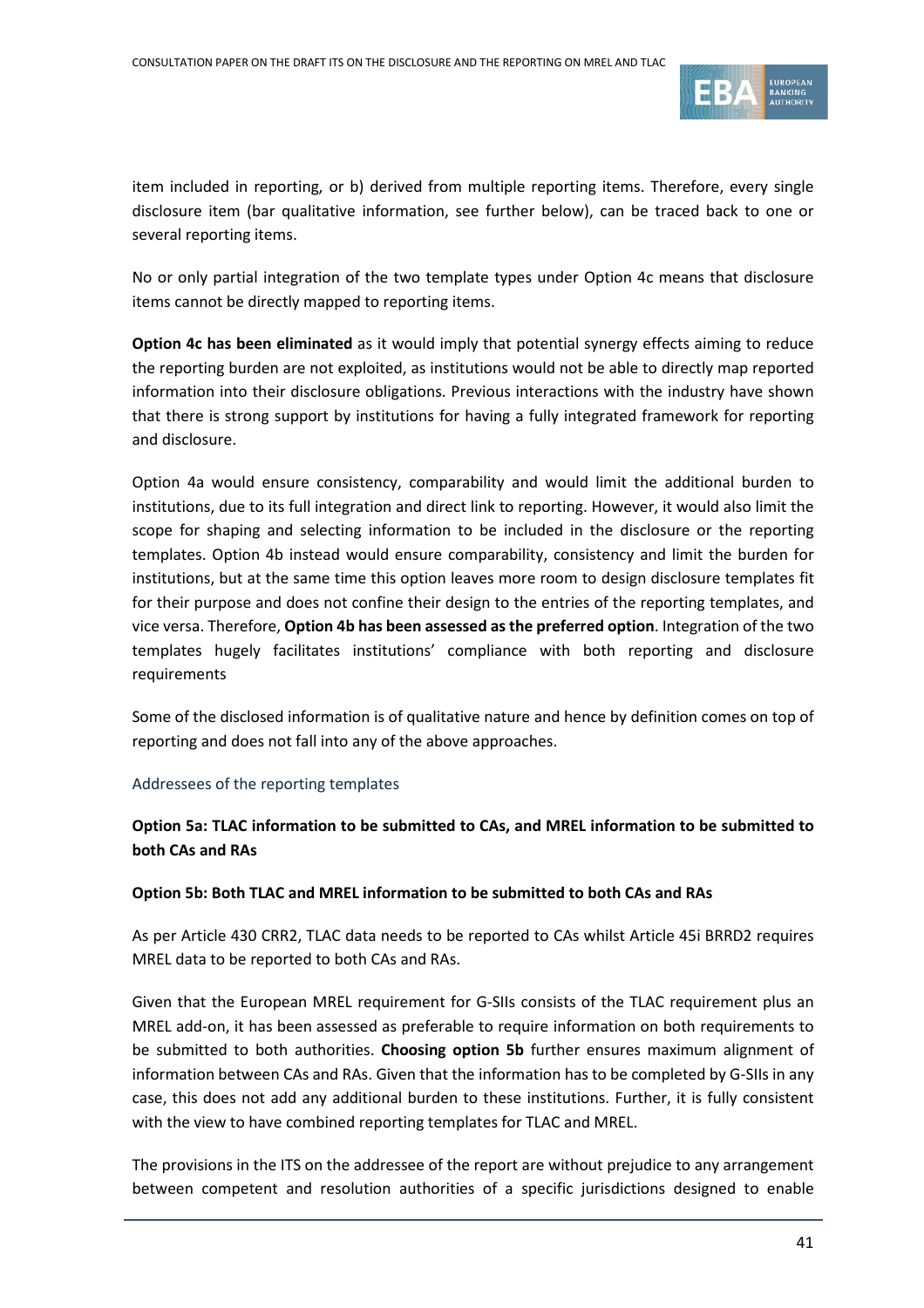

institutions to comply with the reporting obligations by submitting data to only one of the two authorities in practice.

#### Frequency of submitting reporting templates

**Option 6a: Stick to the minimum frequency of MREL reporting as set out in the BRRD2 and apply it also for TLAC reporting**

# **Option 6b: Align the frequency of reporting on MREL and TLAC with supervisory reporting frequencies**

Article 430 CRR2 does not specify any minimum requirements or limits as regards the frequency of reporting on TLAC. Article 45i (2) by contrast defines minimum frequencies for reporting on MREL, and Article 430 (6) CRR mandates the EBA to set frequencies which will therefore have to respect those minima. This is without prejudice to the power of competent and resolution authorities to increase the frequency of reporting further and beyond the level specified in the EBA technical standards.

The CRR requires an alignment between the reporting requirements on MREL and TLAC for those entities that are obliged to comply with both requirements, i.e. G-SIIs and material subsidiaries of third-country G-SIIs, and specifically mentions the frequency of reporting to be aligned.

Considering the legal requirements as well as practical aspects, it has been assessed as most efficient to align reporting frequencies of TLAC and MREL with the supervisory reporting frequencies, namely quarterly reporting, and **option 6b has been chosen as the preferred option**. This will allow institutions to fully integrate the new requirements into their on-going reporting work and already established cycles and process for reporting. It will also foster consistency between the information reported in the MREL/TLAC framework and the other elements of the supervisory reporting framework, in particular the own funds reporting. A quarterly reporting frequency further reflects better the fact that the MREL and TLAC requirements need to be met on a continuous basis. Whilst a quarterly reporting may imply that institutions are reporting TLAC and MREL at a higher frequency than may have been the case otherwise, this additional reporting burden is assessed to be outweighed by the benefits for authorities, such as the timely and comprehensive access to up-to-date information on institution's MREL and TLAC positions.

A set quarterly frequency of MREL and TLAC reporting ensures consistency of information received across institutions and ensures continuous and regular information flow to CAs and RAs.

#### Frequency for disclosure templates

#### **Option 7a: Leave flexibility in the frequency of disclosure template dissemination**

#### **Option 7b: Set a specific frequency for institutions' disclosure templates**

As for the reporting templates, certain requirements on the frequency are laid out also for disclosure templates already in the CRR2 and BRRD2. For TLAC, semi-annual disclosure is required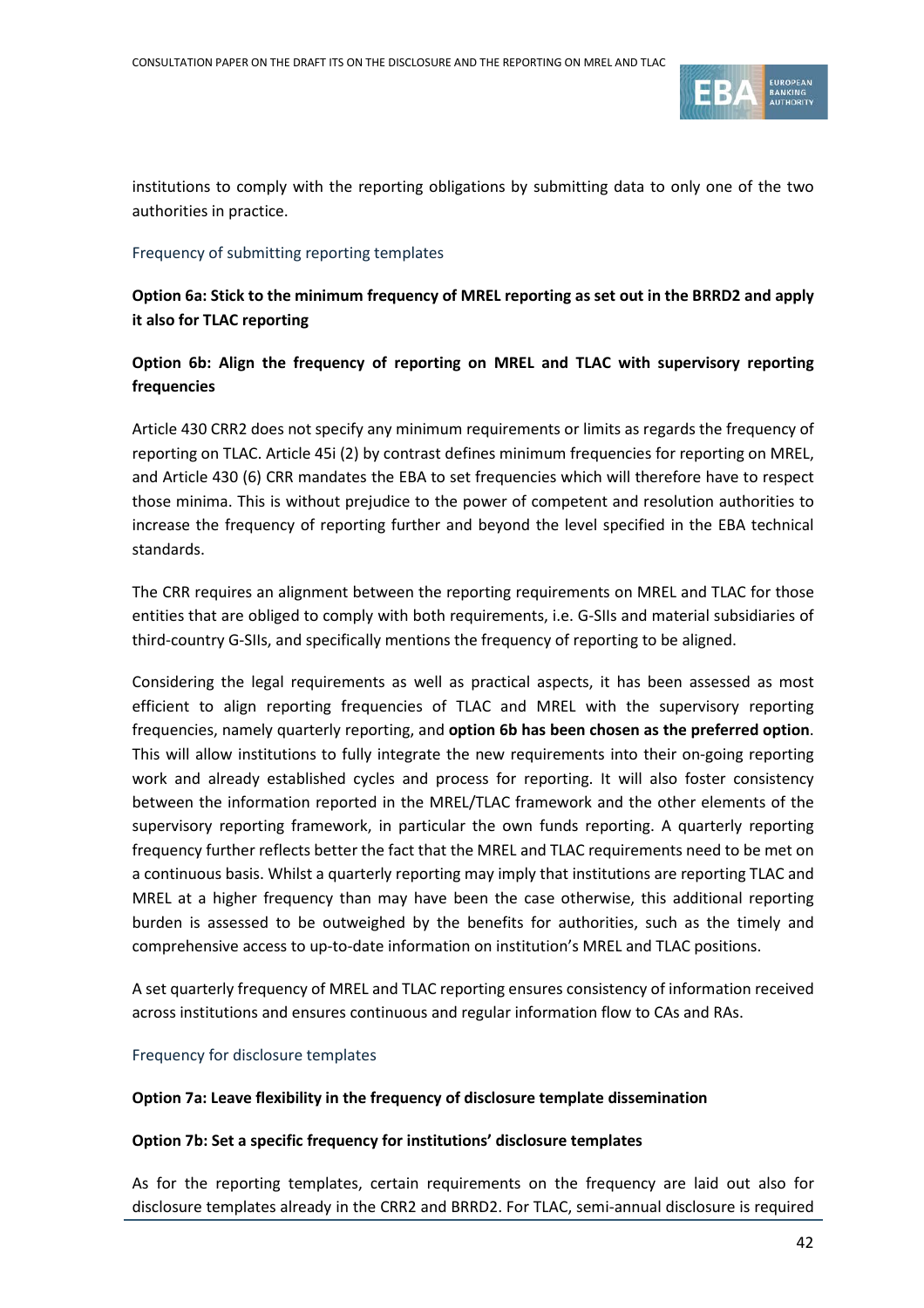

under CRR2 Article 433a, with key metrics to be disclosed quarterly. For MREL, at least annual disclosure is required in the BRRD2, and EBA is mandated to specify the frequency, respecting the annual minimum.

In line with the rationale provided as part of the discussion on the frequency of reporting above, it has been assessed as superior to have set frequencies in place for the disclosure on MREL and **option 7b has been chosen as the preferred option**.

The frequency of MREL disclosure for G-SIIs has been aligned with the TLAC disclosure frequency. MREL disclosure for other institutions is set at a semi-annual frequency for MREL key metrics, and at annual frequency for other information.

Set disclosure frequencies for MREL will benefit the clarity for institutions, consistency across institutions and information flow to authorities and the public. This in turn will contribute to more transparent and stable markets.

#### D. Conclusion

CRR2 and BRRD2 mandate EBA to develop TLAC and MREL reporting and disclosure templates and instructions. The policy choices discussed above were made with the aim of ensuring all relevant information is accessible to competent authorities, resolution authorities and market participants, whilst at the same time ensuring that the additional reporting and disclosure burden on institutions is minimised. The latter is achieved by ensuring full integration of the disclosure frameworks with the reporting framework for TLAC and MREL, and by developing common disclosure and reporting templates for TLAC and MREL.

The proposed templates at hand are a crucial step towards completing the newly established framework to make institutions safer and better able to absorb future losses. A clear, consistent and effective reporting and disclosure framework for the newly introduced concepts of TLAC and MREL, by ensuring transparency and comparability of information, is crucial for ensuring the European banking system is sound and well prepared to handle future stress.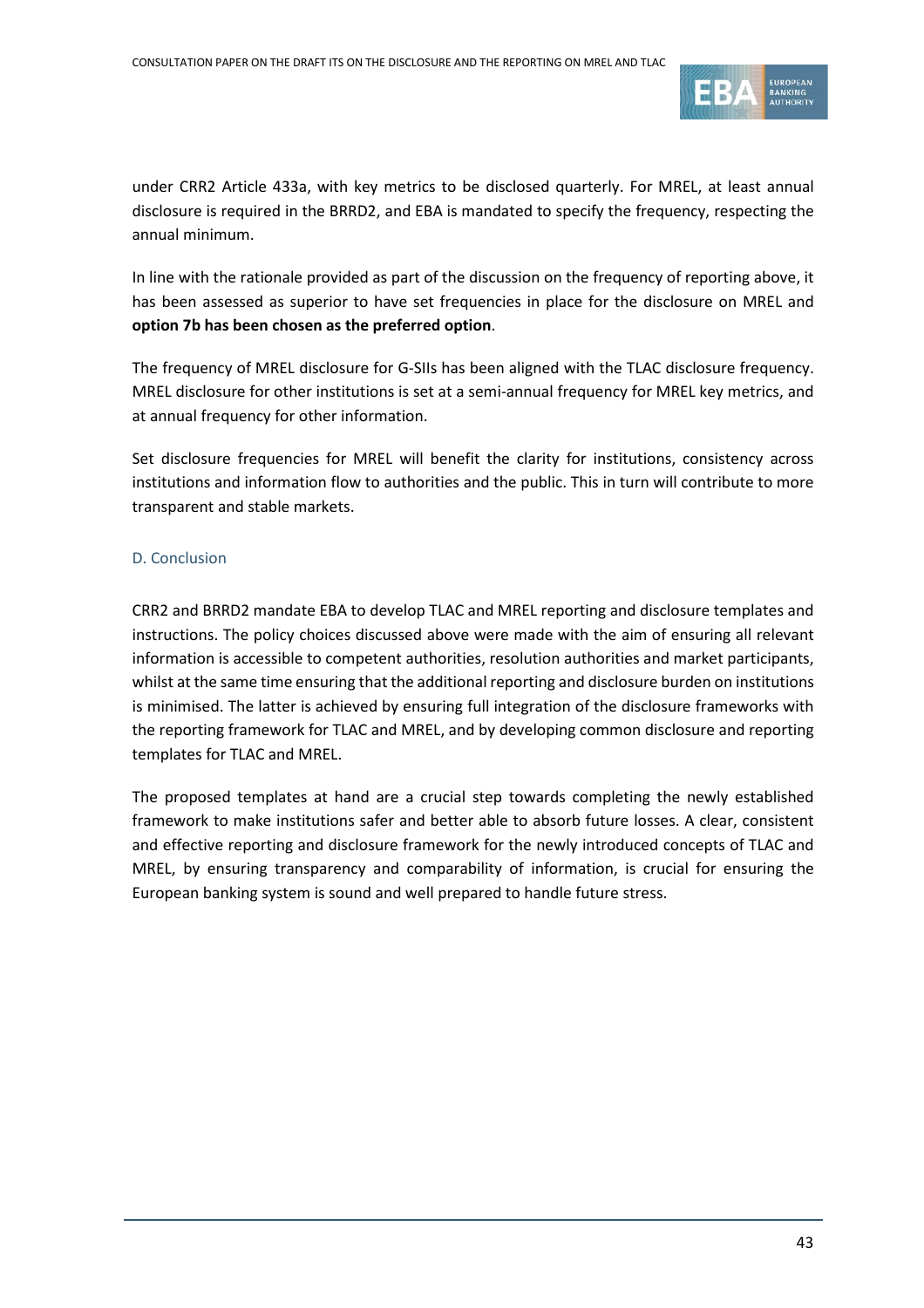

# <span id="page-43-0"></span>5.2 Overview of questions for consultation

# **5.2.1 Questions on reporting (Annex II)**

Q1. The proposed standards would measure own funds in terms of carrying amounts and eligible liabilities in terms of out-standing nominal amounts. This approach aligns the reporting and disclosure on MREL/TLAC with the reporting in the context of the ITS on Resolution Planning Reporting, where the same measurement basis is used.

In contrast, presenting both the amount of own funds and eligible liabilities as carrying amounts would potentially align the reporting more with the vast majority of prudential reporting and disclosure requirements and with the internal approaches of institutions for the monitoring of MREL/TLAC compliance on a daily basis. There is also ongoing work at the level of the BCBS to clarify the measurement of non-equity capital.

What are the advantages and challenges of presenting MREL/TLAC figures, and in particular the amount of eligible liabilities, on the basis of a) outstanding amounts or b) carrying amounts for the purposes of reporting (and disclosure)?

Q2. Are the scope and level of application of the reporting requirement and the content of the templates and the instructions M 01.00 to M 07.00 clear and appropriate?

Q3. Do you see any discrepancies between these templates and instructions and the requirements set out in the underlying regulation, i.e. do these templates and instructions reflect the substance of the TLAC requirement and MREL in a proper manner? Do you agree that the proposed reporting requirement is fit for purpose?

## **5.2.2 Questions on disclosure (Annex VI)**

Q4. Template KM2 in the BCBS standard includes special rows to reflect the own funds amounts on an IFRS9 fully loaded basis. There is a template implemented in the EU with this information at the level of the prudential scope of consolidation. The instructions for KM2 ask institutions to explain any material difference between the own funds amounts disclosed and the IFRS 9 fully loaded amount at the resolution group level. They are also asked to explain any material difference between the IFRS 9 fully loaded amount at the resolution group level compared to the prudential group level. Do respondents agree that this is a good way to request this information, rather than adding specific rows, considering that this information will cease to be relevant once the IFRS 9 transition period is over?

Q5. Are the instructions, tables and templates clear and appropriate to the respondents?

Q6. Do you identify any discrepancies between these templates and instructions and the calculation of the requirements set out in the underlying regulation?

Q7. Do you agree that the new draft ITS fits the purpose of the underlying regulation?